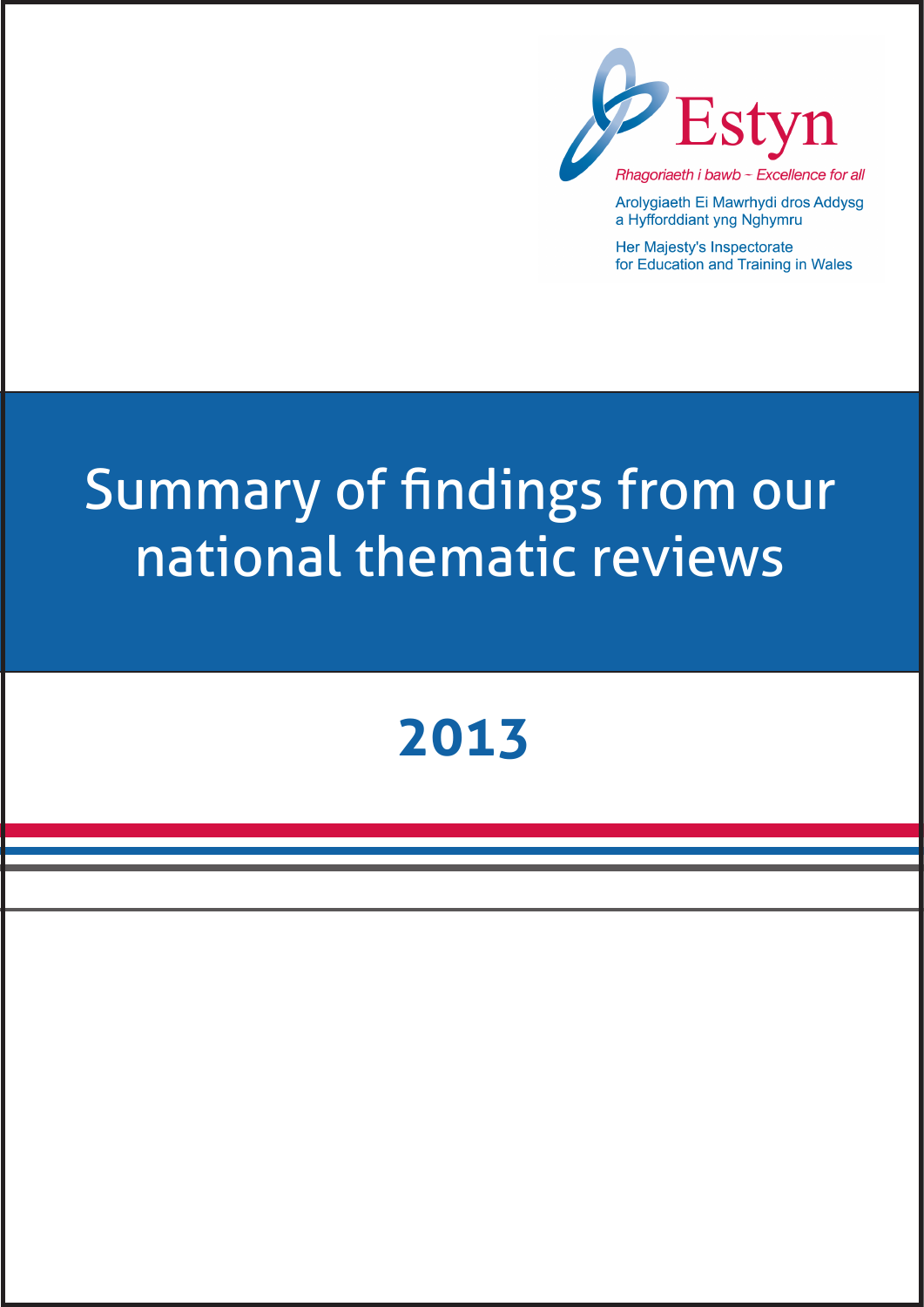## **The purpose of Estyn is to inspect quality and standards in education and training in Wales. Estyn is responsible for inspecting:**

- $\lambda$  nursery schools and settings that are maintained by, or receive funding from, local authorities;
- $\lambda$  primary schools;
- A secondary schools;
- A special schools;
- $\blacktriangle$  pupil referral units;
- ▲ independent schools;
- $\blacktriangle$  further education:
- $\lambda$  independent specialist colleges;
- $\triangle$  adult community learning:
- $\lambda$  local authority education services for children and young people;
- $\triangle$  teacher education and training;
- ▲ Welsh for adults;
- work-based learning; and
- $\blacktriangle$  learning in the justice sector.

Estyn also:

- A provides advice on quality and standards in education and training in Wales to the National Assembly for Wales and others; and
- A makes public good practice based on inspection evidence.

Every possible care has been taken to ensure that the information in this document is accurate at the time of going to press. Any enquiries or comments regarding this document/publication should be addressed to:

Publication Section Estyn Anchor Court Keen Road **Cardiff** CF24 5JW or by email to [publications@estyn.gsi.gov.uk](mailto:publications@estyn.gsi.gov.uk)

This and other Estyn publications are available on our website: [www.estyn.gov.uk](http://www.estyn.gov.uk/)

**© Crown Copyright 2013: This report may be re-used free of charge in any format or medium provided that it is re-used accurately and not used in a misleading context. The material must be acknowledged as Crown copyright and the title of the document/publication specified.**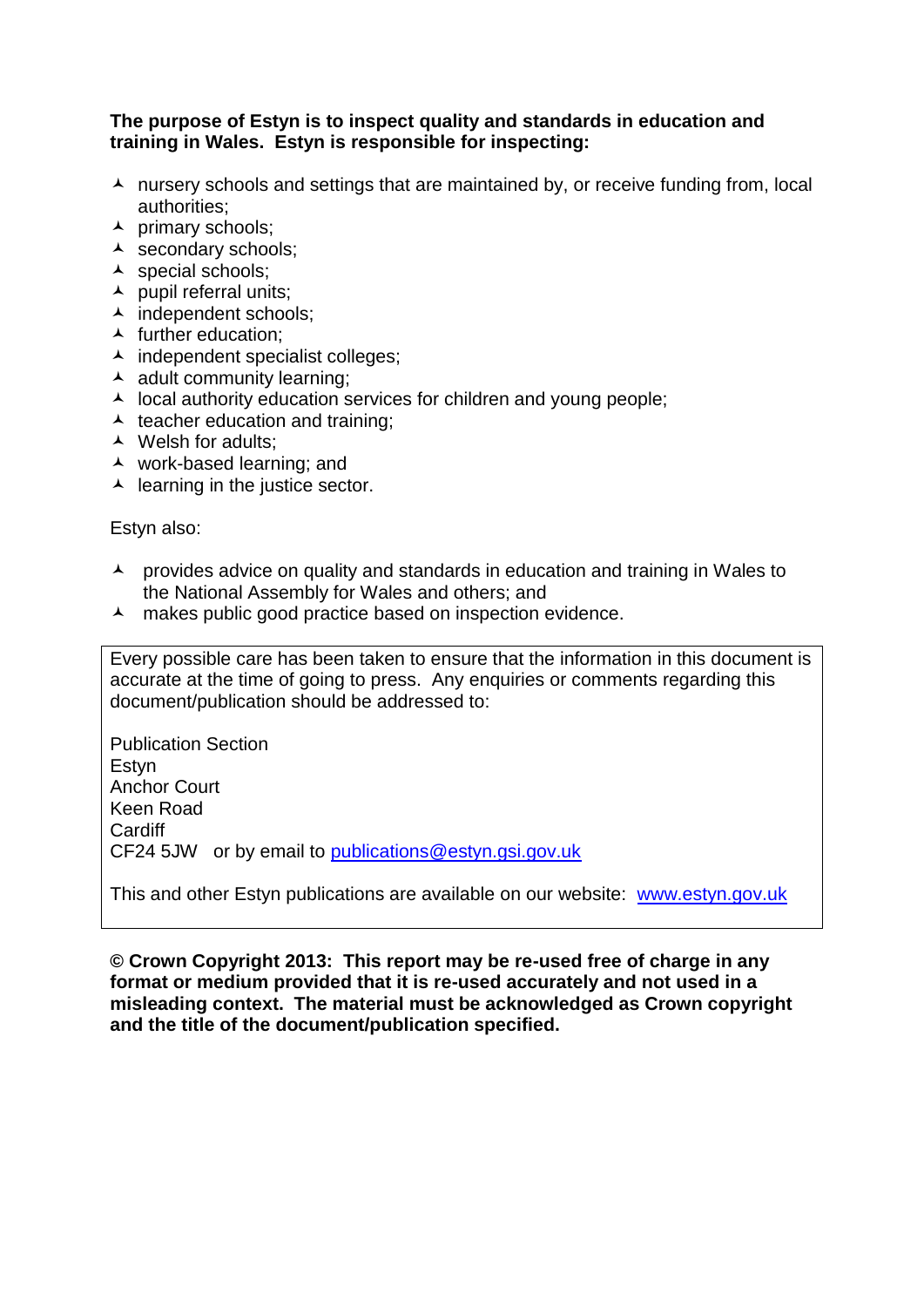#### **Foreword**

I hope that you find this compendium, and the full set of reports on which it is based, informative and relevant to your own work if you are part of the education system in Wales. It represents a collation of evidence on standards and sets out specific recommendations for how to improve. Schools and providers should want to know what Estyn expects to find on inspections: this collation sums up those expectations in relation to the aspects covered.

Estyn's thematic reports in 2013 cover a range of important aspects of education and training in Wales. They report on standards and provision for the youngest and oldest members of our society, from evaluating Welsh language development in the Foundation Phase to reviewing the effectiveness of learner-involvement strategies in Welsh for adult centres. We have reported on a range of subject areas too, both in schools and in post-16 education and training, ranging from construction in post-16 to religious education in secondary schools. I am pleased that we have been able to collaborate with the Wales Audit Office on our report into the impact of teacher absence.

Estyn works closely with Welsh Government officials to formulate the programme of thematic reports that is requested in annual remit letter to Estyn from the Minister for Education and Skills. This programme takes into account the key priorities of the Welsh Government and this year included reports about standards of literacy and numeracy as well as reducing the impact of deprivation on educational improvement.

Estyn's thematic reports in 2013 address matters that are of central concern to policy makers. Our reports are also intended to contribute to the wider thinking and debate about policy development in areas such as the review of assessment and curriculum. The forthcoming programme of thematic reports for 2014 promises to be equally informative and influential with reviews underway in relation to topics as diverse as bullying, school attendance and regional support for school improvement, as well as the next reports in our series on literacy and numeracy.

We hope that our thematic reports are being used widely by providers to help to improve their practice in order to enhance outcomes for learners in Wales. This compendium of all the thematic reports published so far this year brings together detailed analyses and recommendations from each report for easy reference. The full reports, including case studies, are available on our website: [http://www.estyn.gov.uk/english/thematic-reports/recent-reports/.](http://www.estyn.gov.uk/english/thematic-reports/recent-reports/)

**Ann Keane**  Her Majesty's Chief Inspector of Education and Training in Wales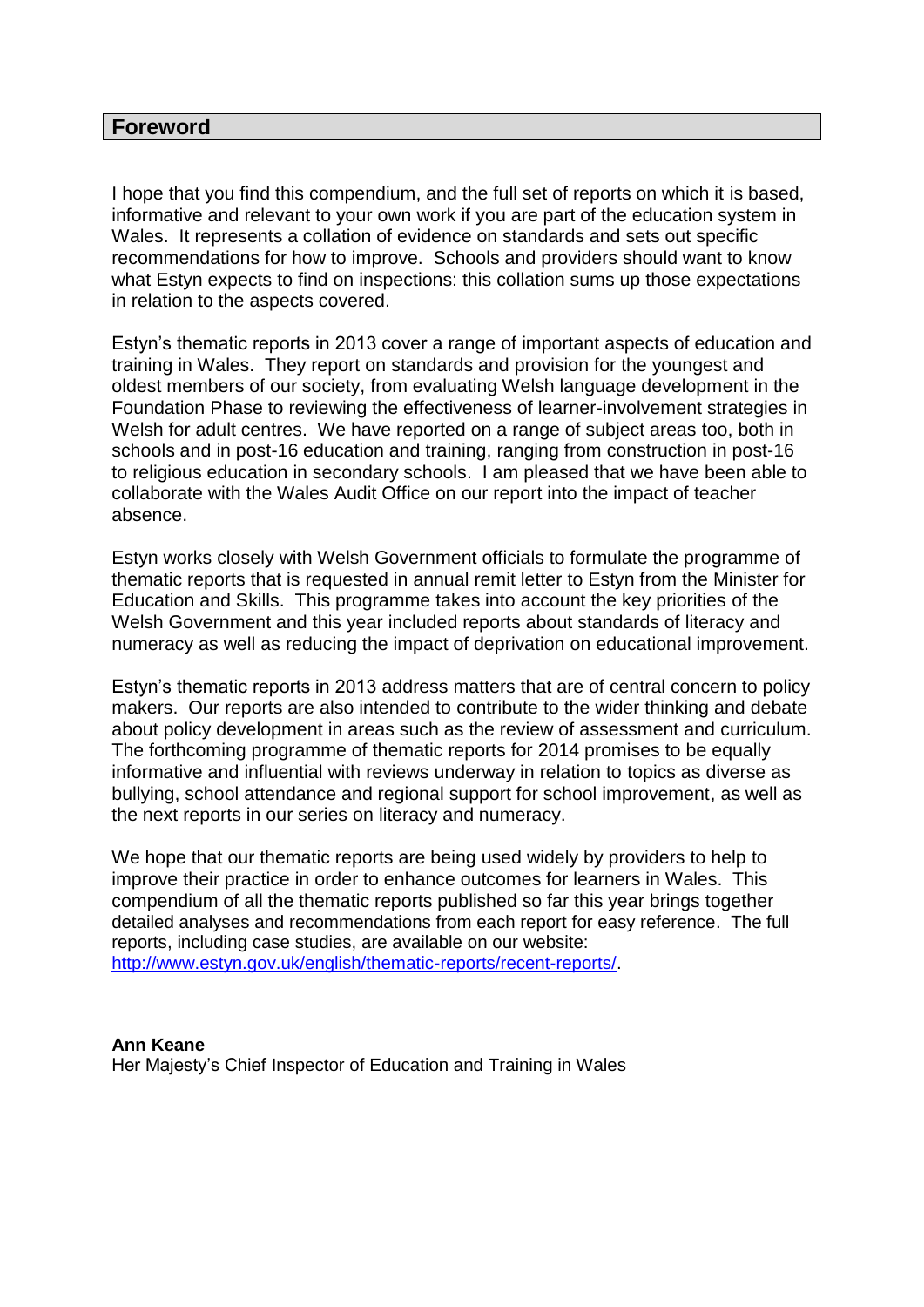| <b>Contents</b>                                                                                                                                                         | Page |
|-------------------------------------------------------------------------------------------------------------------------------------------------------------------------|------|
|                                                                                                                                                                         |      |
| A review of standards and the quality of provision for engineering in<br>further education colleges and work-based learning providers in<br><b>Wales - January 2013</b> | 1    |
| Initial review of the effectiveness of the Welsh Government's<br>Traineeships and Steps to Employment programmes - January 2013                                         | 4    |
| Welsh Language Development in the Foundation Phase - January<br>2013                                                                                                    | 6    |
| Numeracy in key stages 2 and 3: a baseline study – June 2013                                                                                                            | 9    |
| Science in key stages 2 and 3 - June 2013                                                                                                                               | 12   |
| Religious education in secondary schools - June 2013                                                                                                                    | 15   |
| <b>Statutory INSET in schools - June 2013</b>                                                                                                                           | 18   |
| The effectiveness of learner-involvement strategies in further<br>education institutions and Welsh for adults centres - July 2013                                       | 20   |
| The impact of ICT on pupils' learning in primary schools – July 2013                                                                                                    | 23   |
| The impact of teacher absence – September 2013                                                                                                                          | 26   |
| Good practice in mathematics at key stage 4 - September 2013                                                                                                            | 29   |
| Training for construction, planning and the built environment -<br>October 2013                                                                                         | 32   |
| Working together to tackle the impact of poverty on educational<br>achievement - December 2013                                                                          | 35   |
| Welsh in the Foundation Phase - Developing Welsh as a first<br>language in primary schools and the non-maintained sector -<br>December 2013                             | 38   |
| School size and educational effectiveness - December 2013                                                                                                               | 42   |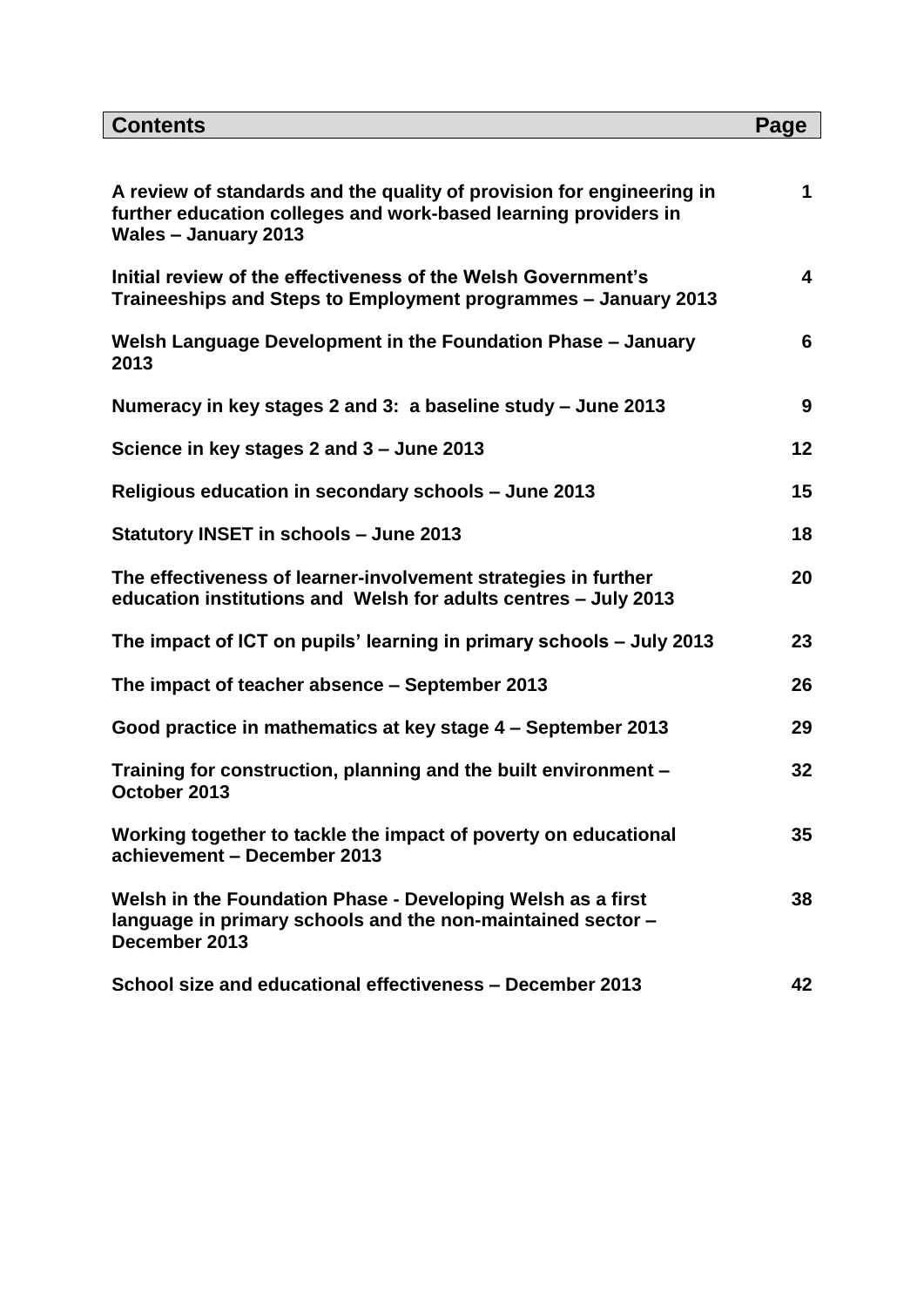# **Title: A review of standards and the quality of provision for engineering in further education colleges and work-based learning providers in Wales – January 2013**

- 1 Further education (FE) colleges and work-based learning (WBL) providers have many examples of good and sometimes excellent practice. This includes examples of work with industry to develop advancing technology, the provision of novel engineering training opportunities for learners and companies, and the development of more effective links with schools to introduce pupils to engineering technologies.
- 2 The rate at which engineering learners in FE colleges and WBL providers complete and attain their qualifications is close to the average for all learning areas within the FE sector and above average within the WBL sector. The rate of improvement over recent years is similar to the improvement in all learning areas during the same period.
- 3 In 2009-2010, FE engineering programmes were ranked joint 11th of the 20 learning areas in terms of learners' success rates. In WBL, engineering programmes were ranked 3rd of the 11 learning areas in terms of learners' framework success rates $^1$ .
- 4 In the lessons and sessions observed during the survey, the quality of teaching and learning was generally of good quality and sometimes excellent. Learners study in accommodation of good quality and mostly have enough materials and equipment.
- 5 The majority of engineering learners progress well from one level of study to the next. Most learners progress onto programmes at a higher level, and gain apprenticeships or employment of an engineering or technical nature. However, the proportion of engineering learners who leave programmes to unknown destinations, at 30% for FE and 21% for WBL, is too high, although this is generally consistent with other learning areas. Because of this, it is difficult to judge how successful the outcomes of engineering programmes are in terms of the career paths of all learners after they have finished their courses.
- 6 The curriculum offered by engineering providers mainly reflects a balance between the aspirations of learners and the needs of local and regional industry. Courses in motor vehicle maintenance attract learners into engineering in schools and colleges, with many progressing onto other engineering programmes.
- 7 In the majority of providers, learners are able to progress onto specialist HE programmes at level 4 through franchise arrangements with the university sector. However, many of the franchise arrangements for these programmes are overly bureaucratic and restrictive.

<sup>————————————————————&</sup>lt;br><sup>1</sup> In WBL, the framework qualification consists of learners NVQ and key skills at the appropriate level and their technical certificate. All parts of the framework have to be achieved for the learner to gain framework success.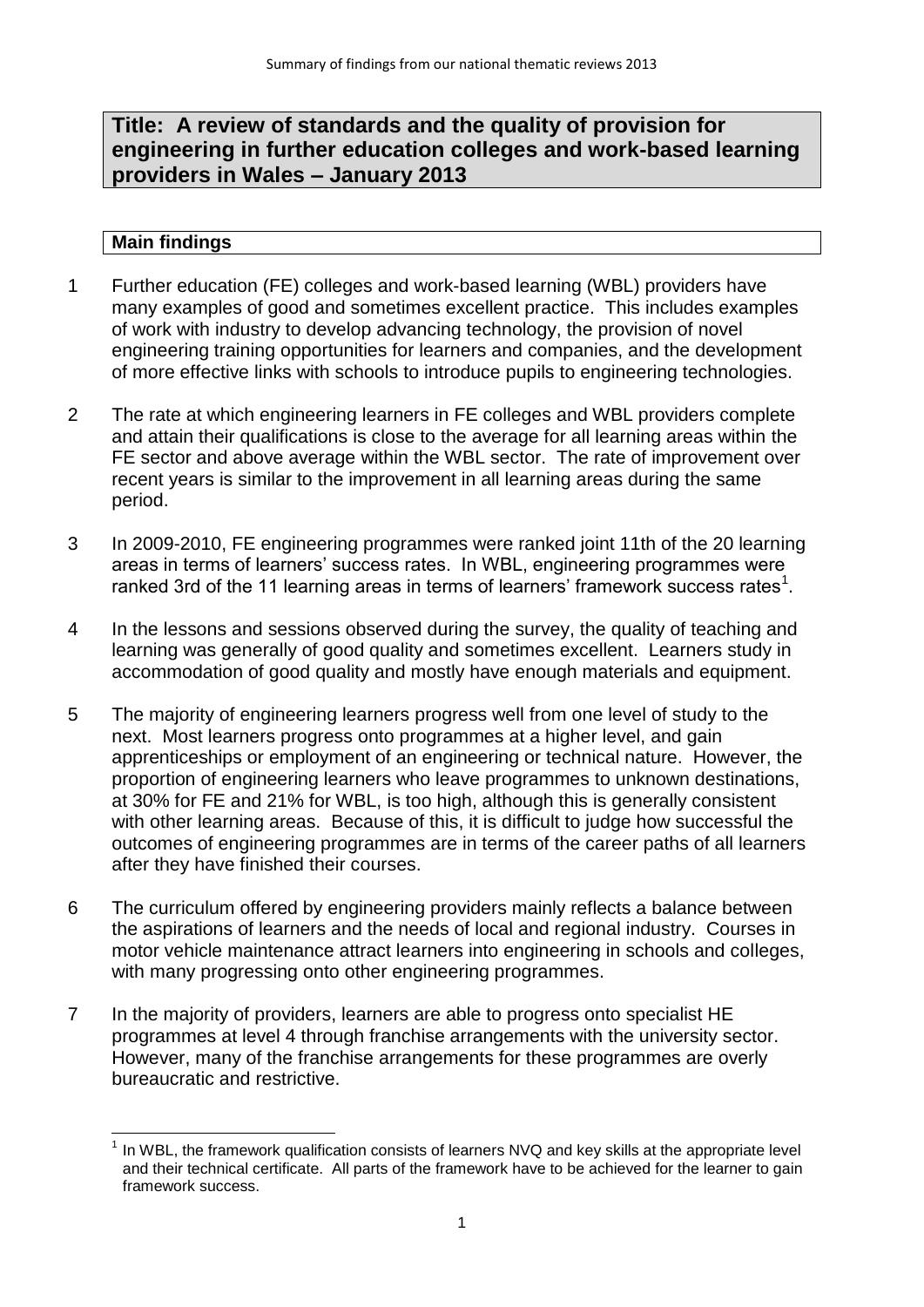- 8 Providers have extended their full-time programmes and often include the Welsh Baccalaureate Qualification (WBQ). The pathway to apprenticeship programme (PtA) is becoming a successful programme in preparing learners for apprenticeship programmes. The principal learning programme, in partnership with the schools' WBQ programme, is improving the opportunities for learners and forging better links between providers and schools.
- 9 FE colleges have started to provide engineering programmes that embrace a number of the emerging, newer technologies, such as photonics, composite materials and technologies associated with the energy industry. However, the extent of this involvement is small overall.
- 10 Not enough colleges and WBL providers challenge their learners to take part in external competitions such as regional and national skills competitions. Although there have been some improvements, Wales remains under-represented in the UK team for the Skills Olympics.
- 11 Engineering learners benefit from their provider's links with the engineering industry. They benefit from teaching and assessing staff's contribution to 'live' industrial projects, particularly when they see the practical application of the latest technologies. With only 5% of enrolments in FE colleges, engineering contributes around 23% of commercial activity. The engineering route in work-based engineering contributes well in relation to the total provider activity. Courses represent only 16% of leavers, with engineering contributing 44% of the total business activity normally.
- 12 Engineering learners generally express a strong degree of satisfaction with their programme of study, particularly the practical sessions. They express lower levels of satisfaction with formal theory classes, particularly those that require more advanced levels of mathematics, literacy and science. Too many underestimate the importance of skills in these areas to success in their engineering programmes.
- 13 There is increased competition for places on some engineering programmes by learners. This is particularly the case when the provider has good links with employers. Although the performance of local area networks and the schools/ colleges/WBL provider links are generally improving, not all providers are able to attract enough school leavers with the right skills into engineering careers. Too often an engineering career is seen by schools as an option for the less able pupils, mainly boys.
- 14 Despite various projects over the years, such as Women into Science and Engineering (WISE), female learners remain under-represented on engineering programmes, where they typically make up less than 10% of learners.
- 15 The links between FE colleges and WBL providers and industry are a particular strength. However, both FE and WBL sectors are mindful of competition from other providers in terms of their business activity and their ability to retain technical staff, teachers and assessors of high quality. This can have a negative impact on the extent of collaboration.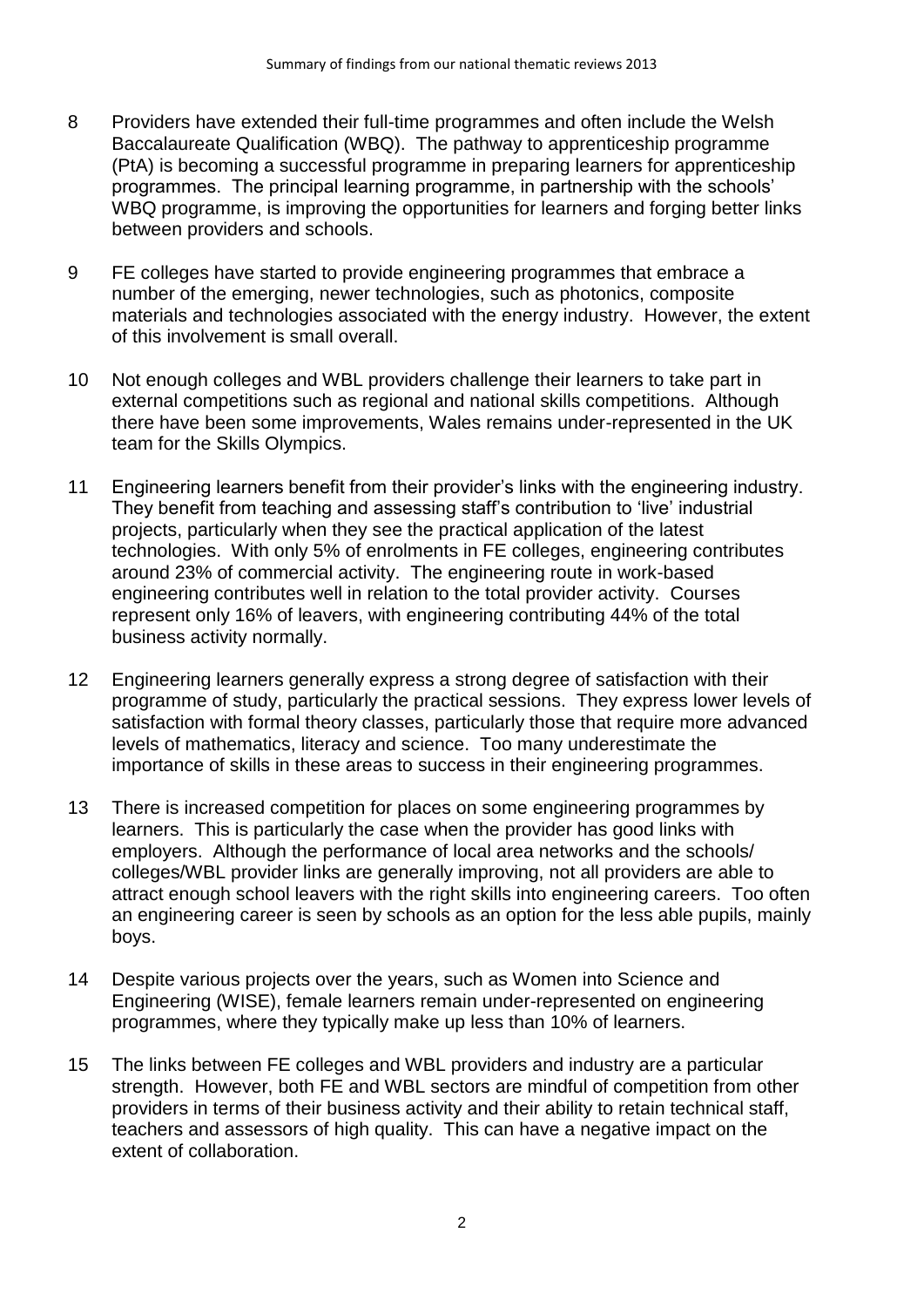In order to continue to improve standards and the quality of provision for engineering education and training in FE colleges and WBL providers:

#### **the Welsh Government should:**

- R1 review arrangements to allow colleges and other providers to offer HNC (D) programmes in their specialist areas without the need to enter franchising arrangements with the university sector; and
- R2 consider subsuming the various Wales-wide engineering-based initiatives and projects within an overall national engineering education and training strategy for Wales, which can be supported by the engineering industry and all other stakeholders.

#### **Further education colleges and work-based learning providers should:**

- R3 improve the rate at which learners complete and attain their qualifications;
- R4 monitor more closely the destinations of all learners when they leave their programmes;
- R5 improve partnership arrangements with schools so that all pupils can:
	- have better access to information on education, training and career opportunities in engineering; and
	- understand that, to succeed in engineering, pupils need numeracy, literacy and physical science skills at an appropriate level;
- R6 continue to develop the curriculum to ensure that all learners, including females, who are interested in engineering-based careers can enter programmes at a level that are most appropriate for them;
- R7 develop strategies to enable a quicker, more appropriate response to the needs of industry for bespoke training and employer-led consultancy; and
- R8 encourage more learners to enter regional and national competitions of their engineering skills and improve the Welsh representation in the UK team for the Skills Olympics.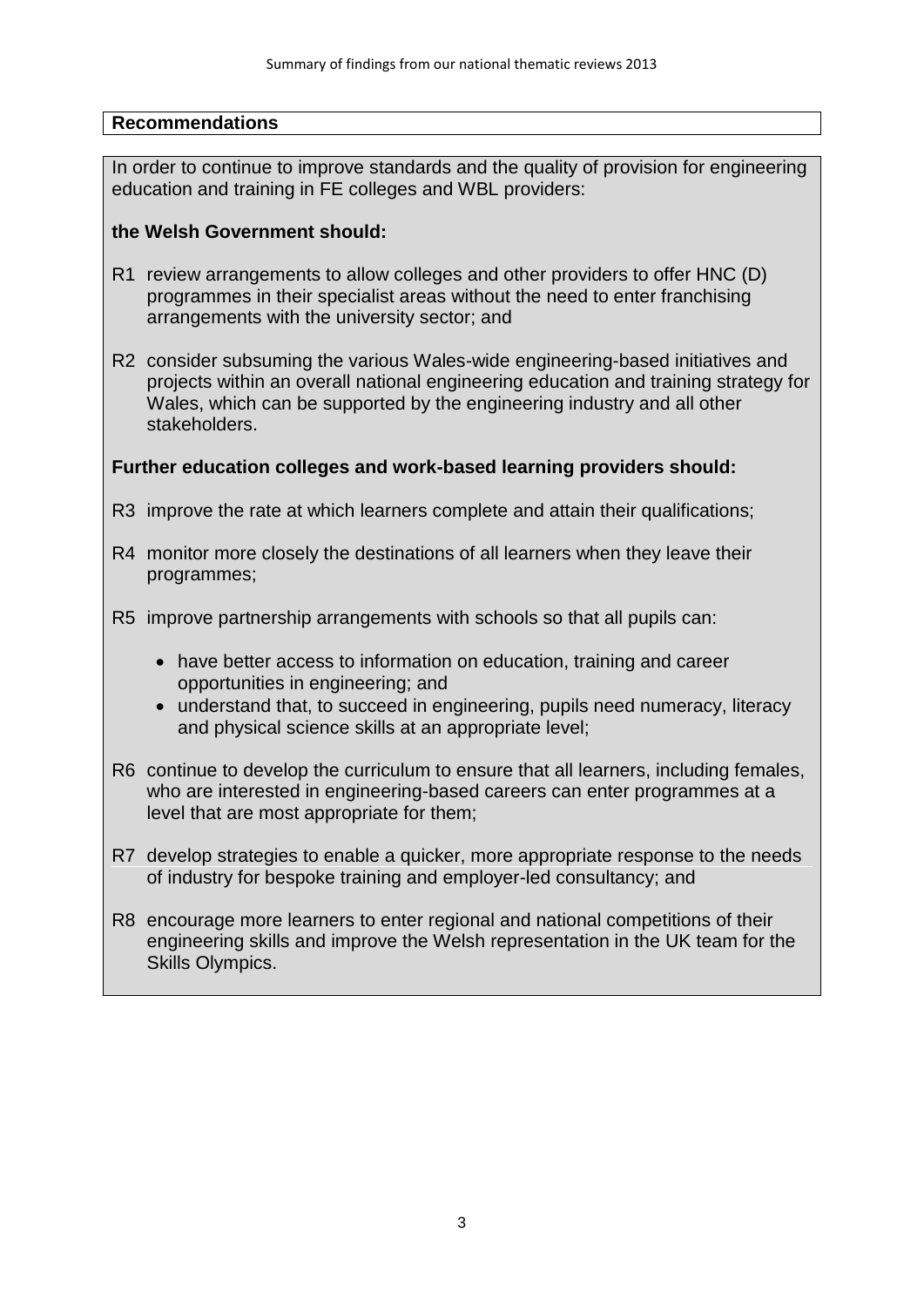# **Title: Initial review of the effectiveness of the Welsh Government's Traineeships and Steps to Employment programmes – January 2013**

- 1 The referral process to the programmes is not robust and where it is effective it relies on personal relationships rather than efficient systems. The quality of the information that learners and providers receive from referral agencies is often incomplete and does not help providers to match learners to appropriate programmes.
- 2 Eligibility rules and the short length of the programmes often restrict the levels of learning and the progression that learners can realistically make. The achievement of target outcomes both for learners and for providers is hampered by the lack of work experience and sustainable employment opportunities. Employers often do not fully understand the programmes.
- 3 Overall, contract targets are not being met and learners are taught in groups that are too small to be educationally or economically viable. Providers, DfES and the National Training Federation for Wales (NTfW) are working together to resolve these difficulties.
- 4 Welsh government data shows that, overall, standards and progression rates on all programmes are at best adequate. The numbers of learners progressing into other training or employment are higher from the Traineeship programmes than from the Steps to Employment programmes.
- 5 The majority of providers identify and record the needs of learners, address barriers to learning and do their best to address these needs. Providers work well with partners to secure a variety of support for learners. However, in a minority of providers, serious client barriers are not identified early enough.
- 6 Overall, the standard of basic skills and literacy support provided is too variable. In the best cases, individual client needs are identified and learning support is delivered early in their training programmes. However, in too many cases, the starting point and progress made by learners in developing their literacy skills are not identified or tracked respectively. Improvement in literacy is limited as a result.
- 7 Most providers have adapted their working practices to accommodate learners referred to the Traineeships and Steps to Employment programmes. Providers work well within their consortium and with external partners including employers to develop the programmes.
- 8 All providers have sophisticated management information systems in place to record high-level outcomes for learners. Most disseminate this information across the consortium but not all monitor the detail of learner progress well enough to help individual learners to succeed.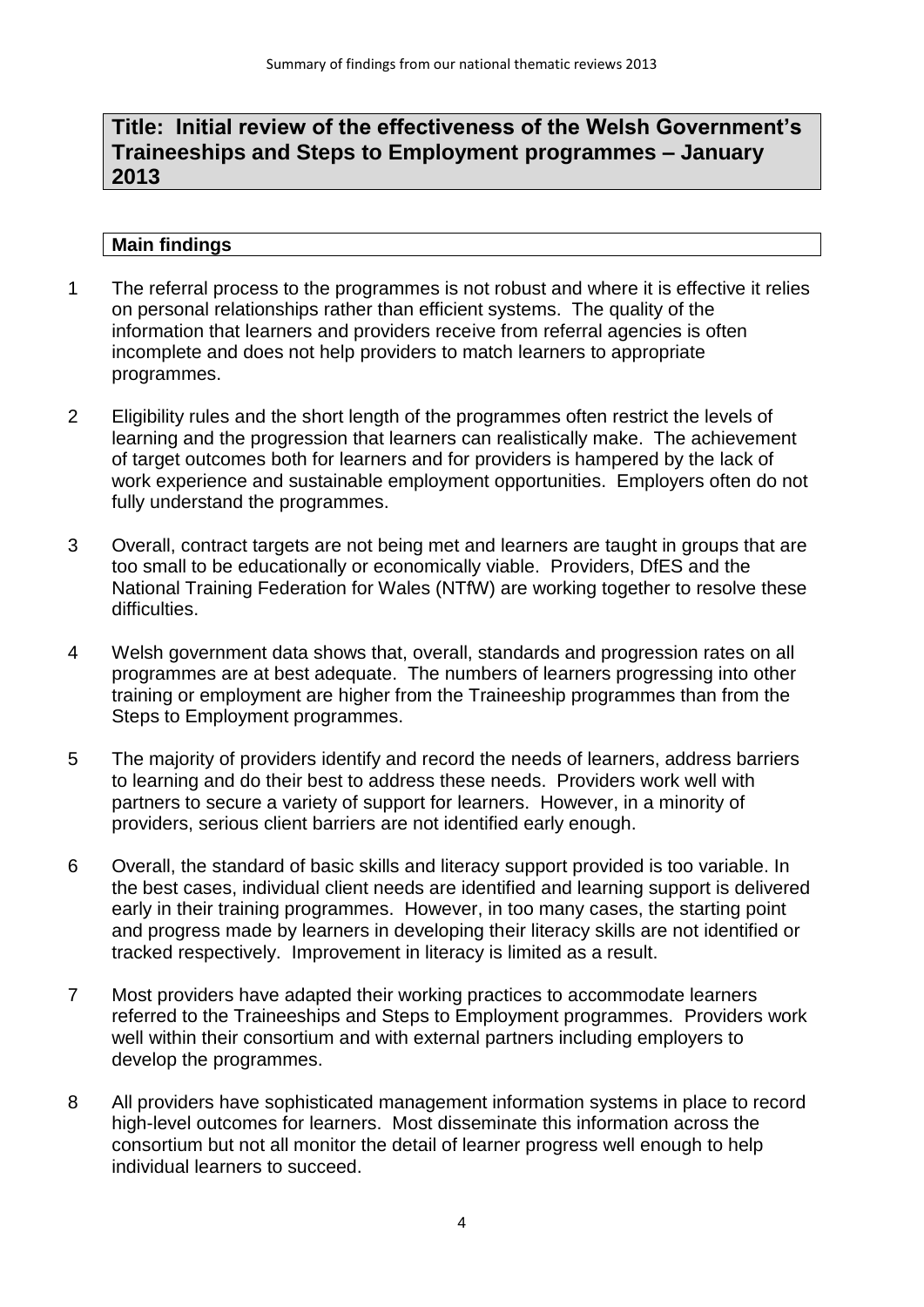In order to improve the provision of Traineeships and Steps to Employment training programmes:

#### **the Welsh Government should:**

- R1 make sure that referral agencies have a clear understanding of what the available training programmes provide and which programmes are suitable for individual learners;
- R2 work closely with providers to address issues that affect the take-up of Traineeship and Steps to employment programmes; and
- R3 make sure that employers have a better understanding of the programmes.

### **Training providers should:**

- R4 check that all learners are placed on appropriate training pathways;
- R5 encourage all learners to disclose any information that may adversely affect the identification of learning and employment barriers;
- R6 improve progression rates on all programmes;
- R7 make Individual Learning Plans sufficiently detailed and challenging for learners;
- R8 improve basic skills testing and the tracking of progress;
- R9 work with employers to provide suitable work and community placements; and
- R10 ensure that employers are fully informed about learners' off-the-job training requirements.

#### **All referral agencies should:**

- R11 improve the quality of the initial information given to training providers about learners in the referral process;
- R12 encourage all learners to disclose any information that may adversely affect the identification of learning or employment barriers; and
- R13 improve information-sharing between the different agencies that work with young people.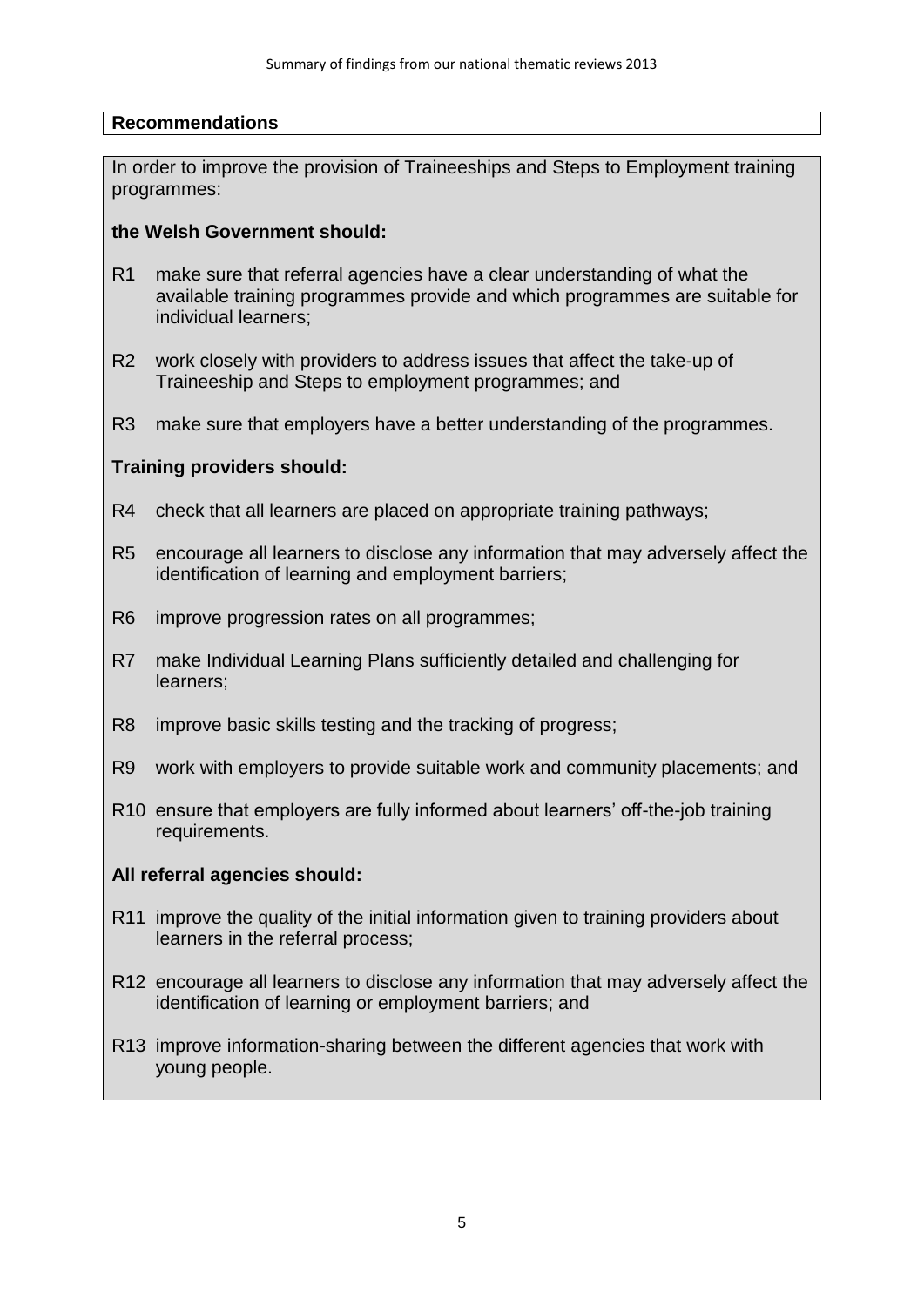# **Title: Welsh Language Development in the Foundation Phase – January 2013**

- 1 In the majority of English-medium schools inspected during 2010-2012, most children make suitable progress in speaking and listening to Welsh in the Foundation Phase, particularly during whole-group sessions. Children have a positive attitude towards learning Welsh. Their speaking and listening skills are developing well but reading and writing are generally underdeveloped in the Foundation Phase. In onein-ten schools, children make excellent progress in acquiring Welsh language skills. In these few schools, nearly all children have a good understanding of their Welsh work across the curriculum. They use a wide range of words and sentence patterns correctly and by the end of key stage 2 can read accurately and with expression.
- 2 While standards have also improved overall in English-medium non-maintained settings during 2010-2012, children's progress in Welsh is a concern in over a third of these settings. In these settings, children generally lack confidence in using Welsh outside short whole-group sessions, such as registration periods or singing sessions. They do not use Welsh in their play or learning without prompts from adults.
- 3 Welsh Language Development is good in the majority of the schools and settings visited during this survey. In most of these schools and settings, Welsh is an integral part of daily routines. Nearly all children enjoy learning Welsh and learn to use a variety of Welsh words and phrases with each other. The most effective schools and settings develop children's Welsh by improving their confidence, self-belief and attitudes to learning Welsh. Practitioners (teachers and other support staff) plan a range of opportunities for all children to learn Welsh in class and outdoors. The most effective work draws on opportunities to introduce Welsh in the other six areas of learning of the Foundation Phase curriculum.
- 4 Children make the best progress in speaking and listening to Welsh. At best, they ask and answer simple questions accurately and confidently, but they do not often use Welsh in their play activities outdoors. Children generally make less progress in reading and writing Welsh. This is partly due to the appropriate focus on developing good oral skills in early Welsh language learning. A minority of schools visited are introducing systematically planned Welsh reading and writing activities, which often mirror the children's progress in reading and writing in English. When children write for 'real reasons', such as making shopping lists before they go to the shops or inviting friends to their party, they are highly engaged and make good progress in writing Welsh.
- 5 In most schools inspected in 2010-2012, provision for Welsh second language in the Foundation Phase is good. However, in a minority of schools staff do not devote enough time to teaching Welsh. In a few of schools and settings visited, staff are not devoting enough direct teaching time to deliver Welsh Language Development effectively. Practitioners do not practise and repeat new Welsh words regularly or offer children enough opportunities to practise their Welsh. In sessions where the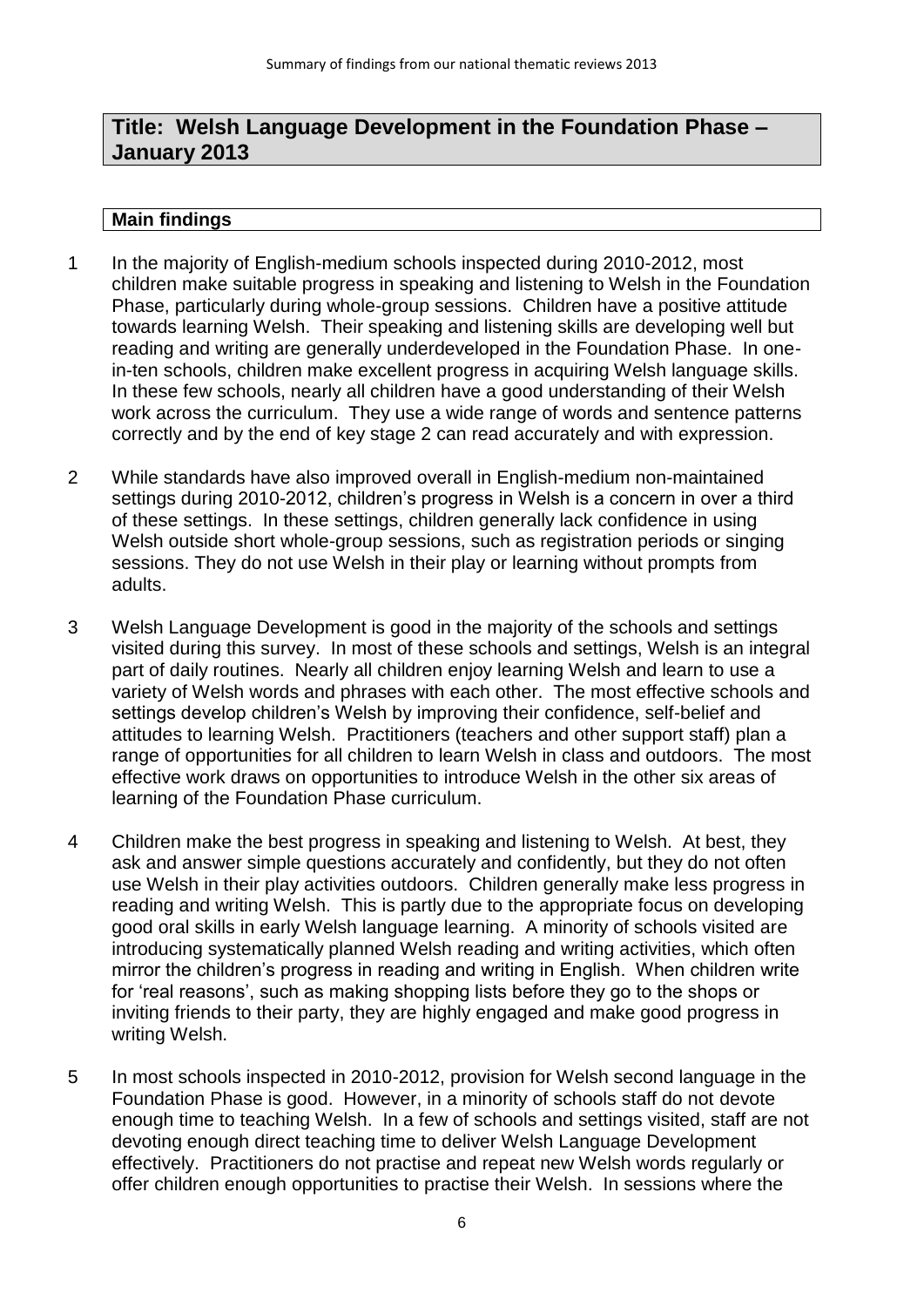quality of Welsh teaching is excellent, teachers fire children's imagination, activities are stimulating, and children respond enthusiastically, extend their vocabulary and become more confident in using Welsh.

- 6 Generally, when practitioners' own Welsh is fluent, children's progress in learning Welsh is better. These practitioners use Welsh consistently across all areas of learning. Where there are no confident Welsh-speaking practitioners in a school or setting, the use of Welsh by staff is usually more limited. This means that children hear less Welsh and have less opportunity to practise it. Where there are gaps in practitioners' knowledge, particularly in the grammar, intonation and pronunciation of Welsh, children can learn to speak or pronounce incorrectly. In a few cases, practitioners cannot sustain using Welsh long enough and use a very limited amount of incidental Welsh<sup>2</sup> with the children. Most settings and schools have very few fluent Welsh-speaking practitioners and many use Welsh television programmes or DVDs to try to compensate for this, so that children can hear more spoken Welsh. However, this approach does not secure sustained progress in learning.
- 7 Schools are not required to record individual children's progress in Welsh Language Development and there is no formal assessment data available at school, local authority or national level. This means that there is no way to track children's progress in Welsh from the beginning of their education to the end of the Foundation Phase and onwards to key stage 2.
- 8 The quality of leadership and management is at least good in most of the settings and schools we visited. Effective leaders implement Welsh Language Development thoroughly in the Foundation Phase. A minority of schools and settings visited use a consistent approach to teaching Welsh. Practitioners are fully engaged in ensuring that all children learn to speak, read and write Welsh confidently.
- 9 Leaders do not receive enough support and training on how to evaluate the effectiveness of Welsh Language Development teaching and learning. Very few local authorities offer training for headteachers and senior leaders to evaluate standards and provision in Welsh in the Foundation Phase.
- 10 Where practitioners in schools receive regular training and support, they are more confident in teaching Welsh. However, there is a wide variation in the amount of training available to practitioners in different authorities. In the best cases, practitioners receive regular update training and support, but many have received only limited training to develop their Welsh during the past few years. Welsh training opportunities for practitioners in most settings are very limited, often due to difficulties in releasing staff to attend training and the cost of paying for staff to attend training outside their normal working hours. Not all local authorities share good practice in Welsh Language Development well enough with schools and settings.

 $\overline{\phantom{a}}$  $2$  Incidental Welsh refers to interactions between adults and children that arise naturally in an unstructured situation where adults transmit new information or give children practice in developing a communication skill.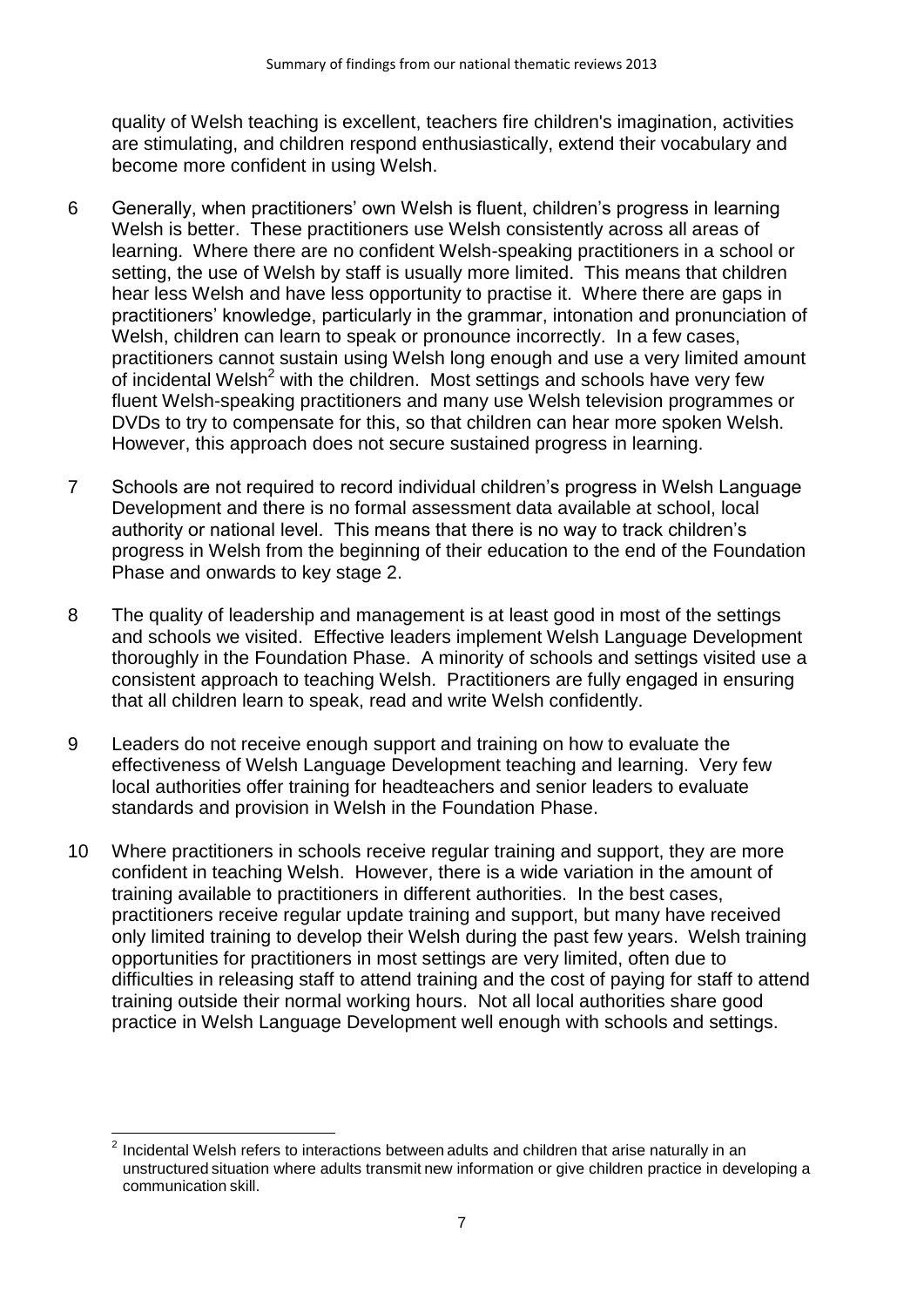#### **Schools and settings should:**

- R1 ensure that enough time is devoted to the direct teaching of Welsh;
- R2 plan good opportunities for pupils to use Welsh in other areas of learning and in outdoor activities;
- R3 increase the level of skills input to develop pupils' writing in Welsh;
- R4 monitor provision and progress in Welsh Language Development; and
- R5 provide practitioners with opportunities to improve their Welsh language skills and language teaching skills.

#### **Local authorities should:**

- R6 provide support and training in Welsh Language Development for headteachers, Foundation Phase leaders and lead practitioners;
- R7 provide better access to Welsh language support and training for practitioners, especially in non-maintained settings; and
- R8 share good practice in Welsh Language Development.

#### **The Welsh Government should:**

- R9 review whether the Foundation Phase Outcomes Indicator should capture children's progress in Welsh Language Development;
- R10 develop additional Welsh language and pedagogy training for practitioners in non-maintained settings; and
- R11 provide more exemplar materials of good practice in Welsh Language Development.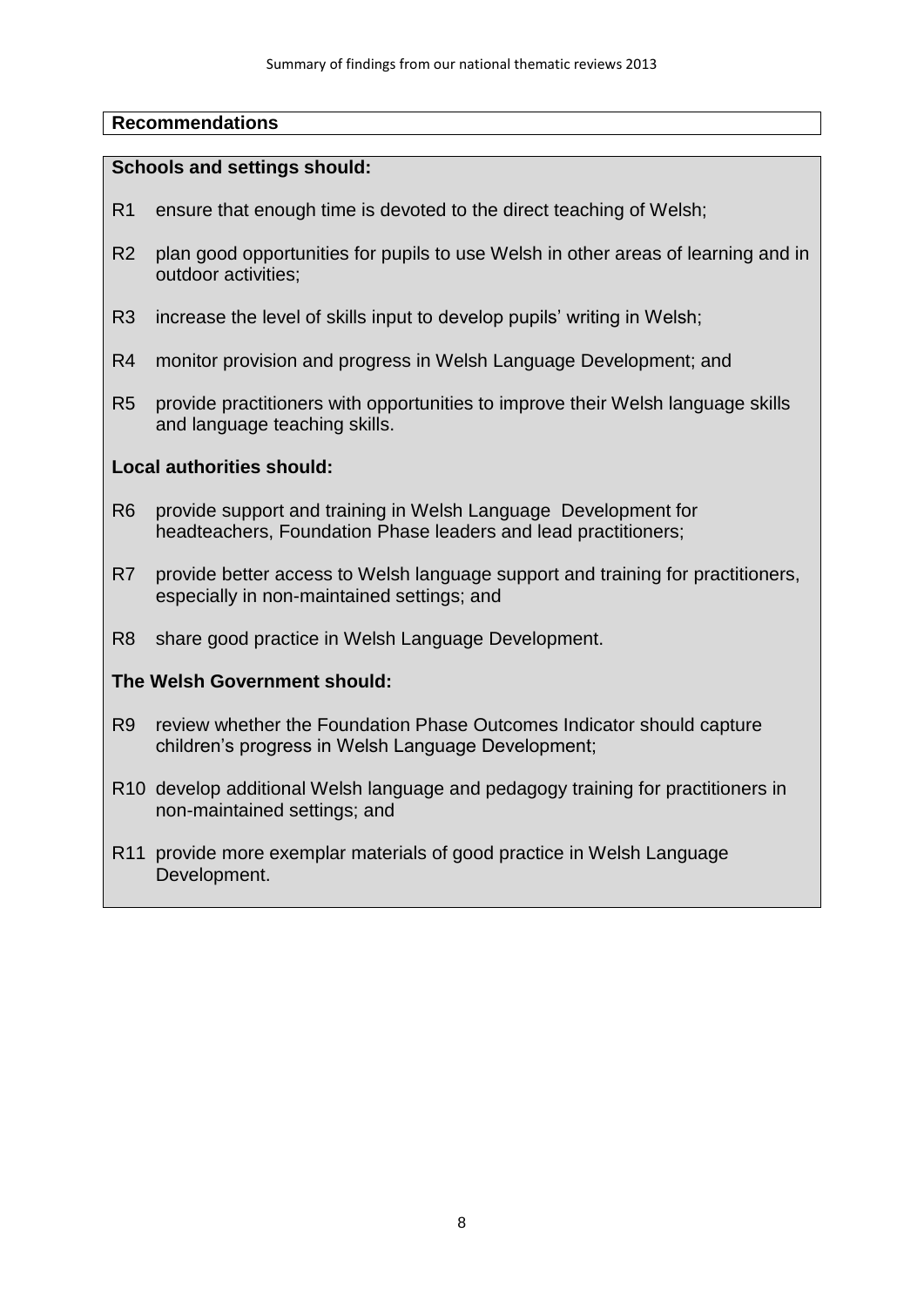## **Title: Numeracy in key stages 2 and 3: a baseline study – June 2013**

- 1 This report is the first in a series to look at standards in numeracy at key stages 2 and 3 and at how schools are developing pupils' numeracy skills across the curriculum. It provides a baseline for later reports, which will focus on the impact of the numeracy component of the Literacy and Numeracy Framework.
- 2 In 2012, about four-fifths of pupils achieved the expected level in National Curriculum teacher assessments of mathematics at the end of key stages 2 and 3. This was a slight improvement on previous years. At both key stages, girls generally outperform boys.
- 3 In the 2009 PISA mathematical literacy tests for 15-year-olds, 20% did not reach the level 2 PISA baseline in the UK overall. Level 2 in PISA means being able to answer straightforward questions involving familiar contexts. In Wales, 26% of pupils did not reach this level. Wales also had the lowest percentage of high-achieving pupils in mathematical literacy compared with other UK countries.
- 4 In about two-fifths of the primary schools and a half of the secondary schools inspected in 2010-2012, many pupils have weak numeracy skills or do not apply them well enough across the curriculum. There has been little progress in pupils' numeracy over recent years.
- 5 A majority of pupils in the schools surveyed have sound measuring and data skills, but around half of the pupils do not have a secure grasp of basic number skills and do not recall key number facts readily.
- 6 In many of the surveyed schools, there is limited evidence of pupils applying numeracy skills at a high level. Too often, pupils have difficulty recalling basic number facts and do not have effective strategies to help them with mental calculations. Difficulty in recalling number facts slows pupils' ability to perform basic calculations. Many of the schools move too quickly to introduce a written technique for solving number problems before pupils have developed a sound understanding of number and place value. Many pupils have difficulty working with decimals, fractions and percentages and do not understand the relationship between, for example, 2/5ths, 0.4 and 40%. Pupils' lack of understanding of key numerical facts and relationships means that they struggle to apply numerical reasoning skills to solve written problems, especially problems that involve more than one process.
- 7 Overall, a significant minority of pupils in the surveyed schools either do not have or do not apply their numeracy skills in line with the expectations of the numeracy component of the Literacy and Numeracy Framework. Too often, numeracy co-ordinators focus on developing pupils' measuring and data skills, but do not pay enough attention to how the school develops pupils' number skills and numerical reasoning in mathematics lessons and across the curriculum.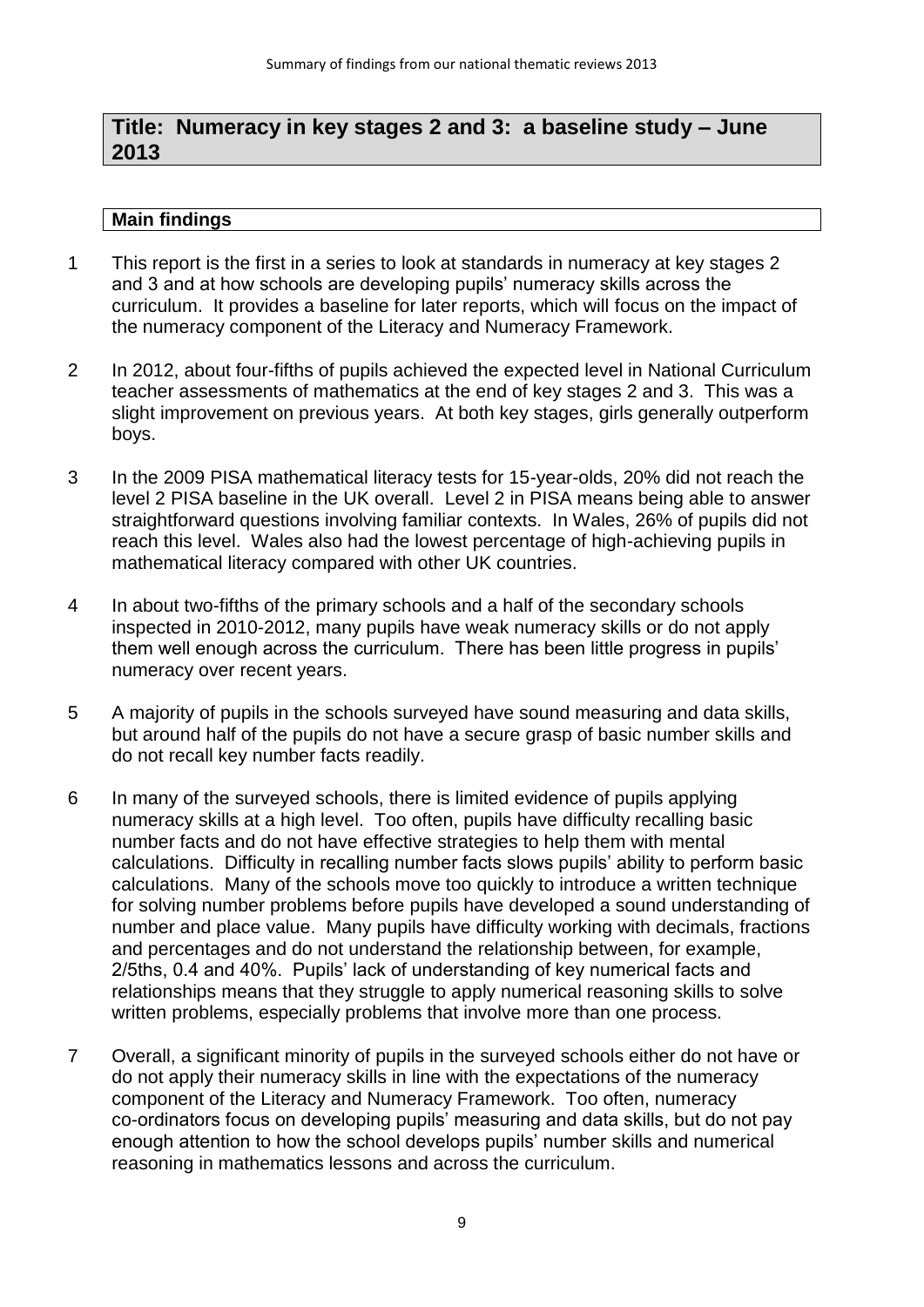- 8 Around half of the secondary schools visited do not enter key stage 3 pupils for Essential Skills Wales (ESW) Application of Number qualifications or only enter Year 9 pupils for level 1. This means that pupils do not always study at a level that is suitable to their individual needs. In a majority of schools, too much time is spent on completing the paperwork for these qualifications rather than on improving pupils' actual skills.
- 9 Many schools do not have a clear policy on how to develop pupils' numeracy skills in mathematics and across the curriculum. Too often, there is no agreed, whole-school approach to building pupils' numeracy skills or to performing basic calculations. This leads to a lack of consistency in using numeracy skills across classes and departments that confuses pupils. A very few schools have stand-alone, detailed numeracy development plans that show how specific initiatives and strategies are co-ordinated in a whole-school approach.
- 10 In a very few of the primary schools surveyed, provision for numeracy is highly effective and teachers offer well-planned and imaginative opportunities to apply and develop pupils' skills across the curriculum. In these schools, numeracy skills are taught systematically in mathematics and pupils are given enough opportunities to apply their skills in meaningful contexts in subjects other than mathematics. In the other primary schools surveyed, pupils tend to repeat skills at the same level year-on-year. This is often because schemes of work do not link well enough to the expectations of the mathematics curriculum or to a progressive numeracy framework.
- 11 Only a few of the secondary schools visited give numeracy a high enough priority in their school improvement plans. These schools have usually carried out a thorough audit of provision, leading to comprehensive plans for developing numeracy across the curriculum. In these schools, there is an agreed, co-ordinated approach to teaching and learning numeracy. However, most secondary schools are only starting to plan for numeracy across the curriculum. While the majority of mathematics departments provide a suitable range of experiences for pupils to develop numeracy skills, the opportunities for pupils to apply these skills in other subjects, such as science and geography, are often too narrow and mainly involve simple graphical or data work.
- 12 In very few schools are teachers' assessment and marking of pupils' work of a consistently high standard, where an agreed policy is followed by all staff. In these schools, staff assess work against an agreed numeracy mark scheme and provide appropriate suggestions on how to improve work further. Only a minority of primary schools and a few secondary schools have effective systems to track and record pupils' numeracy skills across the curriculum beyond mathematics. Where schools have effective systems, teachers are clear about the skills each pupil has or has not mastered and use this information well to plan further reinforcement activities. A few local authorities produce high-quality materials to support their schools to assess and track pupils' numeracy skills across the curriculum.
- 13 Most schools have well-established links with their partner primary or secondary schools. Many primary and secondary schools have common, transitional units of work, but only a minority focus on numeracy and only a very few arrange joint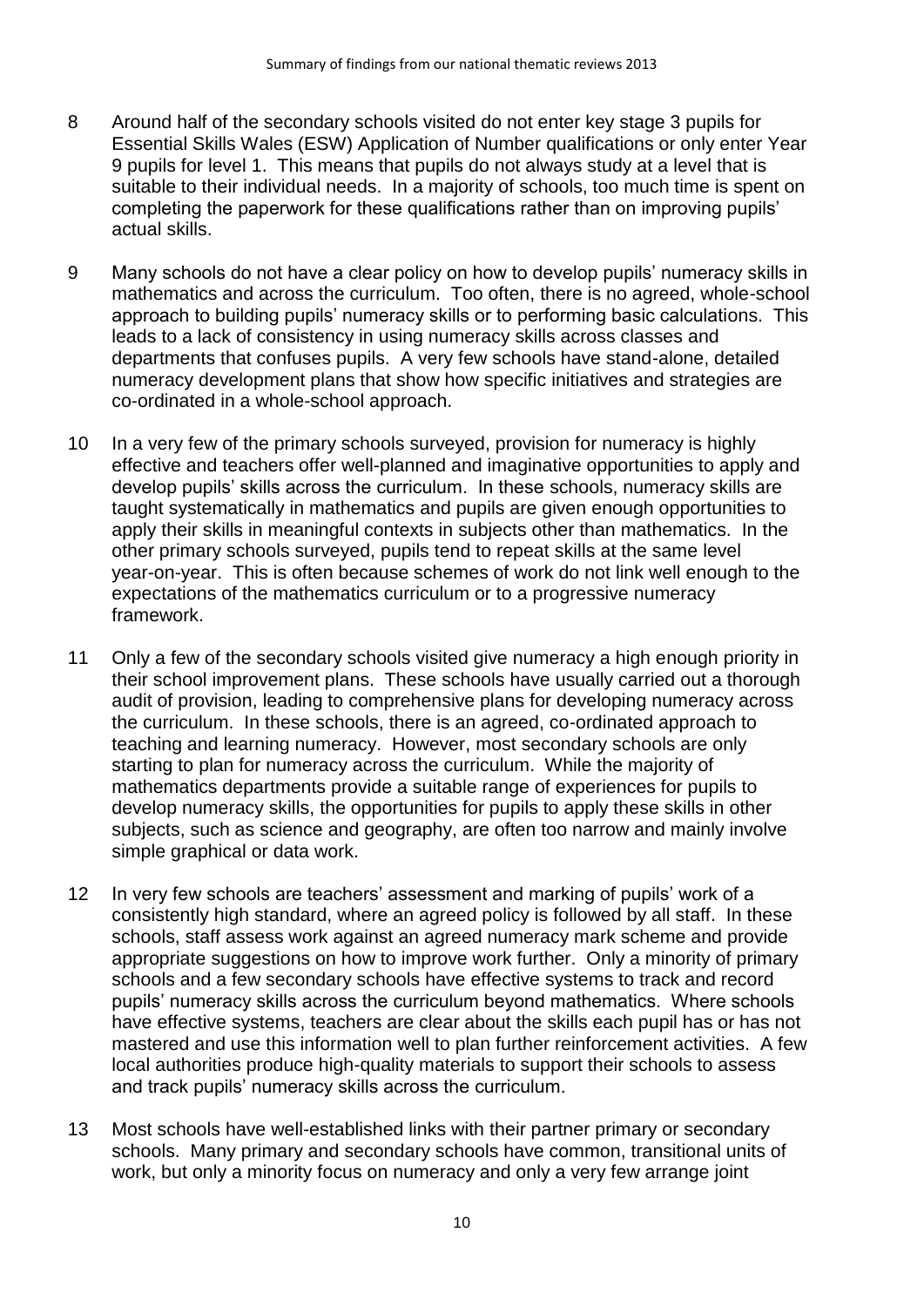development activities that focus on a coherent approach to developing pupils' numeracy skills. Very few primary schools pass on information about pupils' standards in numeracy to secondary schools, although they generally transfer information about standards in mathematics.

- 14 Nearly all of the secondary schools but only around half of the primary schools visited provide effective numeracy intervention programmes for pupils who find mathematics a challenge. Most of the schools that have an intervention programme track pupils' progress well over the course of the programme and a majority continue to monitor pupil progress after the end of the intervention and provide top-up support if necessary.
- 15 In a minority of primary and secondary school improvement plans, there is a focus on building the capacity of staff and leaders to support numeracy. A significant minority of teachers need training and support to deliver the numeracy component of the Literacy and Numeracy Framework. Overall, there has been less training for teachers to develop pupils' numeracy than for literacy. Most schools have not carried out a formal audit of staff confidence and competence in teaching numeracy.
- 16 Most primary pupils and many secondary pupils believe that numeracy and literacy skills are equally as important to succeed in their next stage of education or employment. A few key stage 3 pupils say that they find it difficult to apply their numeracy skills in other subjects because, although they learn skills in mathematics lessons, their understanding is not secure enough to apply them in unfamiliar contexts. A majority of pupils struggle to give examples of how numeracy is relevant to their everyday lives.

### **Recommendations**

#### **Schools should:**

- R1 make sure that pupils master basic number skills thoroughly in mathematics lessons and have effective strategies to recall essential number facts quickly and accurately;
- R2 agree whole-school approaches to performing simple calculations;
- R3 provide more opportunities for pupils to use numeracy skills, particularly number skills and numerical reasoning, in subjects across the curriculum;
- R4 make sure that numeracy activities stretch pupils appropriately, including the more able;
- R5 assess and track pupils' progress in numeracy skills across the curriculum and use assessment information to plan better numeracy activities;
- R6 design transitional primary/secondary school activities to support consistency and progression in pupils' numeracy skills;
- R7 provide opportunities for numeracy co-ordinators and mathematics departments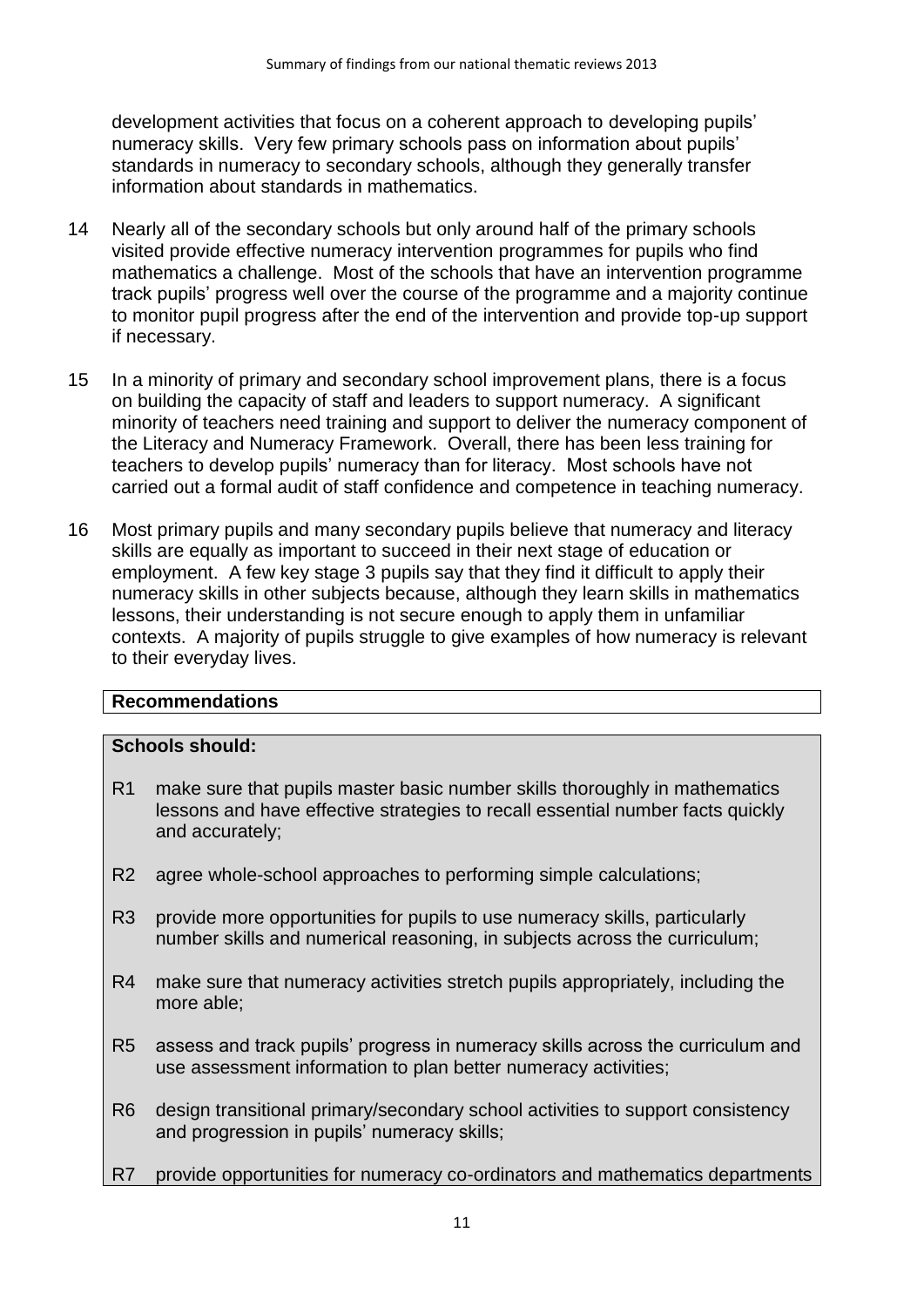to work together with other teachers to improve their knowledge, skills and confidence to develop pupils' numeracy skills; and

R8 monitor and evaluate the impact of strategies for improving numeracy.

## **Local authorities and regional consortia should:**

- R9 support schools to help staff to improve their knowledge, skills and confidence to develop pupils' numeracy through their subjects; and
- R10 share best practice between schools.

# **Title: Science in key stages 2 and 3 – June 2013**

- 1 In the majority of lessons observed as part of this survey, standards in science were good or better in key stages 2 and 3. Pupils achieved excellent standards in only a few lessons. In a minority of lessons, pupils are making too little progress in their knowledge and understanding of science or in their writing and numeracy skills.
- 2 Teaching is good or better in the majority of lessons in key stages 2 and 3. In the few excellent lessons, teachers have high expectations of their pupils including the more able. These teachers plan a wide range of stimulating activities that capture pupils' imagination and promote a sense of excitement about learning science. In a minority of lessons, over-direction by the teacher limits opportunities for pupils to explore their own ideas and pupils are given tasks that are too easy, such copying information from websites, which limit the development of their scientific understanding. In the majority of lessons, more able pupils are not stretched enough. Only in a very few cases do pupils get the opportunity to pursue their own scientific interests. In a few lessons in key stage 2, teachers do not have a secure understanding of science and pass on their misunderstandings to pupils.
- 3 There are shortcomings in the assessment of science in nearly all the primary schools and in half of the secondary schools visited. In most of the schools, teachers set pupils tasks in science to provide evidence for teacher assessment at the end of key stages 2 and 3. Teachers undertake moderation procedures, including working across primary and secondary schools. Even so, the reliability and validity of teacher assessment in science are doubtful because of the lack of external verification and of clear assessment criteria.
- 4 Since 2005, the proportion of key stage 2 pupils attaining the expected level (level 4) or above in teacher assessments has been higher in science than in the other core subjects, but there has been a decline in the proportion of pupils achieving the higher levels (level 5 or above). Since 2005, the proportion of key stage 3 pupils attaining the expected level (level 5) or above has improved. Since 2007, science has performed above English and mathematics, but below Welsh first language. The performance of boys is below that of girls at both key stages.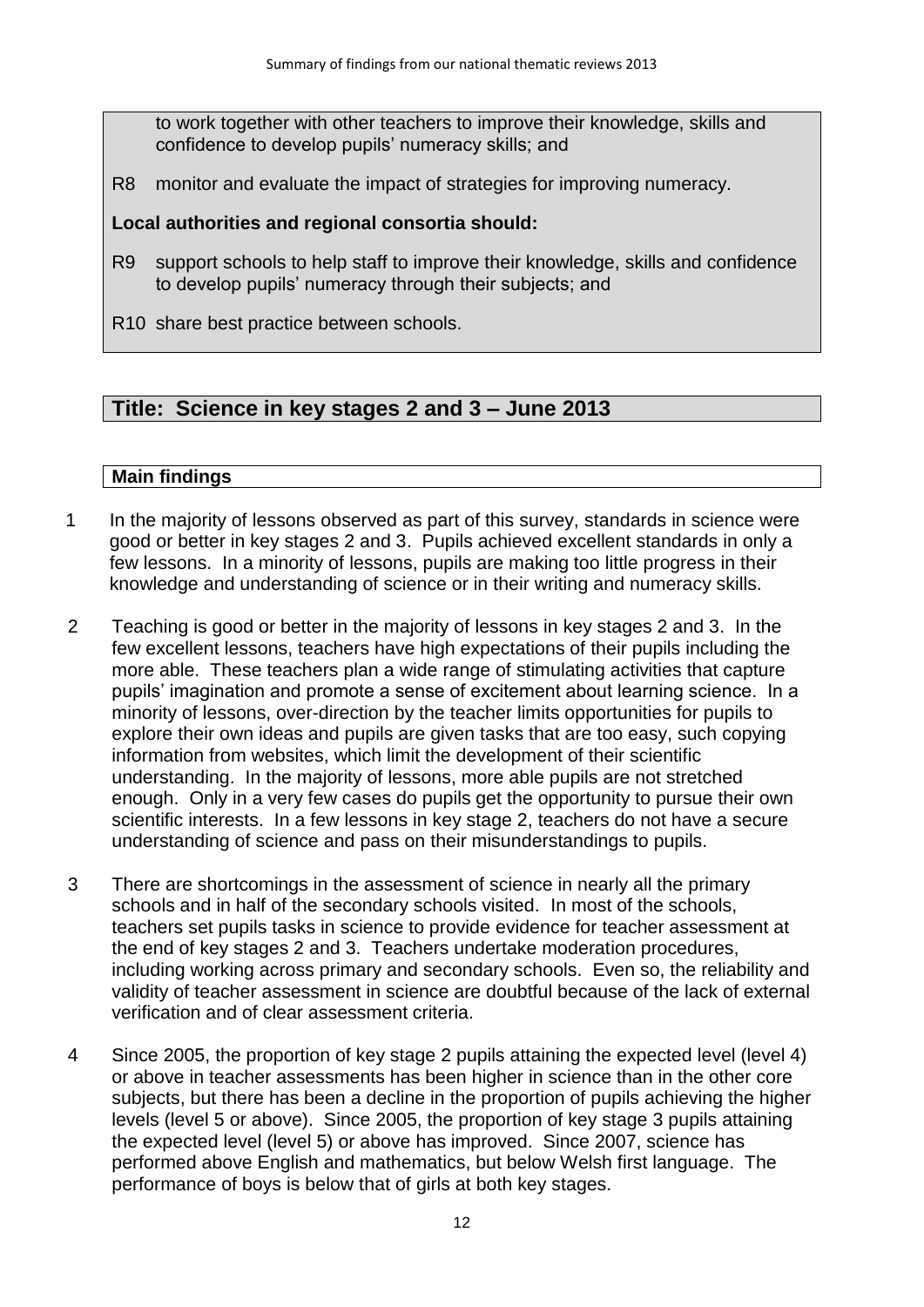- 5 Curriculum planning in science lacks challenge and structure in a minority of primary and secondary schools. The emphasis on investigative skills in the current science National Curriculum orders introduced in 2008 does not help schools to plan progression in scientific knowledge and understanding. Most schools have not developed new schemes of work in line with the changes made to the National Curriculum in 2008. The few secondary schools that have developed such schemes of work do not prepare pupils well enough for GCSE science syllabuses. Many schools have retained a focus on content in the curriculum that is helpful in providing progression in understanding even though the content is not specified in the current National Curriculum subject orders for science.
- 6 In key stage 2, the time devoted to teaching science varies between one and three hours a week. In primary schools that only provide an hour of science a week, there is not enough time to cover all aspects of the science National Curriculum effectively. The time allocated to science at key stage 3 is sufficient in all schools.
- 7 A majority of primary and secondary schools have suitable plans to develop pupils' science investigation skills within interesting contexts. However, a minority of schools do not plan or provide opportunities for pupils to apply their scientific knowledge or understanding well enough.
- 8 In key stage 3, the range of numeracy techniques developed through science investigations is too narrow and many departments limit the development of pupils' understanding of mathematical techniques by offering shortcuts to solving problems. Only a few schools provide suitable opportunities for pupils to answer PISA-type questions that develop pupils' thinking skills and ability to apply subject knowledge.
- 9 The majority of secondary science departments visited are led effectively by teachers who are enthusiastic about science. However, only about half the primary leaders have a clear vision for developing science in their schools. Only a minority of secondary schools support their partner primary schools to develop science.
- 10 A majority of schools have suitable arrangements for gathering first-hand evidence for the self-evaluation of science and produce suitably self-critical reviews of performance. A minority of schools do not assess the impact of teaching on standards in science thoroughly enough.
- 11 Most schools have suitable opportunities to share good science teaching and learning within the school. In a few schools, teachers observe other teachers and science department meetings focus on the impact of teaching methods on standards. However, very few secondary schools and no primary schools in this survey have made links with other schools to share ideas for teaching science. Only a very few teachers attend courses to widen or develop their understanding of how to teach science. There is too little support for science teaching from local authorities or regional consortia.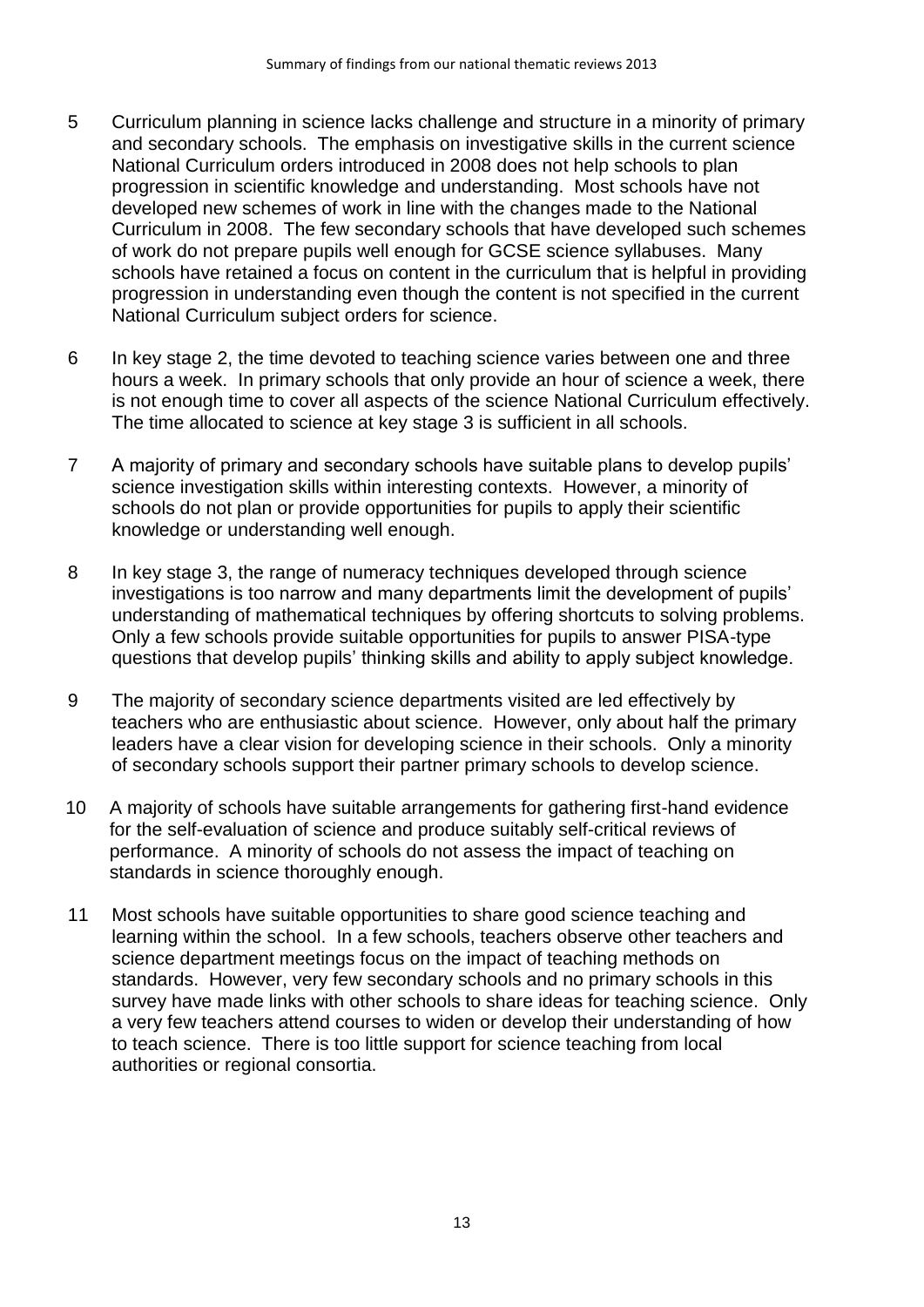#### **Primary and secondary schools should:**

- R1 provide challenging science opportunities to stretch all pupils, particularly the more able, and eliminate tasks that are too easy;
- R2 provide more opportunities for pupils to pursue their own scientific interests;
- R3 ensure that assessment and marking practices provide pupils with meaningful advice on how to improve their scientific understanding and skills; and
- R4 work with other schools to share effective approaches to teaching and assessing science.

#### **In addition, primary schools should:**

- R5 make sure that pupils are taught science for at least two hours a week; and
- R6 provide training for teachers with weak science subject knowledge.

#### **In addition, secondary schools should:**

R7 plan to use a wider range of numeracy skills in science lessons.

#### **Local authorities should:**

- R8 provide more professional development, support and advice to schools on science teaching and learning; and
- R9 support schools to share best practice in science education.

### **The Welsh Government should:**

- R10 improve the reliability and validity of teacher assessment by reviewing assessment criteria and introducing an element of external moderation; and
- R11 review the National Curriculum subject orders for science to include essential content.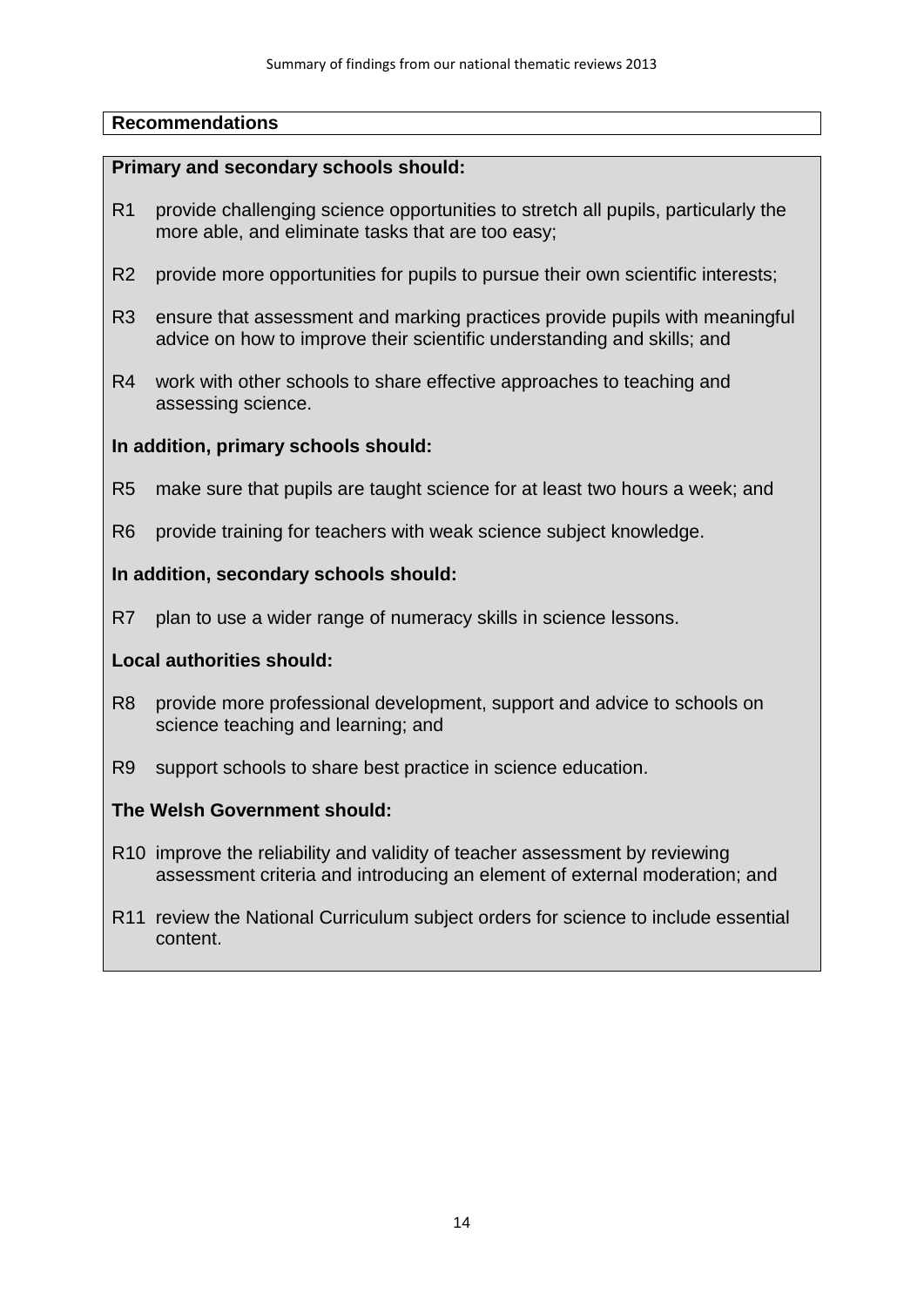# **Title: Religious education in secondary schools – June 2013**

- 1 GCSE courses in religious studies have gained in popularity over recent years. More pupils gain a qualification in religious education than in any other non-core subject in Wales. The number of pupils taking the full GCSE course in religious studies has risen significantly over the last five years, with just over a quarter of the pupils in Year 11 entered in 2012. The number of pupils taking the short GCSE course in religious studies has also risen steadily over the last five years, with just over half of the pupils in Year 11 entered in 2012. For both courses, more girls than boys are entered, though the difference is greater with the full course.
- 2 Attainment in the full GCSE course in religious studies has risen steadily over the last five years. The percentage of pupils attaining grades A\* to C in religious studies is well above the average for other subjects. While attainment in Wales is broadly similar to that for the UK as a whole, a higher proportion of pupils attain grade A\* in Wales.
- 3 Attainment in the short GCSE course in religious studies has fallen over the last five years, although it recovered slightly in 2012. In spite of this fall, the percentage of pupils attaining grades A\* to C in Wales has remained consistently better than for the UK as a whole, and a higher proportion of pupils attain grade A\* in Wales.
- 4 A significantly higher percentage of girls attain grades A\* to C than boys in both the full course and short GCSE courses in religious studies. The gap between this percentage for girls and boys is wider in Wales for both courses than it is across the UK as a whole.
- 5 Teacher assessment of pupils' performance in religious education at the end of key stage 3 is not included in the Welsh Government core data sets that cover other National Curriculum subjects and not published nationally in any other way that would enable an analysis of standards at key stage 3 or progress between key stages.
- 6 In the schools visited for this survey, lesson observations and pupils' work show that standards are good in a majority of schools at key stage 3. Standards are not excellent in any of the schools visited, but they are unsatisfactory in a few schools where pupils do not make enough progress. More able and talented pupils constitute the group that is the most likely to underachieve and this is usually because the tasks set by teachers do not challenge them to demonstrate the level of skill and understanding required for level 7 or above.
- 7 Most pupils following the full GCSE course in religious studies at key stage 4 make good progress and a slightly lower proportion of pupils studying the short course also make good progress. Where pupils are not following an examination course at key stage 4, standards in lessons are rarely better than adequate. In these lessons, a minority of pupils misbehave. This suggests that they do not value the lessons and this may be because they do not lead to a qualification.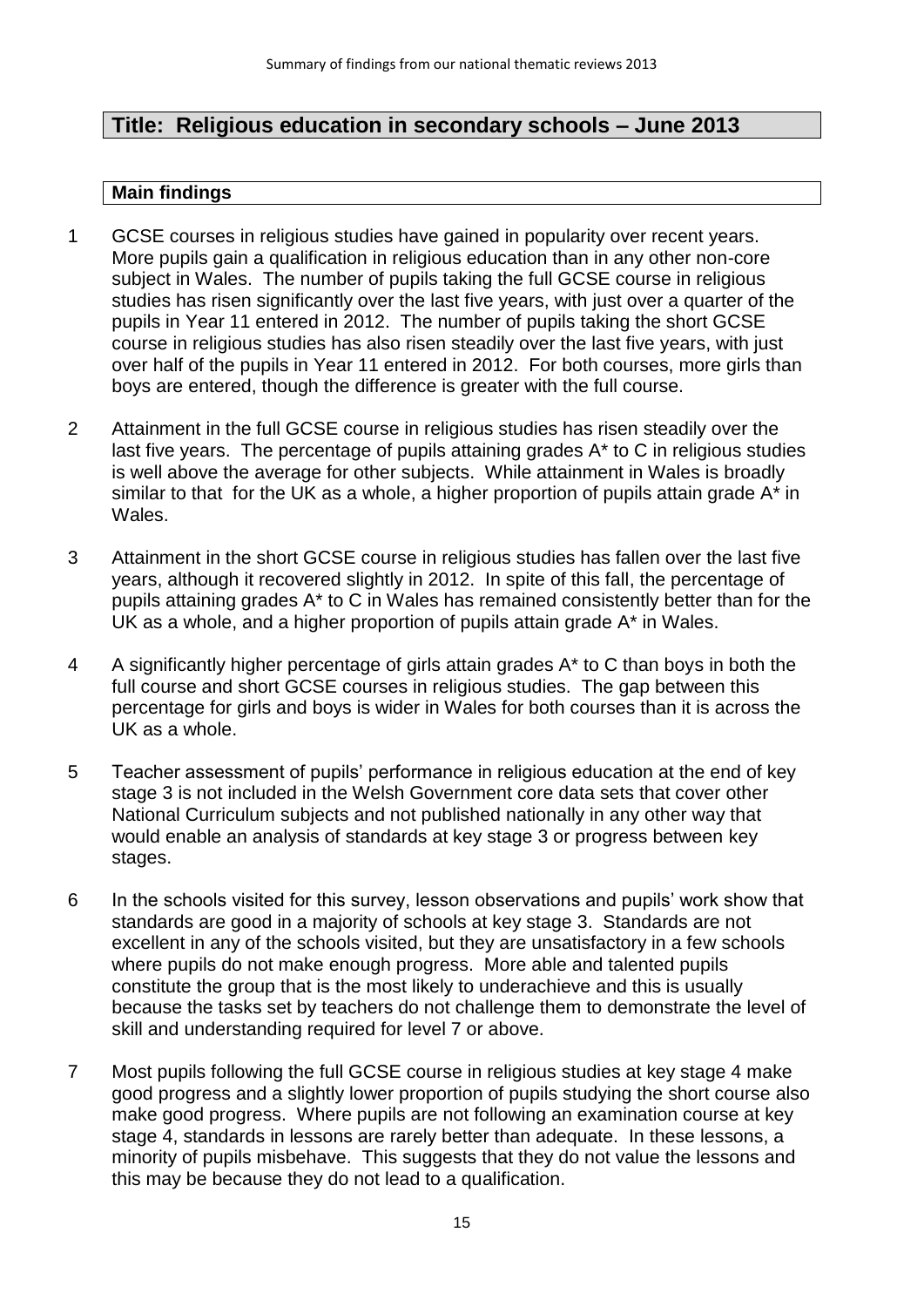- 8 Almost all pupils in the lessons observed showed respect for the opinions and beliefs of others. Many pupils value what they learn in religious education and understand how it contributes to their personal and social development. In particular, pupils enjoy engaging with fundamental questions, such as 'is there life after death?', 'what is evil?' and 'what is truth?'. Pupils enjoy learning about different religious responses to questions like these and why people live their lives in different ways as a result of their beliefs. They enjoy considering their own views, and discussing them with peers. They are prepared to talk about a variety of issues relating to religion and ethics and take part in lessons enthusiastically.
- 9 Teaching was good or better in just over two-thirds of the lessons observed for this survey. Teaching was excellent in nearly one-fifth of lessons and unsatisfactory in a very few lessons. These findings suggest that teaching in religious education is better than average for teaching across all subjects in secondary schools inspected since 2010.
- 10 In many schools, at both key stages, religious education teachers:
	- have good subject knowledge:
	- teach enthusiastically;
	- use a range of teaching strategies to support learning, particularly through discussion in pairs and groups;
	- use artefacts and audio-visual resources creatively;
	- prepare pupils thoroughly for GCSE examinations;
	- promote pupils' thinking skills effectively; and
	- promote literacy appropriately, particularly oracy and writing skills.
- 11 Many secondary schools use non-specialist teachers to teach religious education and the short GCSE course in religious studies, although they are rarely used to teach the full GCSE course. Non-specialist teachers do not have a negative impact on standards in the majority of schools.
- 12 In the majority of schools, teachers provide pupils with useful feedback, both oral and written, that enables them to understand their progress and how to improve their work.
- 13 Teachers generally have a very good understanding of GCSE requirements, but few have an accurate understanding of the levels of pupil performance at key stage 3 set out in the national exemplar framework.
- 14 The local agreed syllabuses across Wales are very similar, being based on the national exemplar framework for religious education for 3 to 19-year olds in Wales. Almost all schools meet the requirements of their local agreed syllabus. However, a very few schools do not meet the requirements at key stage 4 either because they do not give enough time to cover the syllabus or because, occasionally, lessons are used predominantly to help pupils gain a non-subject qualification such as an Essential Skills Wales qualification.
- 15 In the majority of schools, effective subject leaders set high expectations within the department, monitor other religious education teachers closely, provide appropriate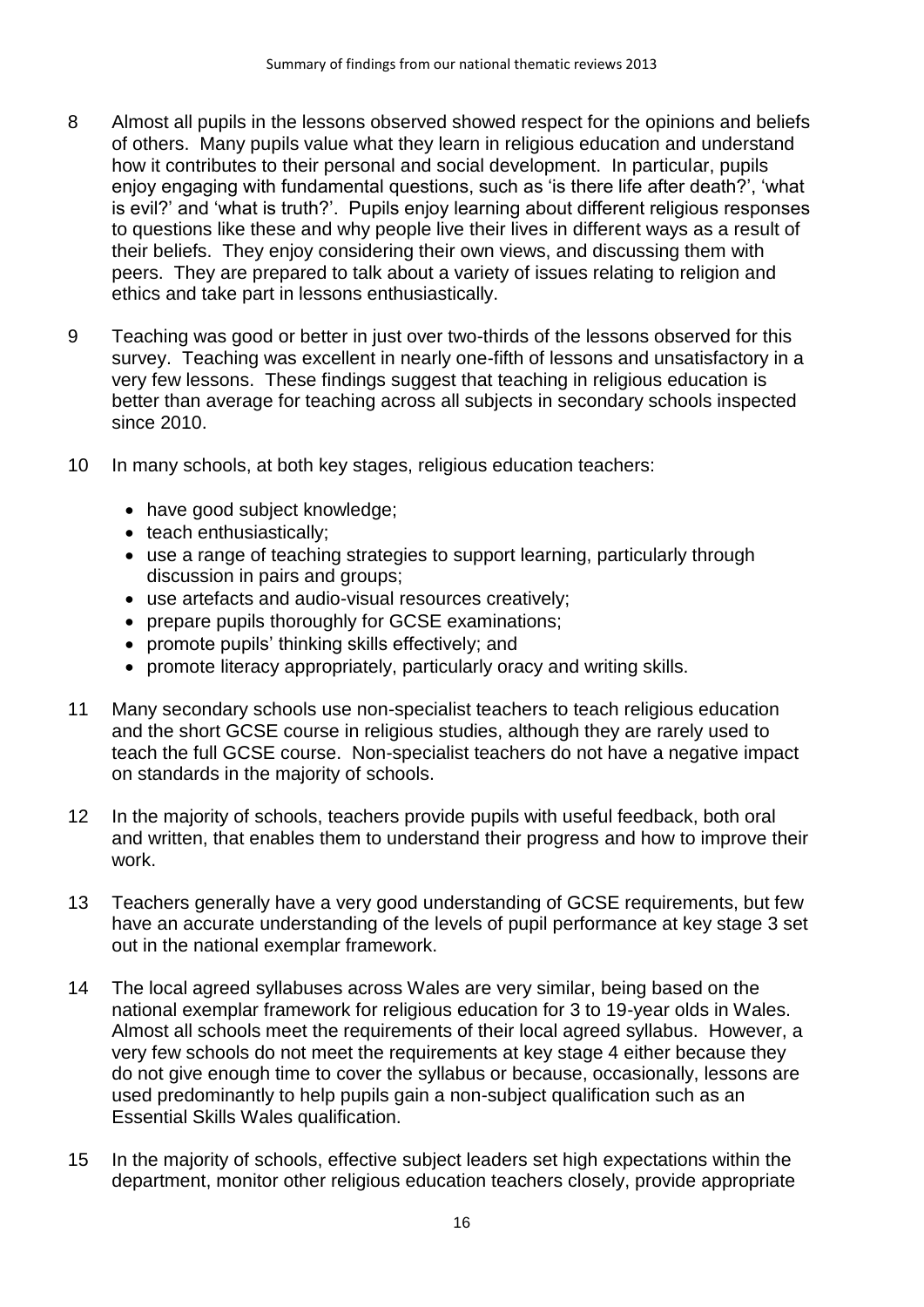support and challenge, and delegate aspects of leadership and management amongst colleagues to encourage a collegiate approach. Self-evaluation is good or better in only a minority of religious education departments. The paucity of national data on religious education and religious studies makes it difficult for schools to compare standards with other schools, but only a minority of departments analyse internal examination data thoroughly in order to plan for improvement.

16 The lack of opportunities for professional development and learning networks means that good practice is not shared enough and challenges, such as raising boys' attainment, the accuracy of assessing levels of performance at key stage 3, planning for the development of skills and improving self-evaluation, are not addressed effectively.

#### **Recommendations**

#### **Schools should:**

- R1 develop strategies to raise the attainment of boys at key stage 4;
- R2 improve standards at key stage 4 for pupils who are not entered for a qualification and consider giving all pupils the opportunity to gain an appropriate qualification;
- R3 improve the accuracy of teacher assessment of pupils' levels at key stage 3;
- R4 ensure that tasks are challenging enough to enable more able pupils to reach higher levels at key stage 3;
- R5 ensure that the curriculum, staffing and timetabling arrangements enable all pupils to make good progress through key stages 3 and 4; and
- R6 strengthen self-evaluation and use data in religious education departments to identify where and what to improve.

### **The Welsh Government should:**

- R7 collect, analyse and publish attainment data for religious education and religious studies in the same way as for non-core subjects; and
- R8 work with local authorities and SACREs to improve the opportunities for professional development and support learning networks for teachers of religious education.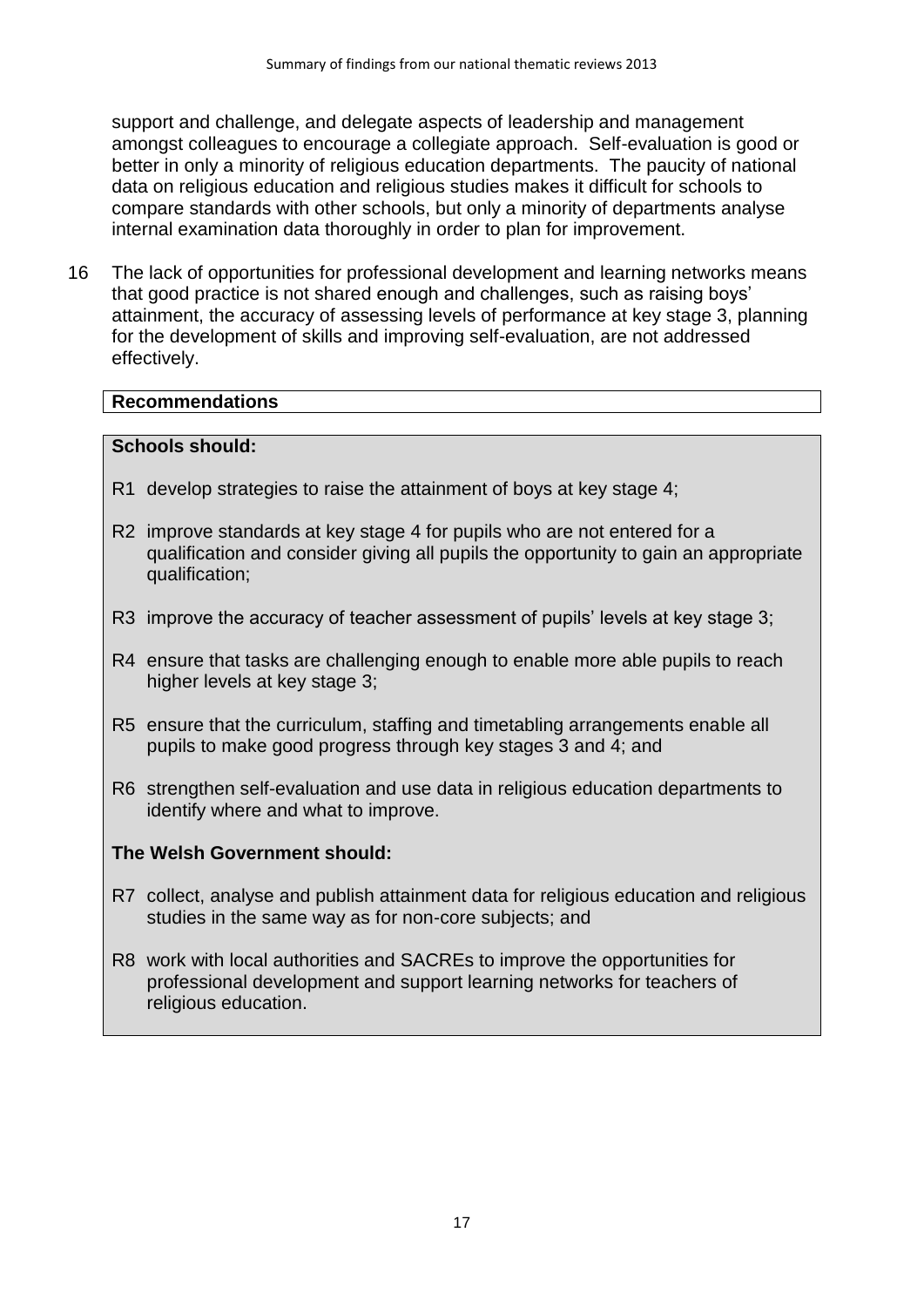# **Title: Statutory INSET in schools – June 2013**

- 1 In the most effective schools, the five statutory INSET days are an integral part of a larger strategy for staff development, which involves other strands such as focused task groups, professional learning communities and the production of guidance for wider dissemination among teachers and cluster schools.
- 2 The five statutory INSET days are themselves a valuable period of time that schools dedicate to the professional development of staff. Schools use statutory INSET days to offer training which mostly contributes to school improvement but managers do not monitor systemically its impact on teaching and learning.
- 3 In many of the schools scrutinised in the survey, we found strong links between the focus of the INSET activities and the priorities identified in school self-evaluation reports, improvement plans, and from performance management arrangements.
- 4 INSET programmes cover a wide range of topics, such as assessment and moderation, curriculum development and safeguarding. Over the past five years, literacy has received the most attention during INSET and many schools have focused on improving the teaching and learning of reading and writing.
- 5 In 2012-2013, the Welsh Government expects schools to focus on literacy, numeracy and reducing the impact of poverty on attainment during their INSET days. Almost all schools intend to use at least one INSET day to focus on literacy. A majority of schools have identified numeracy in their INSET plans. Only a minority of schools have plans to focus on reducing the impact of poverty on attainment in 2012- 2013.
- 6 A small minority of schools do not use INSET effectively enough or gain the maximum benefit from the training. In these schools, INSET does not contribute fully to school improvement because it is not linked clearly enough to staff, school or national priorities. Often, there is not enough dissemination of successful INSET practice within and beyond the school. In a very few schools, INSET time is not spent on training, but on inappropriate activities, such as organising classrooms and displays. In the schools where this is the case, INSET days contribute little to the professional development of staff or to school improvement.
- 7 Generally, schools consider carefully which days they choose for INSET, so that they provide suitable opportunities for staff training while also minimising disruption to pupils' learning. Most schools hold an INSET day at the beginning of the school year. It is increasingly common for schools to plan a series of after-school or 'twilight' sessions for staff in lieu of one or two INSET days. These days are then identified as closure days for staff and pupils, often at the end of the summer term.
- 8 In many schools, effective organisation and delivery of INSET contribute well to the professional development of staff. Fewer schools are using external training providers or educational experts to provide INSET than previously. More and more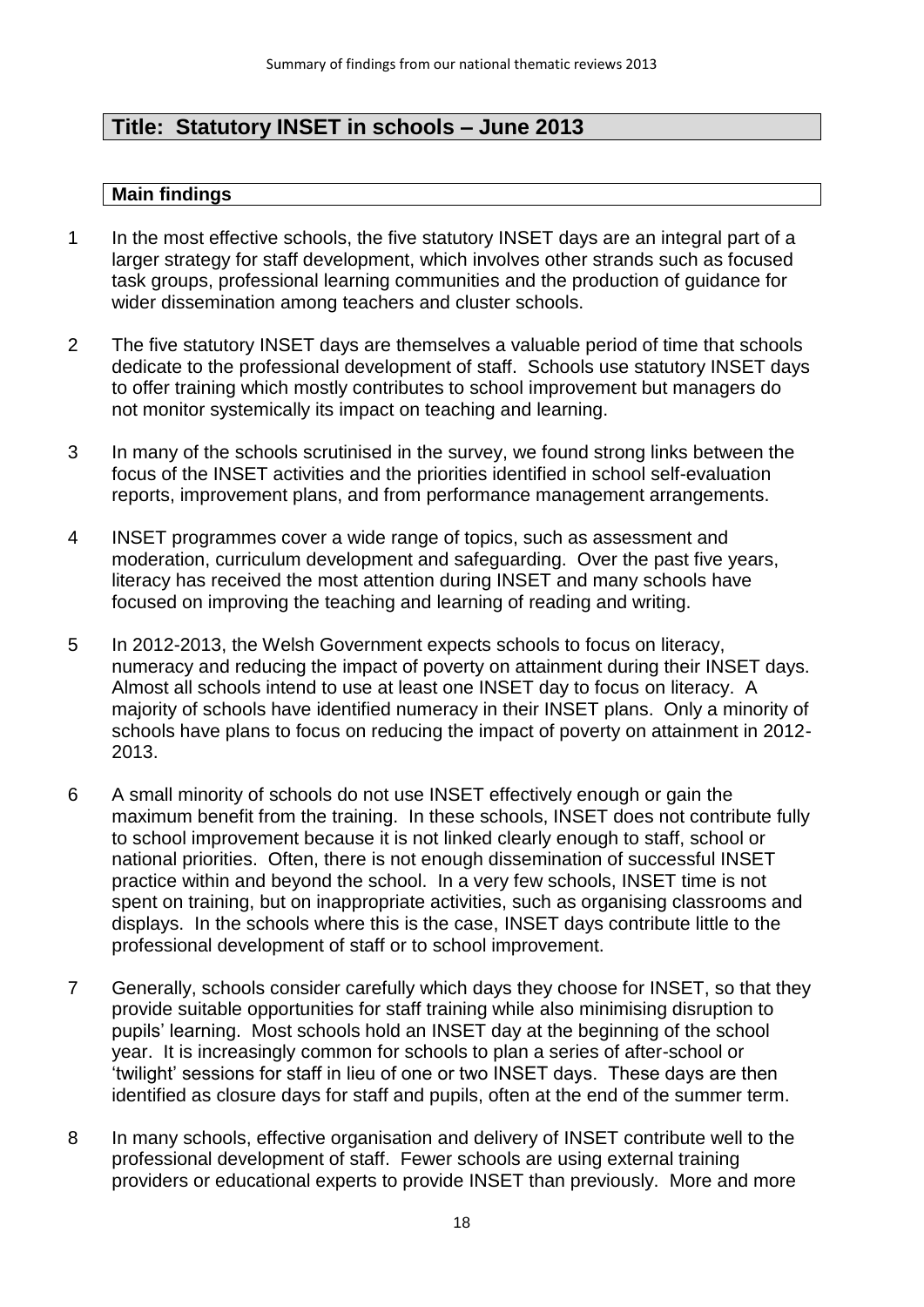schools make use of in-house provision. This approach makes good use of the expertise of the teaching and support staff and helps to sustain and build capacity for improvement. Many schools also collaborate with other schools to share good practice and the costs of training.

- 9 The leadership and management of INSET itself are good in many schools. In these schools, leaders ensure a coherent approach by linking the INSET to priorities from performance management, self-evaluation and the school improvement plan. As a result, the training makes an effective contribution to the professional development of staff and to school improvement.
- 10 The conditions of pay and service of learning support staff often vary between schools. As a result, not all of these staff attend INSET sessions with teachers. Only in a minority of schools are learning support staff included. In a few schools, support staff are involved in planning and leading INSET, which further develops and makes good use of their professional skills.
- 11 In many schools, there is too little evaluation of the impact of INSET. Often, while some evaluation occurs at the end of the training day, there is no further monitoring of its impact on teaching and learning over time. Few evaluations analyse the impact of the training on pupils' progress and achievement.
- 12 Many local authorities make a good contribution to schools' INSET. They generally provide training of good quality and help schools to network and collaborate with others. Along with schools, a majority of local authorities do not know enough about the impact of INSET. They do not collate enough information about whether INSET leads to improvements in staff knowledge and skills, pupil outcomes, organisational changes or provides value for money.

### **Recommendations**

#### **Schools should:**

- R1 focus more on national priorities in INSET activities, such as tackling the impact of poverty on achievement;
- R2 make sure that INSET is linked closely to the priorities identified for school improvement;
- R3 seek ways of involving learning support staff in INSET so that they can contribute fully to school improvement; and
- R4 improve the evaluation of INSET by monitoring its impact on staff performance and pupil outcomes.

### **Local authorities should:**

R5 support schools in monitoring and evaluating the impact of INSET; and

R6 collate information about effective INSET and disseminate to all schools.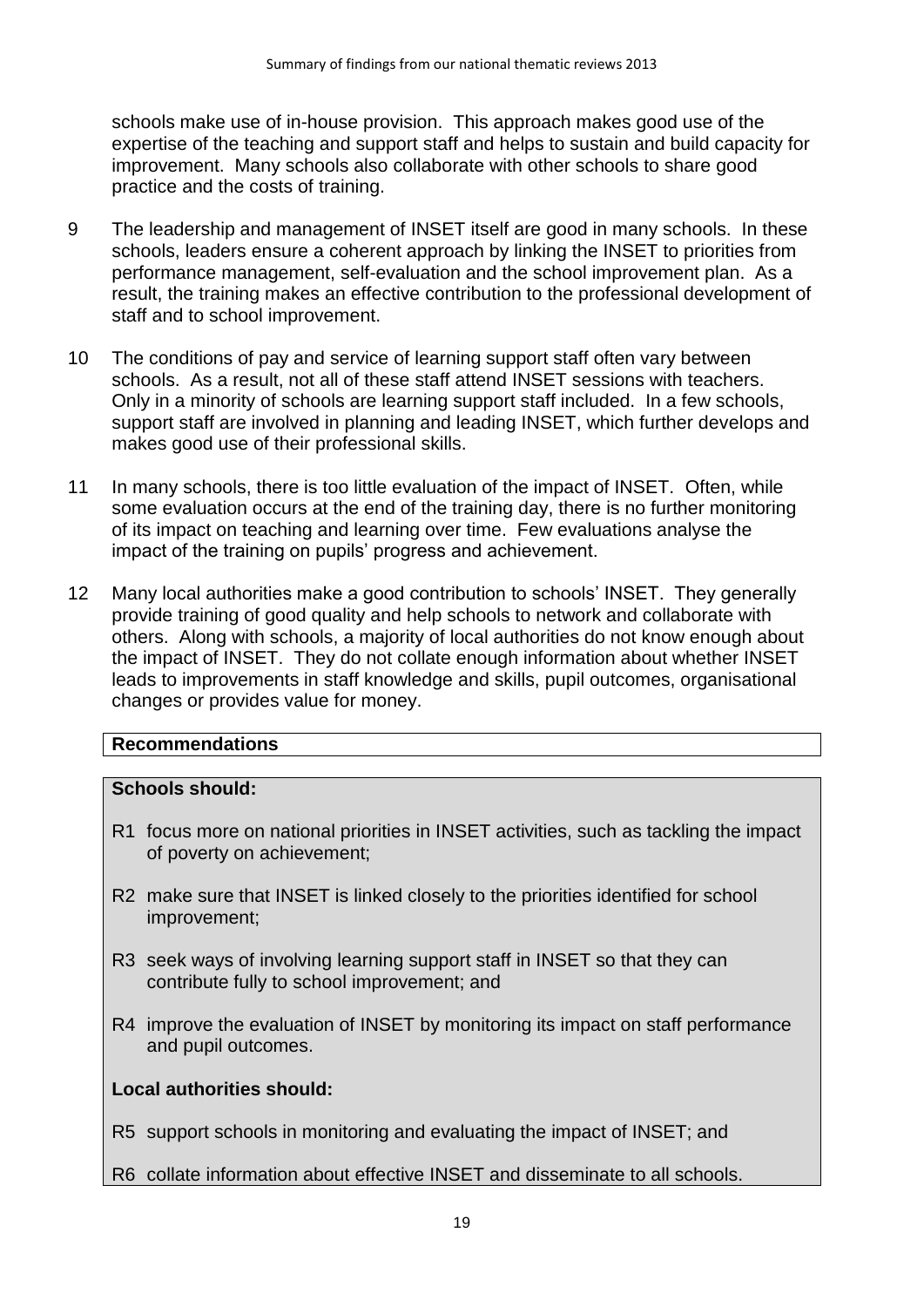## **The Welsh Government should:**

R7 provide guidance to help schools monitor and evaluate the impact of INSET on pupils' performance.

# **Title: The effectiveness of learner-involvement strategies in further education institutions and Welsh for adults centres – July 2013**

- 1 The Welsh Government's Learner Involvement Strategy guidance for post-16 learners and the National Union of Students learner representation project have helped further education institutions (FEIs) and Welsh for adults centres to improve how learners shape their learning experience.
- 2 Providers in both sectors have moved considerably beyond using learner surveys as the main ways of collecting and analysing learners' views and opinions. They involve learners well in activities that help them shape the curriculum, influence improvements in the quality of teaching, offer advice to providers regarding the quality of facilities and contribute to self-assessment and quality development planning. As a result, learners play an important role in improving provision.
- 3 Providers in both sectors have difficulty in measuring the impact of learner-involvement on learner attainment or skills. Providers are only beginning to implement formal systems for recording and recognising these outcomes for learners. In both sectors it is clear that learners' involvement in shaping their learning experience helps them to improve their personal and social skills and their wellbeing.
- 4 In the Welsh for adults sector, providers and learners consider that learners improve their Welsh language skills by using Welsh in a different context during their learner-involvement activities.
- 5 Providers in both sectors make good use of a wide range of learner-involvement activities. These include the use of class representatives, talking to learners as part of observations of teaching and learning, panels involving staff and learners, focus groups and formal discussions with individuals and enrichment activities that extend learners' skills. Importantly, providers adapt activities well to suit the needs of their own organisation and learners in order to maximise the benefits of learner involvement.
- 6 Learners have a positive view of the way that FEIs and Welsh for adults centres involve them in shaping their learning experience. They consider that providers listen to their views and opinions and take them seriously.
- 7 All providers in both sectors have appropriate arrangements in place to report back to learners what has happened as a result of their involvement. Generally, learners have a good understanding of how providers have responded to their views.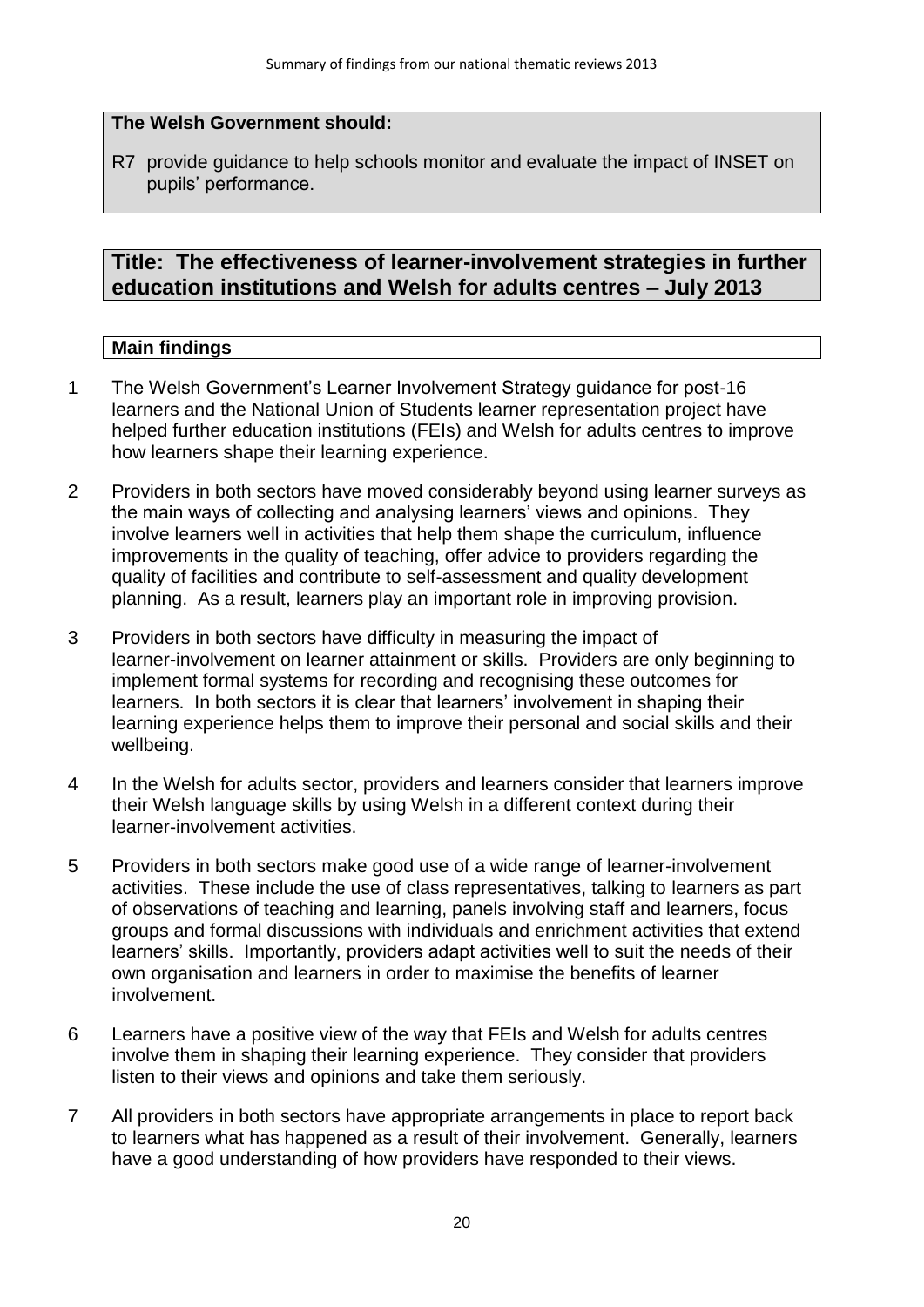- 8 However, in many cases, Welsh for adults centres do not provide feedback about what learners in individual classes have said in surveys. As a result, tutors are unaware of what they could do to improve the quality of the learning experience for their learners. Similarly, learners do not know how their views have influenced improvements to their class or course.
- 9 Many Welsh for adults tutors are open to discussion with learners about how they can improve what they offer to learners. However, not all tutors understand the importance of canvassing the views and opinions of learners on an ongoing basis in order to make changes as courses progress.
- 10 Learners in FEIs consider that taking part in learner-involvement activities fosters skills that help them in their studies, for example the extra responsibilities they take on motivate them to work harder; or they improve their time management skills in order to complete all their activities successfully. However, learners in FEIs caution that acting as a class representative often takes time away from their studies and this can have a negative impact on their course outcomes.
- 11 Welsh for adults learners consider that taking part in focus groups or learner panels, or acting as a class representative, helps them to use all four language skills in a different context and thus contributes to improving their achievement. However, learners who undertake the role of class representatives consider that they would benefit from a more comprehensive briefing about the role of the class representative. Learners who take part in learner panels raise concerns about their capacity to attend panels in terms of time, care arrangements and travel costs.
- 12 The National Union of Students Student Representation Project helps learners to contribute their views and opinions on the shape of courses and the delivery of the curriculum. Class representatives work well with learners to discuss issues and ideas and to gain feedback for tutors. They work well with tutors and course managers to try and resolve issues, such as the timing of assignments. The project has been successful in improving how tutors consult with young people and encourages tutors to review how and what they teach.
- 13 Overall, effective learner-involvement strategies:
	- deploy a wide range of different involvement activities that move beyond learner questionnaires and surveys to help learners shape their learning experience;
	- improve the personal and social skills of learners and contribute to improving their subject skills;
	- encourage staff to listen to learners and take their views seriously; and
	- provide feedback to learners that help them to understand what action has been taken as a result of their involvement.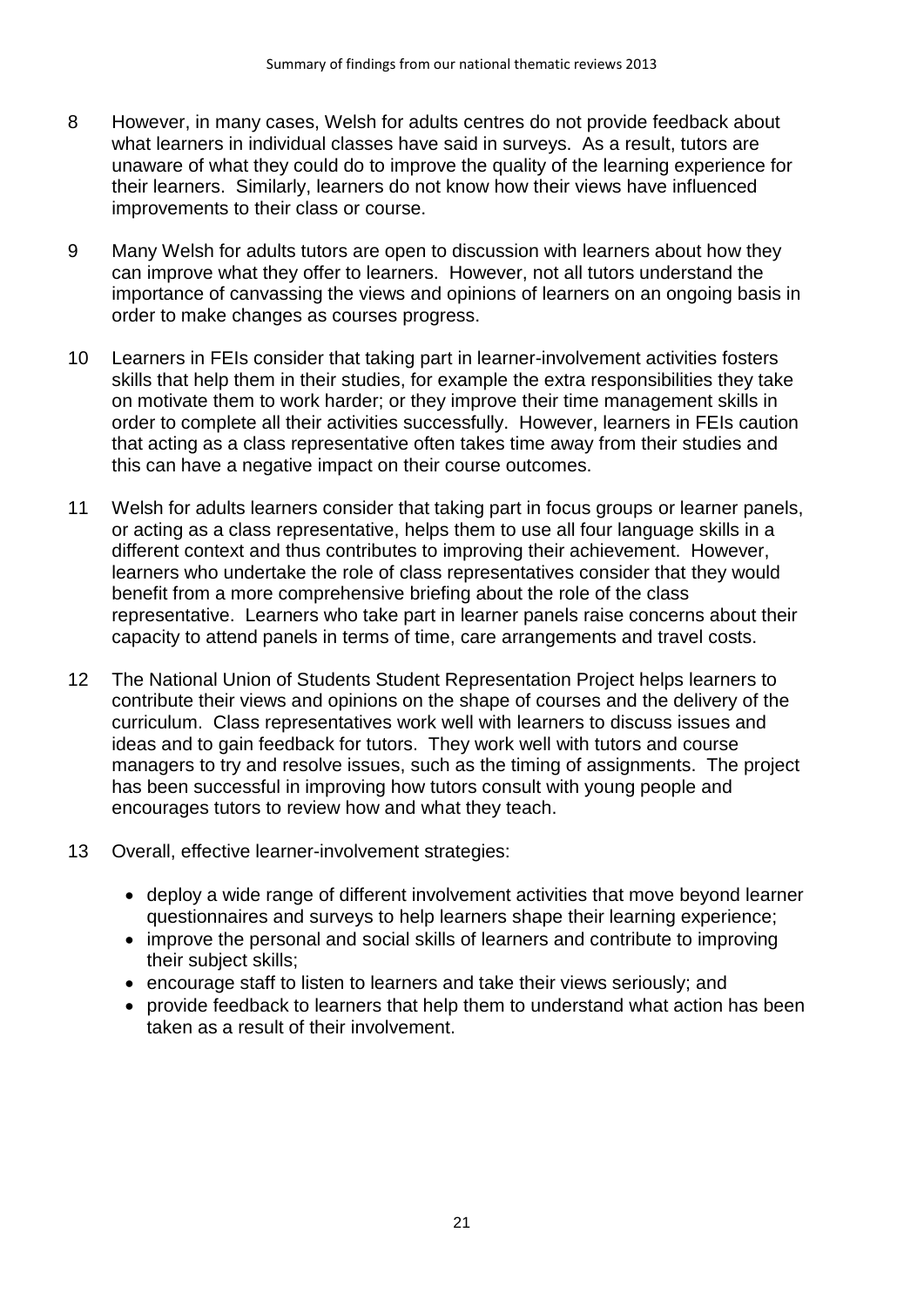#### **Further education institutions should:**

- R1 put formal systems in place to record and recognise the range of personal and social outcomes achieved by learners as a result of taking part in learnerinvolvement activities; and
- R2 make sure that their arrangements for involving learners help learners to shape decisions that affect:
	- learner outcomes:
	- teaching and assessment:
	- the curriculum:
	- resources, facilities and venues:
	- support for learners;
	- quality improvement; and
	- overall leadership and management of provision.

#### **The National Union of Students should:**

R3 record and recognise the impact of class representatives or student governors on teaching and learning and the management and development of further education institutions.

### **Welsh for adults centres should:**

- R4 put formal systems in place to record and recognise the range of personal and social outcomes achieved by learners as a result of taking part in learner-involvement activities;
- R5 improve their use of learner voice surveys or questionnaires to:
	- improve the course for current learners:
	- provide feedback at class level; and
	- help learners to understand how their views and opinions have contributed to changes made to their course, the quality of teaching and assessment and the quality of provision;
- R6 improve class representatives' understanding of their role and what is expected of them;
- R7 improve arrangements for supporting learners to act as class representatives or take part in learner panels; and
- R8 improve tutors' understanding of their role in helping learners contribute to improving their course and learning experiences.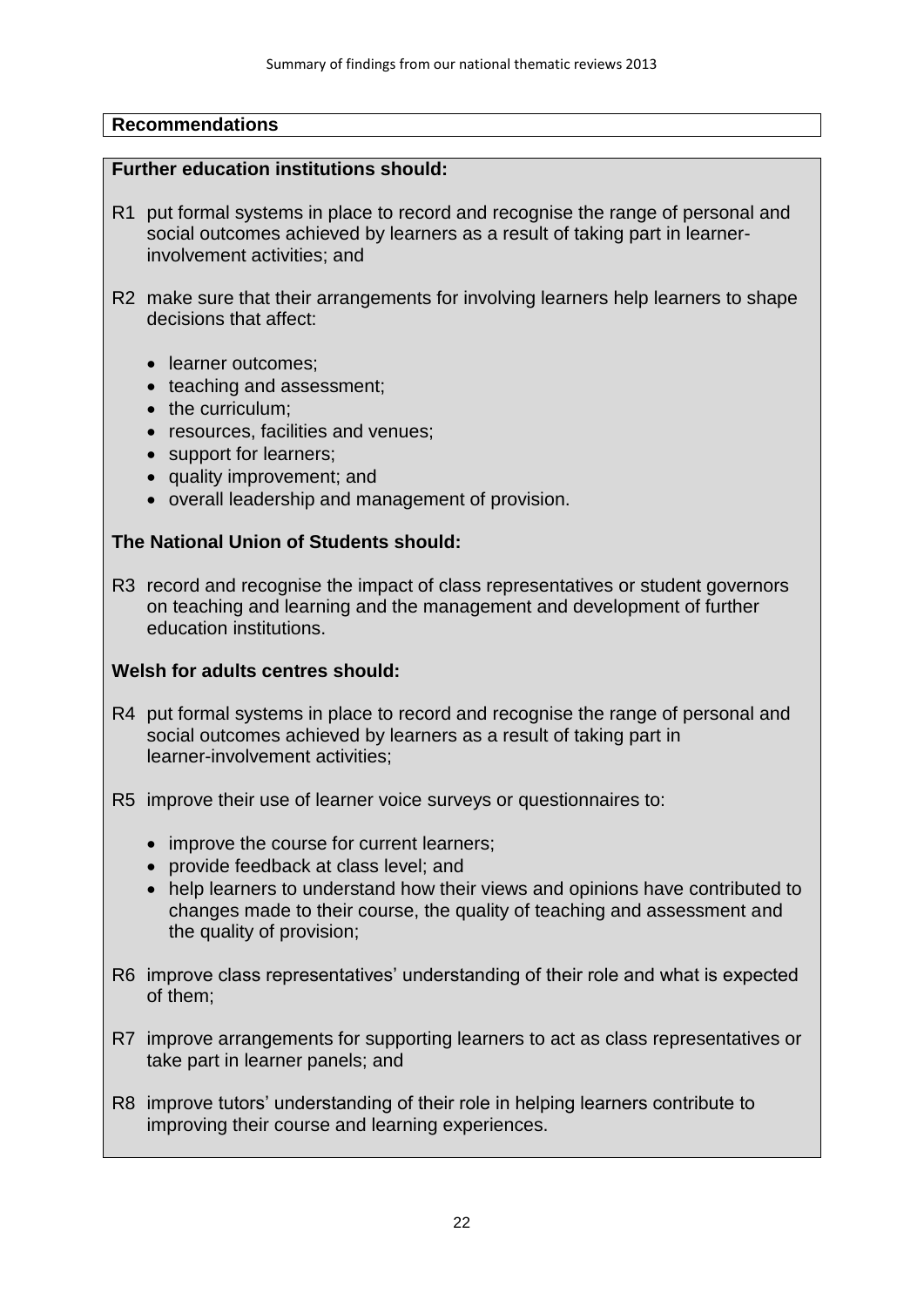# **Title: The impact of ICT on pupils' learning in primary schools – July 2013**

#### **Main findings**

#### **Standards**

- 1 Standards in ICT are good or excellent in around half of the primary schools visited for this survey. Standards in ICT are better in the Foundation Phase, relative to age, than in key stage 2. Where standards are not good pupils generally do not develop the full range of ICT skills that they should in key stage 2. Over half of the schools do not use ICT well enough to stretch more able and talented pupils.
- 2 Pupils' skills in using ICT for presenting information are good in most primary schools and nearly all pupils use ICT well to research information in different subjects. However, pupils in key stage 2 do not generally develop their data-handling or modelling skills well enough. This hinders the development of their thinking and problem-solving skills, and their application of higher-order number skills.
- 3 The areas that are weak within ICT as a subject are also weak in the use of ICT skills in other subjects. Pupils do not apply ICT skills learned in ICT subject sessions well enough in other subjects and not all schools teach pupils these skills in the first instance.
- 4 The impact of ICT on standards in literacy is good or better in the majority of schools. In these schools, boys who are reluctant readers and writers are motivated by ICT to improve their literacy skills. In a few schools, pupils' oracy, presentation, research and writing skills, as well as their collaborative and thinking skills, improve significantly through working on video-filming, editing and animation.
- 5 The majority of schools use ICT to support numeracy interventions and a minority do so well and can show a link between the use of ICT and an improvement in standards.

### **Teaching and learning**

- 6 In nearly all the primary schools, ICT has a positive impact on teaching and learning, mainly by motivating and engaging pupils. With a few exceptions, practitioners (teachers and support staff) make good use of ICT to engage and enthuse pupils.
- 7 The quality of teaching in ICT is better in the Foundation Phase than in key stage 2. Generally, practitioners in the Foundation Phase are competent enough in ICT to support pupils appropriately. Practitioners are generally less competent in delivering the full range of the ICT programme of study in key stage 2.
- 8 Most schools have a current scheme of work for ICT that sets out progression and continuity in all aspects of the subject. However, the implementation of these schemes of work is adequate or worse in over half the schools surveyed. Neither do schools use the Skills Framework well for planning progression in pupils' ICT skills.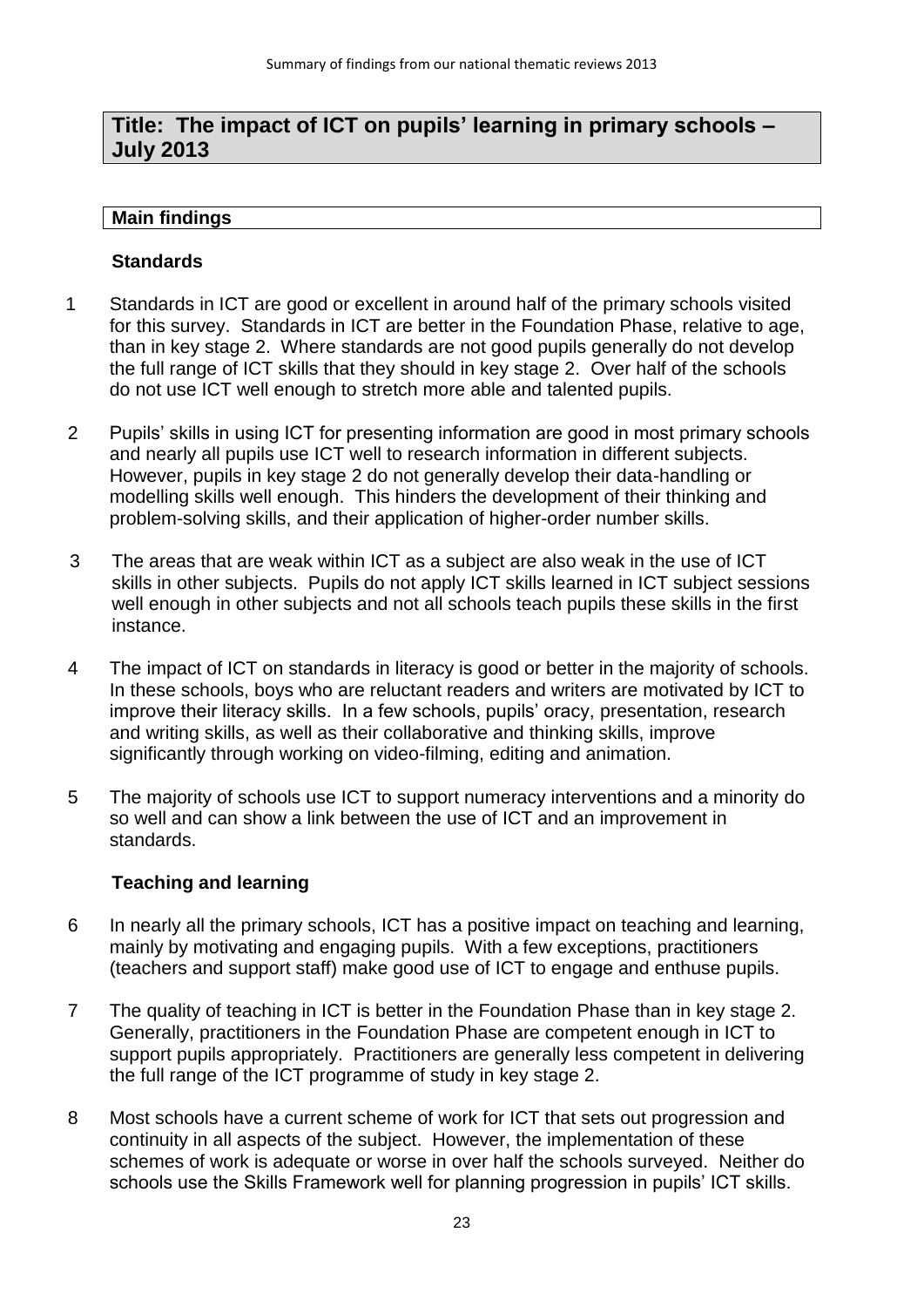- 9 The assessment and tracking of pupils' skills in ICT are only adequate or unsatisfactory in the majority of schools visited. As a result, many pupils are not making enough progress in using ICT. Only in just over a half of the schools do teachers assess pupils' work against the National Curriculum levels at the end of key stage 2 and a few have yet to develop any assessment procedures at all in ICT.
- 10 Primary and secondary schools do not always share a common understanding of standards in ICT. For example, in response to Estyn's questionnaire survey, 60% of primary schools in our survey said that pupils' skills in the use of spreadsheets are good or better compared with none of the secondary schools.

### **Leadership and management**

- 11 Around half of the primary schools visited are successful in raising standards in and through the use of ICT. The leaders in these schools have a clear vision and a determination to improve staff capacity, planning and provision for ICT. They ensure that all staff have the competence and confidence to use ICT well. In around a half of schools, however, leaders have not ensured that professional development in ICT enables practitioners to meet the ICT learning needs of pupils.
- 12 A third of the schools visited do not have an ICT plan that prioritises key developments, such as the introduction of portable technologies (tablet computers and mobile phones). Often schools do not consider planning for new technologies a priority because they do not feature clearly in National Curriculum orders or guidance.
- 13 Many leaders do not evaluate the effectiveness of their ICT plans with enough rigour to judge the impact on pupils' ICT or literacy and numeracy skills. In particular, too few leaders in schools make a baseline assessment of pupils' ICT skills before implementing a project or initiative to measure its impact.
- 14 There are too few educational Welsh-medium applications for portable technologies. Few leaders of Welsh-medium schools take the option to change the interface language of key computer software into Welsh. These issues can give pupils the impression that Welsh is not relevant in ICT.
- 15 Local authorities provide nearly all schools with an internet connection. Around a half of the schools surveyed say that the poor quality of the connection hinders their ICT work. This is mainly due to slow connections, which make internet searches for a whole class difficult. The level of filtering and blocking of internet sites by local authorities also hinders classwork unnecessarily in the majority of schools.
- 16 Local authorities provide only limited advice on ICT to schools. Local authority ICT advisory teams are very small and most schools are unsure about ICT support arrangements under the new regional consortia school improvement services.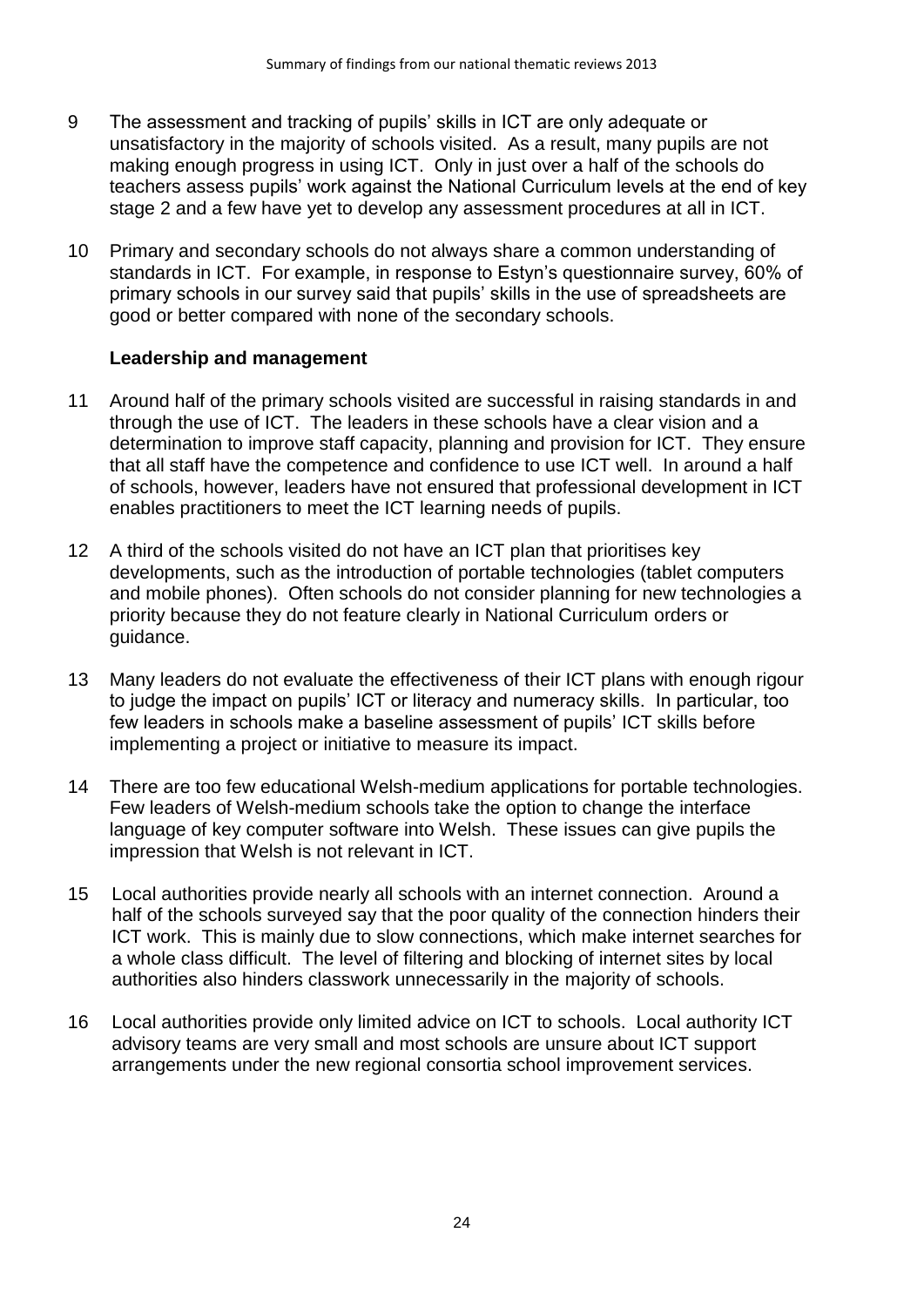#### **Schools should:**

- R1 develop the full range of pupils' ICT skills at key stage 2 especially in datahandling, modelling and numeracy;
- R2 assess and track pupils' ICT subject knowledge and skills rigorously;
- R3 plan the introduction of portable technologies:
- R4 implement and evaluate a development plan to improve standards in ICT; and
- R5 train teachers so that they are competent to deliver the full range of the IT programme of study in key stage 2.

### **Local authorities and regional consortia should:**

- R6 support schools to improve standards and in all elements of ICT at key stage 2;
- R7 help secondary schools to plan to meet the needs of pupils who were regular users of tablets in primary schools and find themselves in secondary schools where the use of tablets is less frequent;
- R8 assist primary and secondary schools to gain a common understanding of standards in ICT;
- R9 disseminate good practice in ICT in schools;
- R10 support schools' safeguarding arrangements while maximising their access to a range of online digital technologies and services; and
- R11 explain to schools the levels of ICT support that they can expect from the new regional consortia.

### **The Welsh Government should:**

- R12 review the National Curriculum orders and non-statutory Skills framework for ICT to make sure that they remain relevant in light of new technologies;
- R13 support the development of Welsh-medium educational applications for portable devices; and
- R14 provide adequate broadband connectivity for all schools in Wales.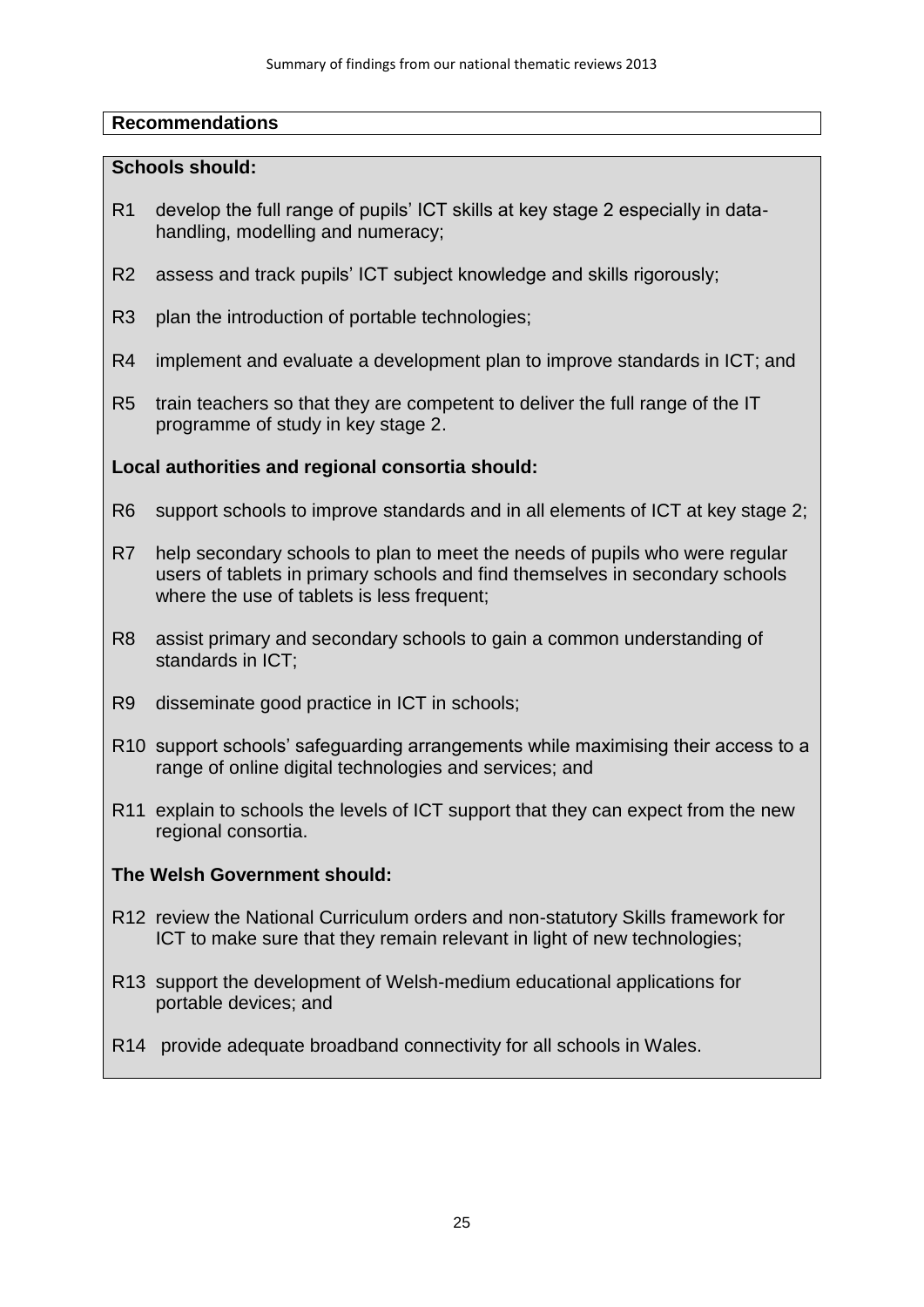# **Title: The impact of teacher absence – September 2013**

- 1 Teachers should cover the absence of colleagues only under unforeseeable circumstances. One outcome of this 'rarely cover' agreement has been an increasing involvement of support and cover staff in the delivery of pupils' education. It is estimated that just under 10% of all lessons are now covered by staff who are not the usual class teacher.
- 2 In primary and secondary schools, learners make less progress in developing their skills, knowledge and understanding when the usual class teacher is absent, and learners' behaviour is often worse, particularly in secondary schools. Teacher absence impacts on pupils across the ability range. Less able pupils are less likely to receive the support they need, and middle ability and more able pupils make less progress than they should because the work set is not challenging enough.
- 3 In most schools visited, the teaching by supply staff not employed by the school is often ineffective, mainly because they do not know enough about the needs of the pupils they teach. It is difficult for these staff to match the work and the level of support to the individual needs and abilities of pupils. Even when cover supervisors are employed directly by the school, the pace of lessons is often too slow and expectations are too low. Much of the work can be time filling activity that is not marked or included in normal work books.
- 4 In most primary schools, the adverse effects of short-term teacher absence on pupils' learning are reduced mainly through providing cover by staff who are employed at the school and are familiar with the learners and with school processes. Pupils in primary schools normally see only one 'cover' staff member in a day, because the staff member is covering for a class teacher who would normally spend their time with the class, which also limits the disruption to their learning. Primary pupils are generally positive about the progress they make in 'covered' lessons.
- 5 The greatest negative impact of teacher absence on pupils' learning occurs in secondary schools. Supply staff who do not normally work at the school do not know the needs of the learners as well as their usual classroom teachers and the work set is often too undemanding and does not engage learners. This is particularly the case in key stage 3, as schools often make an effort to secure better arrangements for examination classes. Secondary schools often do not cover sixth form lessons for short-term absences, but make up missed work later. They may also re-deploy subject teachers from key stage 3 classes to cover key stage 4, leaving supply staff to cover a disproportionate number of key stage 3 lessons.
- 6 Due to the short-term nature of their work, it is difficult for supply staff to establish effective working relationships with learners. Learners often do not have the same regard for supply staff as they do for their usual teachers. Most learners in secondary schools feel that they make little progress when they do not know the person who is covering lessons. Learners in secondary schools tend to misbehave or engage in low-level disruption when taught by supply staff. In the majority of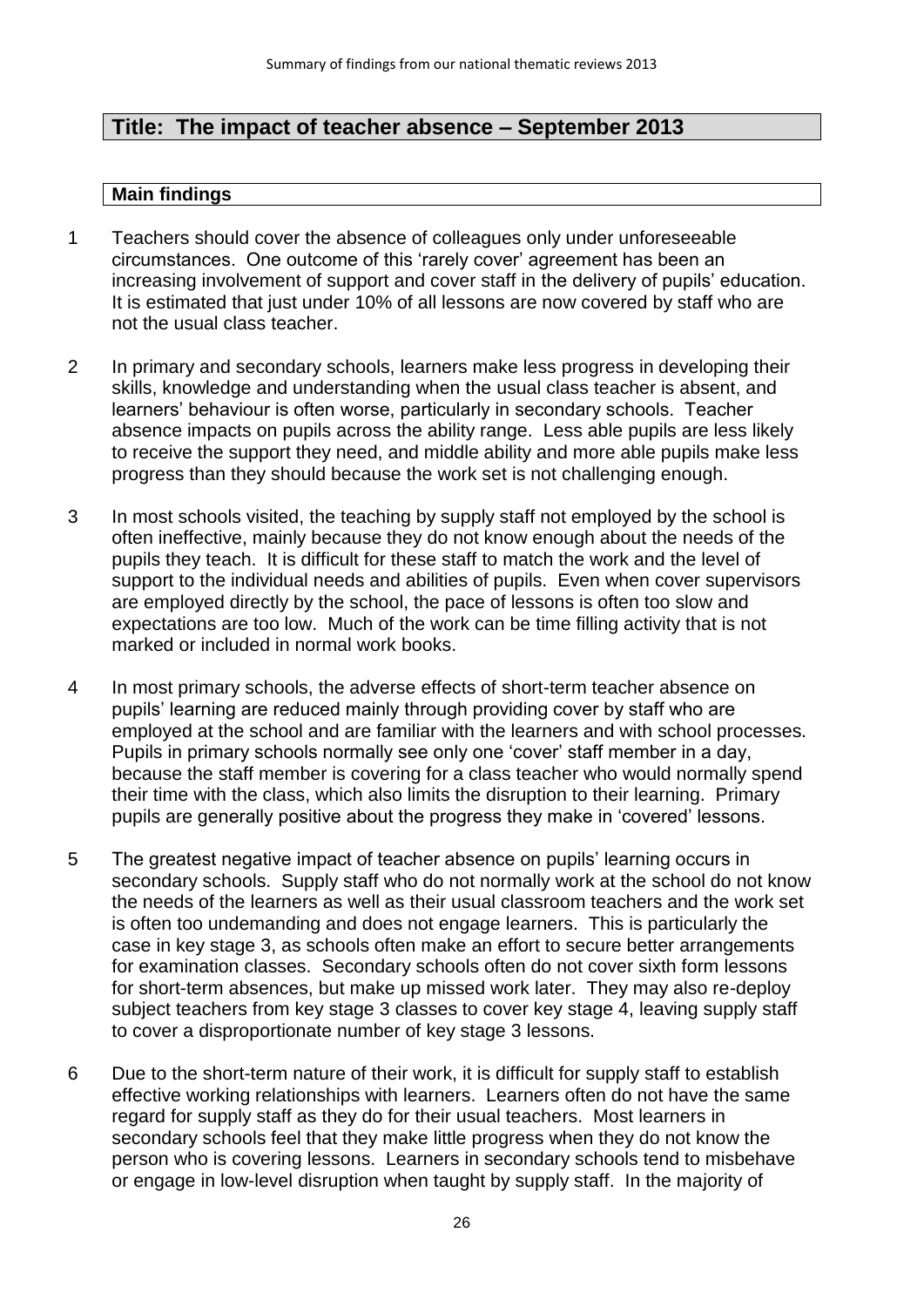schools, supply staff receive information from the school about behaviour management and get assistance to deal with challenging behaviour when it occurs. However, in the majority of instances, classroom misbehaviour or low-level disruption remains an issue.

- 7 In primary schools where there are two or more classes in each year group, joint planning helps to reduce the impact of teacher absence further. Staff covering for teacher absence normally work well alongside the other staff from the year group and benefit from their support and guidance. However, progress in learning is slow, because cover staff do not have enough time to take account of information about pupils when covering lessons or do not pay sufficient attention to this information.
- 8 The greatest disruption in primary schools occurs as a result of not having a strategy to minimise the impact of unplanned, but potentially long-term, teacher absences. In complex situations, such as those arising from staff suspensions or frequent but non-continuous staff illness, schools do not manage or evaluate the impact of having multiple staff cover for the same year group. Too often, this affects pupils' behaviour as well as their learning.
- 9 Most schools have suitable arrangements to provide cover for absent teachers by using internal cover staff (higher-level teaching assistants (HLTAs) or cover supervisors employed by the school) or by sourcing external supply teachers.
- 10 Many primary and secondary schools have appropriate administrative arrangements to support cover staff. The majority of schools provide supply staff new to the school with a guidance handbook or document. However, supply staff do not always receive the necessary information regarding health and safety or safeguarding, including contact details for the named child protection officer at the school.
- 11 A few schools, particularly Welsh-medium schools and those located in rural or economically deprived areas, have difficulty finding suitable supply teachers. The majority of secondary schools have difficulty sourcing teachers of shortage subjects, such as mathematics and physics.
- 12 Most schools do not give enough priority to managing the effect of teacher absences or to evaluating its impact on the quality of learners' experiences. Only a few schools analyse teacher absence or compare patterns of absence with other schools. Many schools monitor the work of supply staff informally, but few formally observe lessons, scrutinise the work learners have produced, or ask learners' opinions, to evaluate the impact of cover arrangements.
- 13 Most schools and teaching agencies provide limited feedback to supply staff about their performance and little information is recorded. Feedback is more detailed when there are concerns about teaching or classroom management. Nearly all schools have on occasion raised concerns about the quality of a few supply teachers. A few agencies ask for feedback on placements, although in many instances the collection of this information is not robust. Local authorities who provide lists of supply teachers do not usually request feedback on performance.
- 14 In the majority of schools, headteachers and other senior leaders now spend more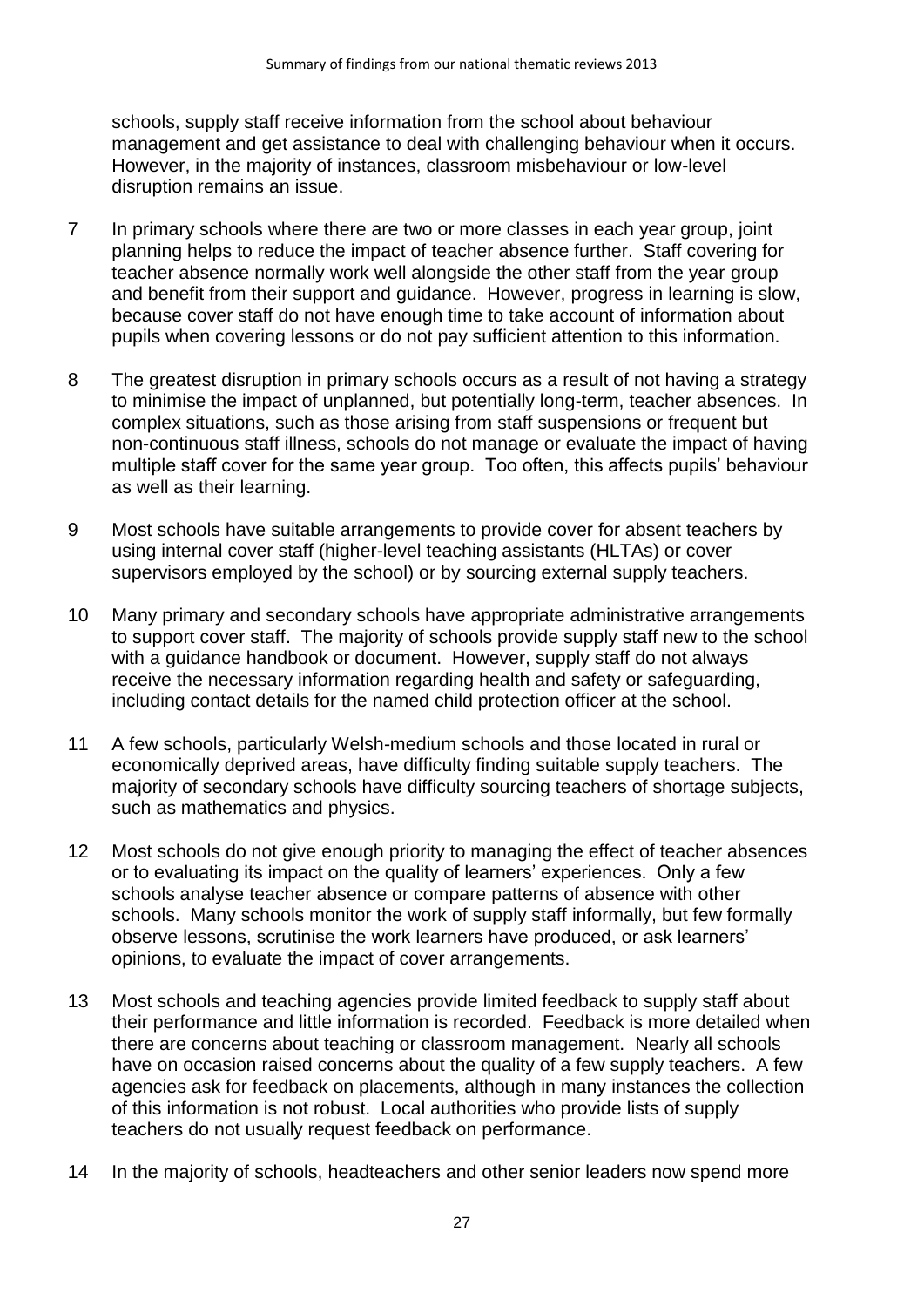time covering classes than previously. This is because they sometimes nominate themselves as cover, as they have difficulty sourcing supply staff. This is an inefficient use of their time, although there was the benefit that pupils tend not to misbehave in these circumstances. This arrangement also conflicts with 'rarely cover' provisions which should also apply to headteachers and senior staff.

- 15 Generally, morale among supply staff working through recruitment agencies is low. They work in challenging circumstances and in many cases are not paid in line with the teachers' main pay scale. A minority of schools say that cost is the most important factor when covering for teacher absence. They compare prices between recruitment agencies and negotiate a price where the supply teacher may earn less than half the equivalent teachers' daily rate. In a few secondary schools, cover supervisors are recruited to cover short-term absence rather than supply teachers, as this is cheaper.
- 16 Most cover supervisors and HLTAs employed permanently by schools have access to appropriate training as part of their school's in-service training programme. But other supply staff do not have access to a wide range of professional development opportunities. In most cases, arranging their own training or accessing courses offered by private companies would result in losing a day's pay. Supply staff seeking a permanent post are badly affected by the lack of appropriate professional development. Their knowledge and understanding of national policies and priorities can decline over time, making it harder for them to secure a permanent post.

#### **Recommendations**

#### **Schools should:**

- R1 manage teacher absence more efficiently;
- R2 improve the quality of teaching and learning in covered lessons by making sure that the work set is at an appropriate level and staff receive enough information on the individual needs of learners;
- R3 support supply and cover staff to improve their classroom behaviour management techniques;
- R4 evaluate the impact of teacher absence on learners, especially more able pupils and those in key stage 3, and monitor the quality of teaching and learning when teachers are absent;
- R5 ensure that supply staff are included in performance management arrangements;
- R6 provide more professional development opportunities for supply staff; and
- R7 make sure that supply staff receive essential information on health and safety and safeguarding, including the contact details of the named child-protection officer at the school.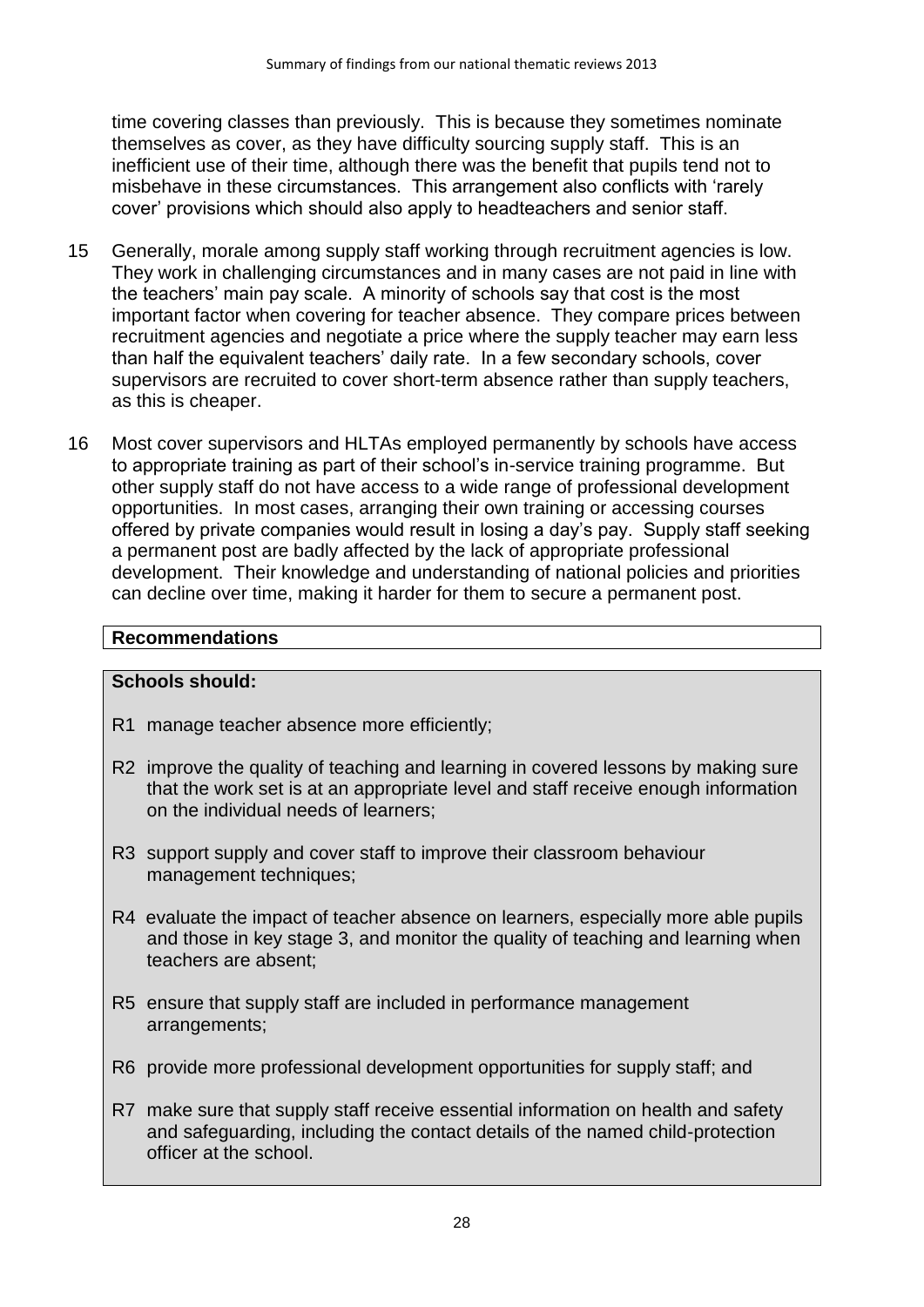#### **Local authorities and supply agencies should:**

- R8 provide schools with comparative data on teacher absence rates; and
- R9 seek feedback on and record the quality of supply staff they register and use the information for quality control.

#### **The Welsh Government should:**

R10 provide better access for supply staff to those national training programmes that are available to permanently-employed teachers.

# **Title: Good practice in mathematics at key stage 4 – September 2013**

- 1 The percentage of pupils achieving a grade C or above in GCSE mathematics has increased by eight percentage points since 2007. However, mathematics remains the lowest performing core subject at key stage 4 in Wales. Progress from key stage 3 to end of key stage 4 is weaker in mathematics than in the other core subjects, despite the fact that attainment at level 6 and above and at level 7 and above is stronger in mathematics at key stage 3.
- 2 Attainment in mathematics at grade C and above in Wales is the lowest in the UK. Last year there was an 11 percentage point gap between England and Wales in this respect. The proportion of pupils attaining higher grades and levels at key stage 3 and 4 in Wales is lower than those attained by pupils in both England and Northern Ireland.
- 3 The schools visited for this survey have strong results in mathematics. Standards are good or better in many of the lessons observed. In about a quarter of lessons, standards are excellent. In these lessons, pupils demonstrate fluent number and algebraic skills and make links between different areas of mathematics. They apply their skills well to solve real-life open-ended problems and demonstrate very good thinking skills and articulate their thoughts clearly. They provide good explanations and justifications when questioned.
- 4 Standards are adequate or lower in only a few of the lessons observed in this survey. In these lessons, many pupils struggle to recall key number and algebraic skills quickly and accurately. This hinders their learning in new areas of mathematics. In a very few lessons, pupils work at extremely low levels due to the lesson content. These lessons contain a lot of previously taught work from earlier key stages.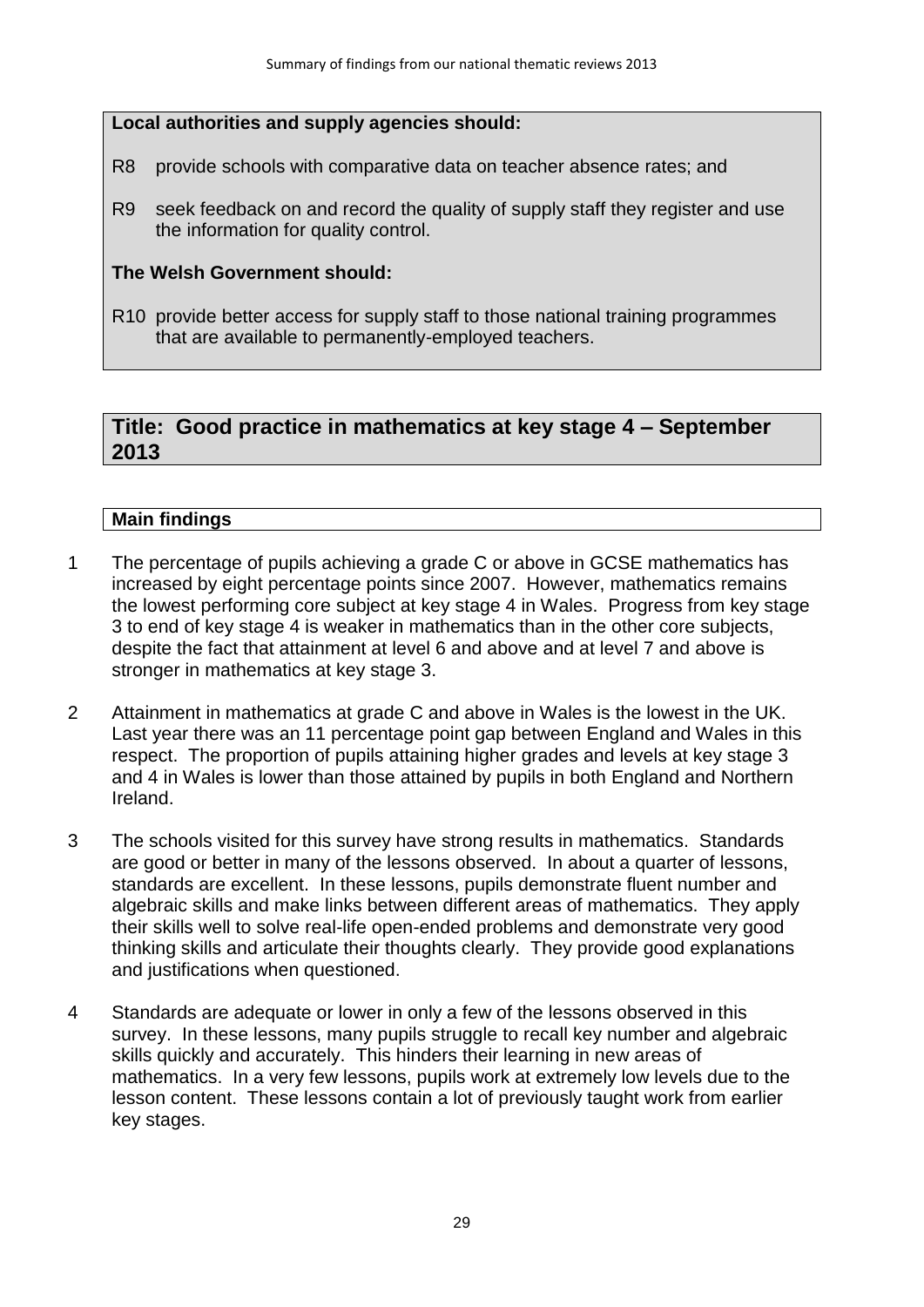- 5 In most schools visited pupils' attitudes to learning are very good. In many lessons, pupils are well motivated, participate willingly and apply themselves conscientiously to learning activities.
- 6 Teaching is good or better in many of the lessons observed. Most teachers display secure subject knowledge and have good teaching expertise. In lessons judged good or better, teachers have high expectations and set challenging tasks. Lessons are well planned and move at pace through a range of well-constructed activities, which skilfully cater for the ability range. In these lessons, pupils have many opportunities to revisit, develop and apply key mathematical skills in a variety of situations. Furthermore, beneficial activities identify common mistakes and misconceptions. This assists pupils in their learning.
- 7 In a few lessons observed, there are important areas for improvement in teaching. In these lessons, work is not sufficiently challenging and planning does not build sufficiently on pupils' previous experiences. These lessons contain a significant proportion of previously taught work, for example able Year 11 pupils working on topics such symmetry, properties of simple shapes and basic volume, which are appropriate for much younger pupils.
- 8 The majority of schools use assessment well to inform pupils' learning and to monitor their progress. In these schools, assessment procedures are regular and robust, with information being recorded frequently and shared with teachers, pupils and parents or guardians. In a few schools, there are important shortcomings in assessment. Pupils in these schools are not sufficiently aware of how well they are doing and what they need to do to improve.
- 9 Pupils who gain level 5 in teacher assessment in mathematics at the end of key stage 3 are not prepared well enough in number and algebraic skills to gain a grade C at GCSE.
- 10 An increasing number of schools are entering pupils early for GCSE mathematics examinations. Most of these pupils enter the foundation tier. Pupils capable of achieving above a C grade are disadvantaged by this practice. Lesson observations, book scrutiny and analysis of early entry figures show that a minority schools focus more on maximising school performance than on delivering the sustained quality of mathematical education that pupils deserve.
- 11 In the majority of schools visited, leadership of mathematics departments is good at middle and senior levels, and in a few cases it is excellent. In the schools where the leadership of mathematics is strong, middle and senior leaders play key roles in setting high expectations for staff and pupils. These schools have well-developed self-evaluation processes that teachers understand well.
- 12 In the majority of schools, leaders ensure that teachers have opportunities to share best practice and learn from each other. Peer observation promotes good practice and professional dialogue between teachers. Middle leaders ensure that well-planned schemes of work exhibit strong continuity and progression, building and consolidating on previously-learnt skills, while extending learning into new areas.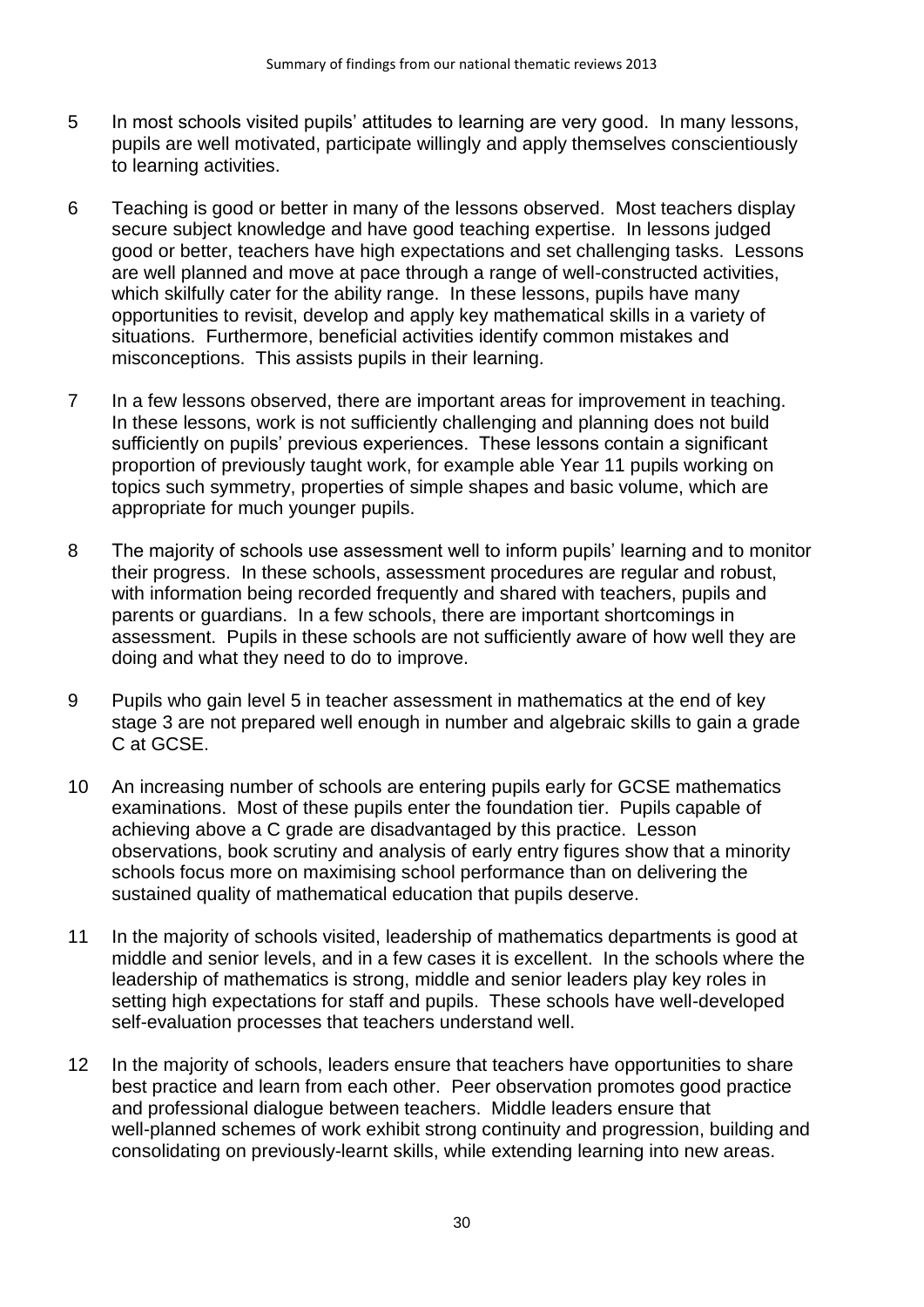- 13 In a few schools, there are important areas for improvement in leadership. Self-evaluation activities lack a sufficient focus on the standards of pupils' work in lessons and books. In addition, a few middle leaders do not take on the responsibility of ensuring high standards across their departments, and a few senior leaders do not challenge middle leaders effectively to make improvements.
- 14 In only a few schools do mathematics departments have strong links with their regional consortium advisers. Teachers in these schools benefit from appropriate professional development, external reviews and regular network opportunities. However, this degree of support is not consistent across the regional consortia. Furthermore, very few schools have made successful links with other schools to improve the quality of mathematics teaching. Overall, there is too little support for the professional development of teachers of mathematics whether it be from other schools, local authorities or regional consortia.

15 To improve standards of mathematics at key stage 4:

### **mathematics departments should:**

- R1 make sure that pupils develop secure number, algebraic and problem-solving skills at key stage 3;
- R2 improve the quality of teaching and learning in mathematics lessons by making sure that:
	- lessons are well structured, engaging and challenging, and link to other topics and subjects; and
	- number and algebraic skills are developed and applied in new contexts;
- R3 use assessment to inform pupils about how they are doing and what they need to do to improve;
- R4 minimise early entry for GCSE in mathematics and ensure that pupils follow courses of study that allow them to achieve the highest grades;
- R5 base self-evaluation and improvement planning on evidence from observing pupils' standards in mathematics lessons and scrutiny of their work; and
- R6 share best practice within and between schools and use it to support teachers' professional development.

### **Local authorities and regional consortia should:**

R7 provide support, advice and professional development opportunities for mathematics teachers, including facilitating professional networks to share best practice.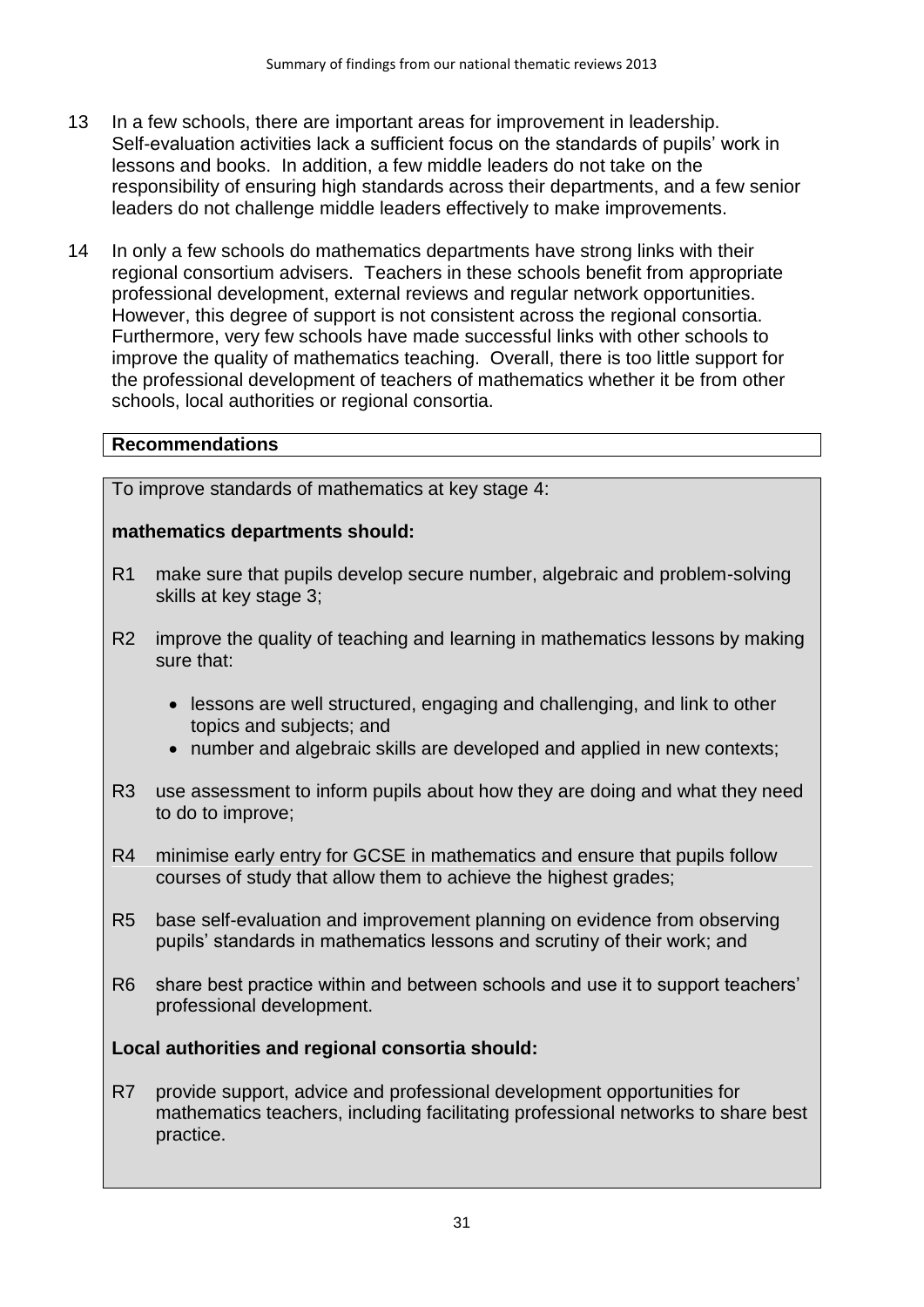#### **The Welsh Government should:**

- R8 support schools and regional consortia in raising standards in mathematics for all pupils; and
- R9 review National Curriculum level descriptors at key stage 3 with the view to raising levels of expectation at level 5 in number and algebraic skills.

# **Title: Training for construction, planning and the built environment – October 2013**

- 1 All FEIs and WBL providers that deliver construction, planning and the built environment programmes also continue to deliver the core traditional construction skills qualifications that have been available and in demand for many years. However, whilst there have been recent changes in the content of construction, planning and built environment qualifications they do not always fully meet learners' and local employers' needs. For example, many plumbing learners do not routinely gain experience and assessment opportunities in working on central heating boiler and heating controls. FEIs and WBL providers routinely duplicate provision in the same geographical area and do not take enough account of local labour market information.
- 2 Regardless of the availability of work, construction continues to be a popular choice for training amongst learners. Overall, the rates at which learners achieve their training frameworks and other qualifications have improved over the period from 2009 to 2011. However, performance is only average when compared with that in other learning areas. In the period 2010 to 2011, construction, planning and the built environment programmes in FEIs ranked twelfth out of 19 learning areas for successful learner completion rates. In work-based learning they were ranked in ninth place out of the 11 learning areas for the proportion of learners completing their full qualification framework.
- 3 Overall, the rate at which learners progress from level 1 to level 2 programmes and level 2 to level 3 programmes is similar to that in other vocational craft based programmes. To complete level 3 programmes, learners need to be employed or have substantial workplace experience. However, not all full-time learners in FEIs are guaranteed work experience, and often have to organise their own placements. Too often learners either do not benefit from work-experience or access ad-hoc work experiences that are not always well matched to their training and assessment needs. Learners who do not access work-experience do not develop a comprehensive understanding of the demands and practices of working on-site to industry standards. This includes level 2 full-time learners who are very concerned that they will not have the opportunity to progress to level 3 programmes due to the lack of appropriate work experience. The downturn in the economy and the construction sector has also contributed to fewer work placements being available.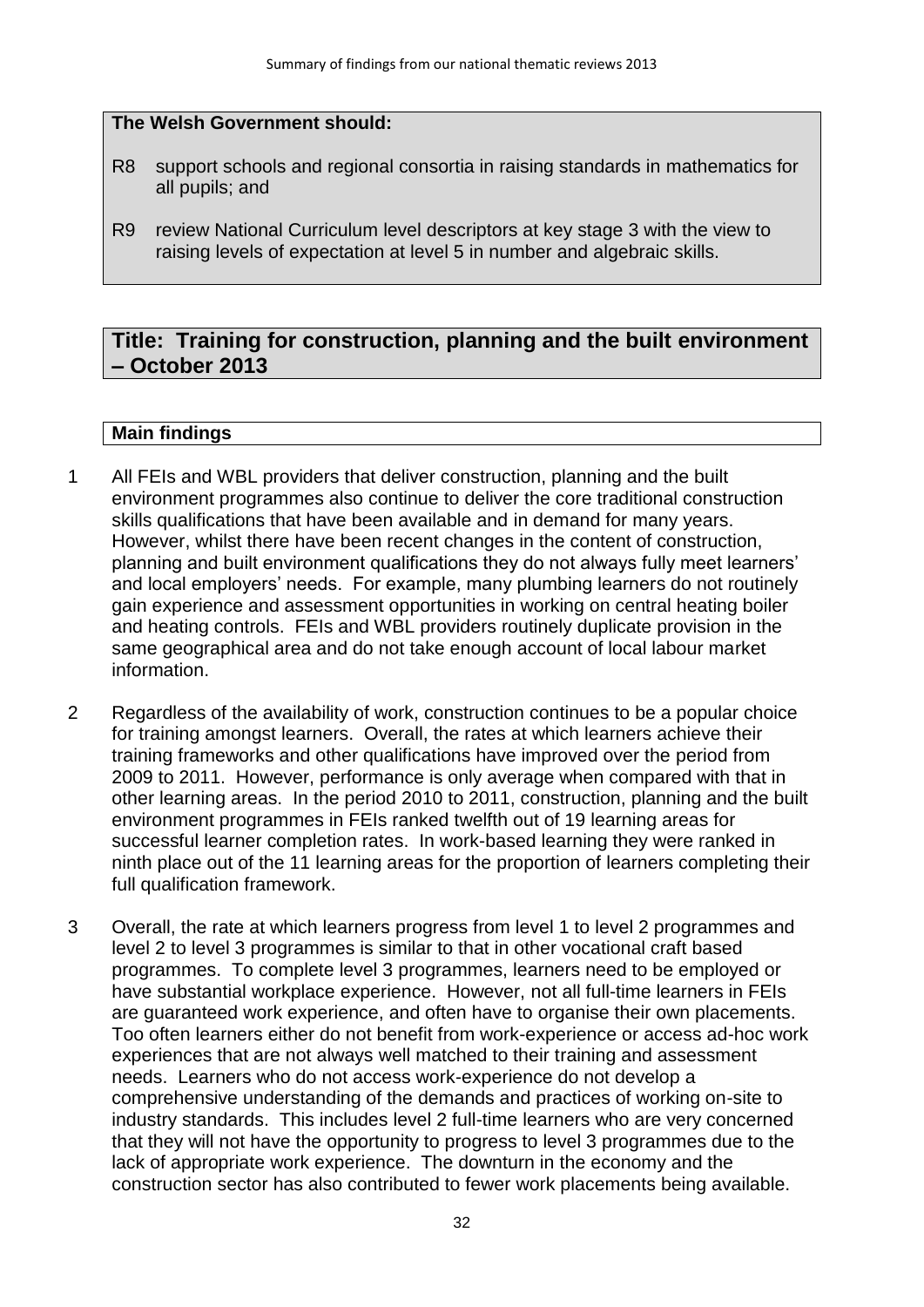- 4 Too many learners undertaking and completing programmes in FEIs do not go on to gain employment in the construction industry. However, the rate at which apprentices remain employed in the construction sector is good.
- 5 A few learners progress to higher education (HE) programmes. These programmes are generally at level 4 and delivered by FEIs through franchise arrangements with the HE institutions. Currently Wales has the lowest proportion of learners undertaking these programmes in the United Kingdom (UK). This reflects the small number of job opportunities that are available in Wales.
- 6 The majority of FEIs have developed and deliver programmes associated with new environmental technologies. In most cases, these programmes are set-up with good levels of sponsorship from manufacturers and suppliers.
- 7 A minority of FEIs and WBL providers work well in partnership with local secondary schools to deliver construction programmes. These programmes provide vocationally relevant education and training to young people from local schools. These courses provide a good range of introductory programmes that offer progression to craft training and qualifications. However, not all schools use the expertise and resources available in their local FEIs and WBL providers to help deliver these programmes.
- 8 Most learners benefit from trade-related practical sessions, which provide good opportunities for them to develop their basic practical skills in appropriate environments. However, the majority of learners are not effectively challenged by teachers, trainers and assessors to develop higher standards of practical competence. In these cases, learners develop only the practical skills and theory knowledge that will allow them to pass assessments.
- 9 Overall, there is too much variation in the quality of support that FEIs and WBL providers give learners to develop their literacy and numeracy skills. In FEIs and WBL a minority of construction staff do not recognise the benefits of supporting learners to improve their literacy and numeracy. In these cases the majority of learners do not recognise the importance of literacy and numeracy. Learners do not always benefit from constructive written feedback on their work from teachers, trainers and assessors that would enable them to improve their performance. Literacy and numeracy support is not effectively integrated into all programmes.
- 10 Careers guidance is often unclear and often misdirected. In too many cases, school career advisers refer learners, mostly less-able boys, to construction craft training as a suitable career choice. This is often the case with learners who are disruptive in class, have poor attendance records and are generally disillusioned with school. In reality construction may not always be the most appropriate route for these learners. The better schools ensure that there are tasters in other sectors for these individuals so they can have a better informed choice about their future training.
- 11 Providers generally do not do enough to develop and sustain effective links with local industry. Too few providers benefit from effective employer engagement via steering or advisory groups. In FEIs teachers and other staff do not consistently do enough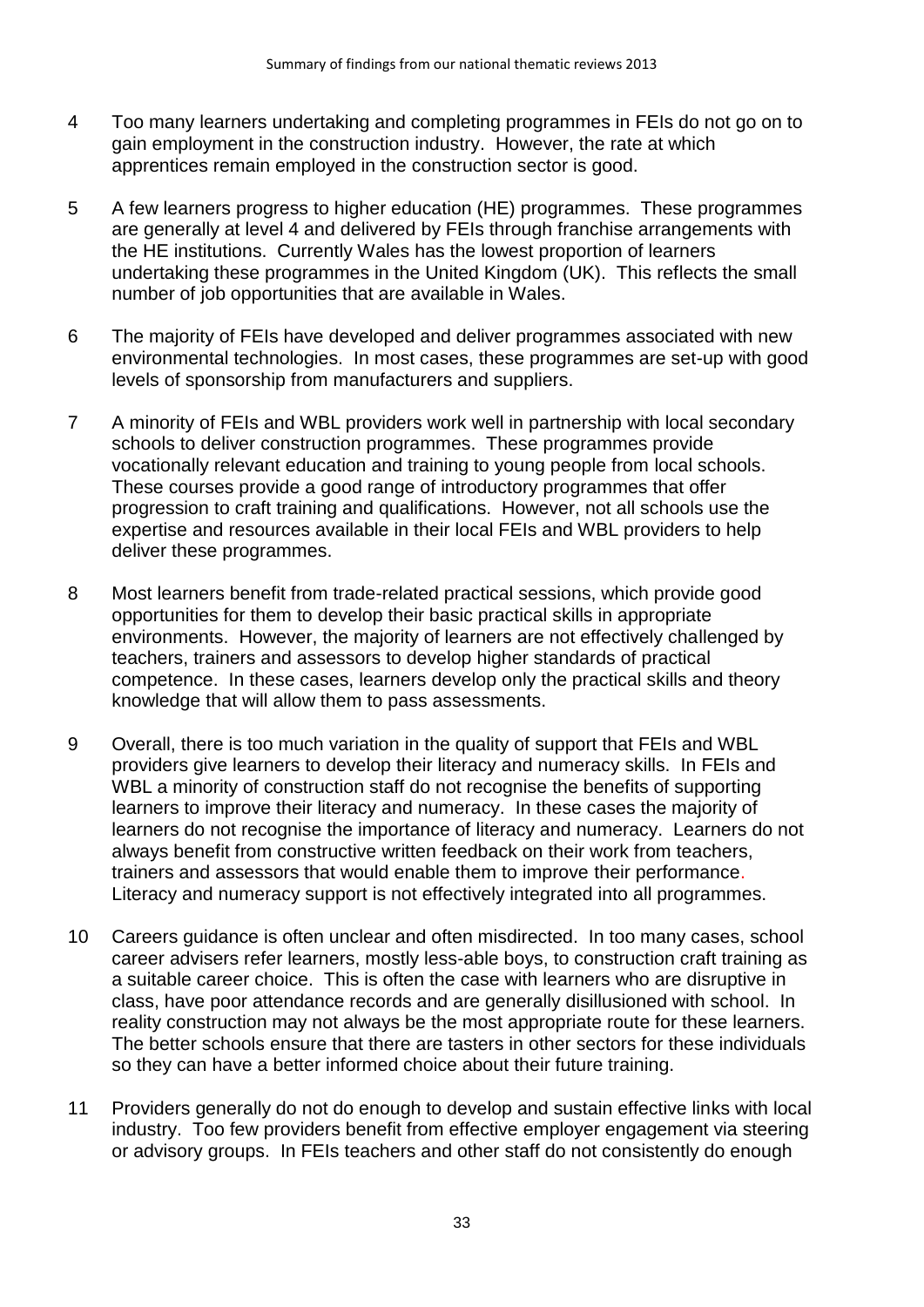to make sure employer links are maintained to ensure that all learners benefit from programmed, well-organised and structured work experience.

12 The majority of teachers, trainers and assessors have not worked in the industry for many years and do not have up-to-date industrial experience.

# **Recommendations**

#### **The Welsh Government should:**

- R1 negotiate with providers to fund programmes that match labour market needs; and
- R2 make the qualifications framework for the construction sector in Wales more relevant to the needs of industry by providing greater choice of optional units in addition to the core elements of the programme and ensure that the framework contains a focus on literacy and numeracy.

## **Education and training providers should:**

- R3 improve the quality of their networks and relationships with local employers;
- R4 improve the rate at which learners complete and attain their qualifications and frameworks;
- R5 fully integrate literacy and numeracy into all programmes and make sure that teachers, trainers and assessors are equipped to support the literacy and numeracy needs of learners;
- R6 challenge learners to develop and achieve higher-level practical skills and theory knowledge;
- R7 programme and organise industrial work experience placements for all full-time FEI learners;
- R8 use labour market intelligence more effectively to match the provision to local employment opportunities, managing learner demand by the use of effective advice and guidance; and
- R9 regularly update the industrial experience and knowledge of teachers, trainers and assessors.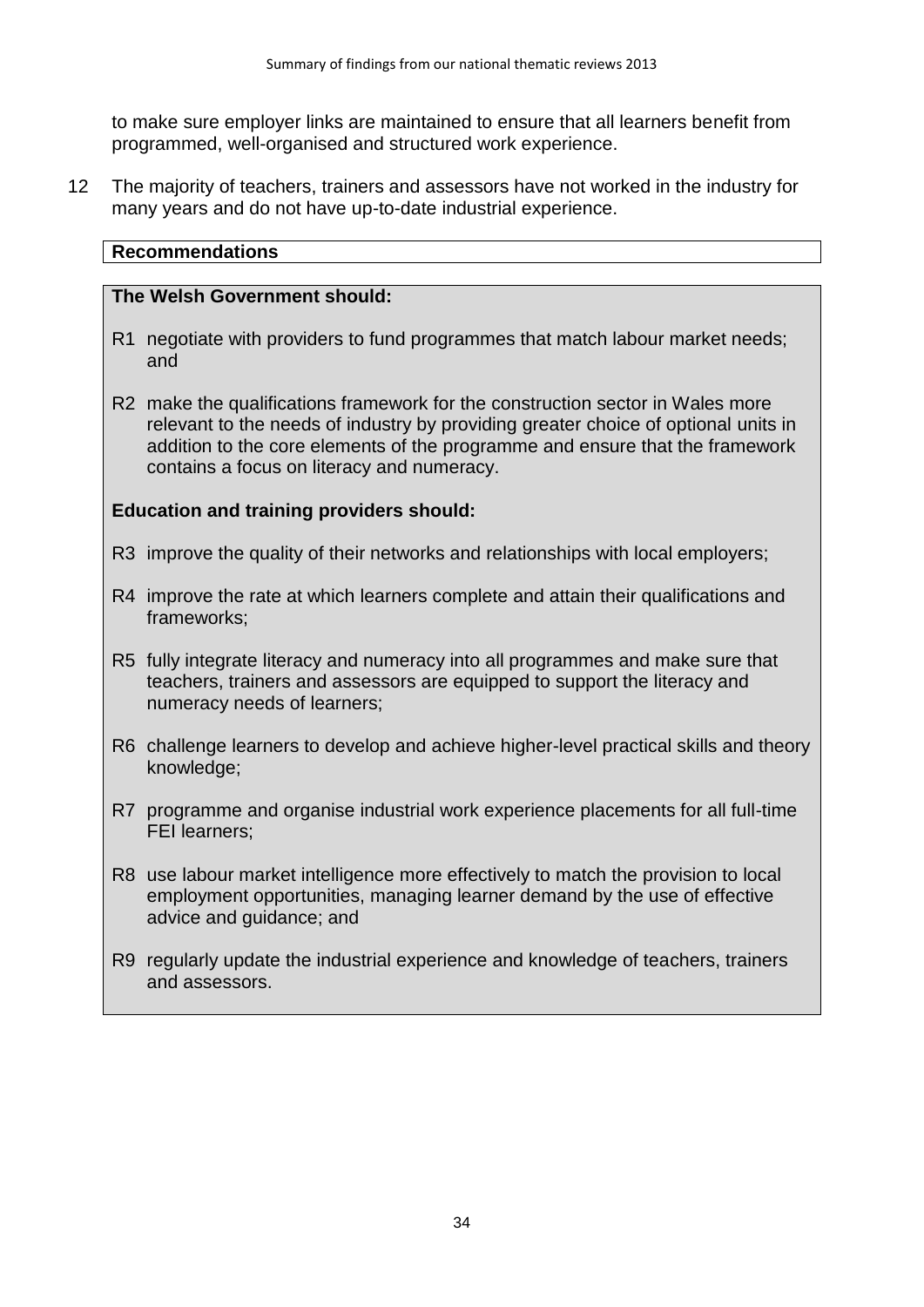# **Title: Working together to tackle the impact of poverty on educational achievement – December 2013**

- 1 Although many schools have recently become more focused on the importance of improving the standards and wellbeing of disadvantaged pupils, tackling poverty is still not a high enough priority for all schools. For example, only a minority of schools had specific plans for in-service training on reducing the impact of poverty on attainment in 2012-2013.
- 2 The few schools that succeed in raising the standards and wellbeing of disadvantaged learners focus on the needs of each individual learner. Where learners have complex needs that the school cannot meet on its own, these schools work with agencies to provide broad family-related services to meet those needs or they may work with specialist services to meet specific health or wellbeing needs. For example, a few schools host clinics and drop-in centres for health, counselling and social services on the school site.
- 3 Some schools with vulnerable new pupils, such as those who do not speak English or Welsh, engage families by creating an environment that is welcoming. These schools establish family or nurture rooms where children can learn with their families for a period. Working in these rooms can provide the social and emotional support that the children and their families need when settling into a new school or community.
- 4 Pupils in schools that are involved in 'Team around the family'<sup>3</sup> approaches benefit from multi-agency working. The pool of skills within the team means that the health, domestic and social welfare concerns of learners and their families can be addressed. Many schools identify positive outcomes for learners who have been supported through this initiative. A minority of schools we visited identified shortcomings in the implementation of this model, including failing to ensure that all agencies are represented at meetings to discuss progress and agree strategies.
- 5 It is a challenge for schools to co-ordinate and manage the work of several external partners. The few schools that raise the standards and wellbeing of disadvantaged learners significantly identify a senior member of staff to co-ordinate the work with partners. These schools know about and understand the support that the pupil receives from an external partner and staff monitor progress carefully.
- 6 Some schools pool their resources in joint strategies and training to address disadvantage, but few 'professional learning communities' of teachers from a cluster of schools focus on poverty directly. A few schools have designed approaches to improving outcomes for disadvantaged learners across phases through their cluster work. This has helped the pupils to make the transition from primary to secondary school by supporting them, for instance in their social and emotional learning, and in literacy.

 3 Team around the Family (TAF) is a multi-disciplinary team of practitioners established on a case-bycase basis to support a child, young person or family.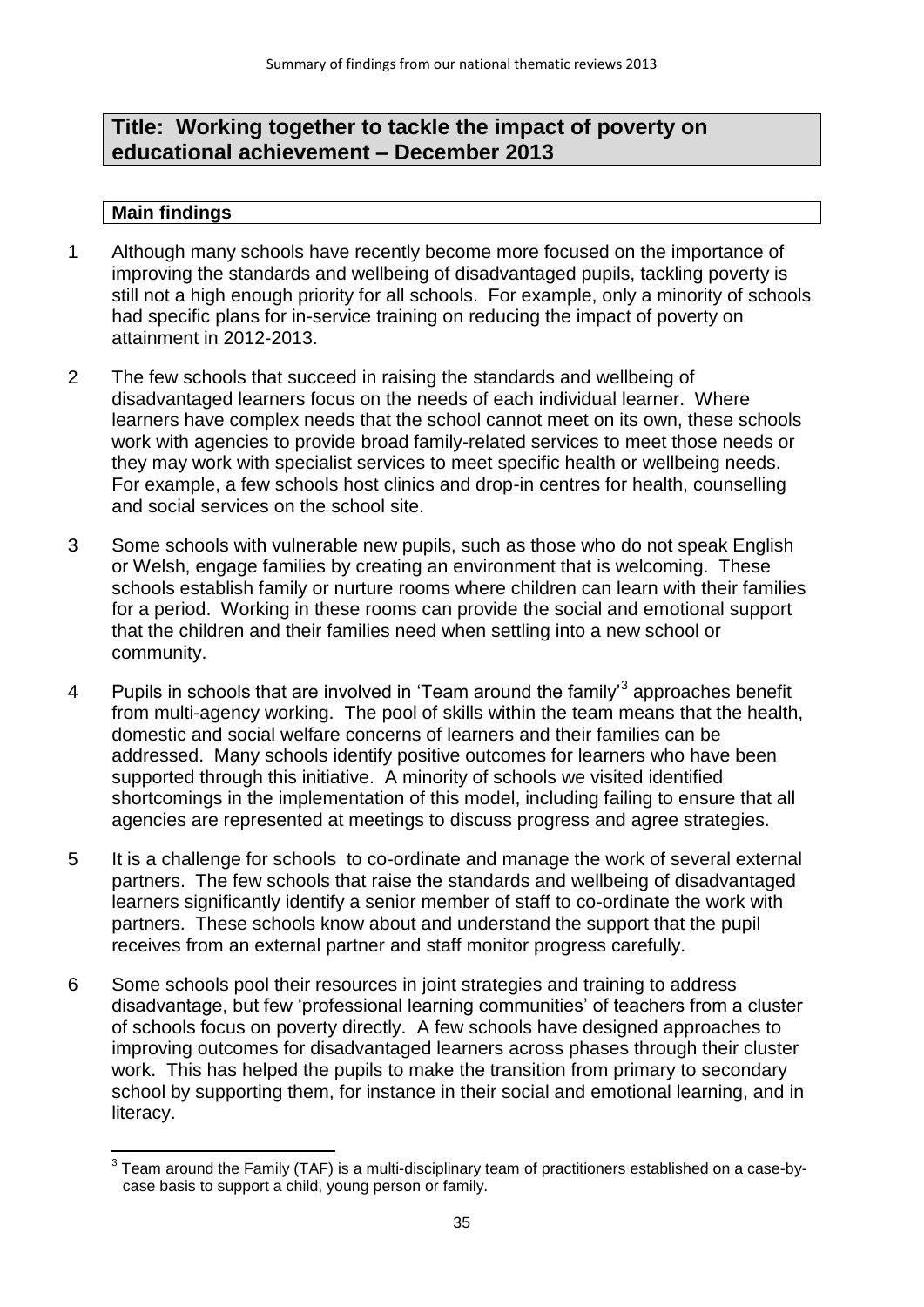- 7 In a few clusters, pooling resources, such as funding from the Pupil Deprivation Grant, has helped teachers from secondary and primary schools to understand each other's issues. A few secondary school headteachers in our survey commented that this arrangement had raised their awareness of the importance of interventions in the early years.
- 8 In the best cases, schools evaluate their own work and that of external agencies against clear measures of learner performance. These schools use data to evaluate the impact of new initiatives and share performance information with partners to help to join up the school's approaches with other interventions**.**
- 9 The introduction of the Pupil Deprivation Grant has widened the range of strategies to raise the standards and wellbeing of disadvantaged learners. However, in many schools, the grant is used to raise the achievement of all lower-ability learners and is not specifically directed towards disadvantaged learners, although the spend will still benefit them if they are low-achieving. In these schools, there are shortcomings in how the Pupil Deprivation Grant is spent that are similar to those that Estyn identified in relation to RAISE funding in the past $456$ .
- 10 Although local authorities have a focus on tackling the impact of poverty, only a few have significantly improved the standards and wellbeing of disadvantaged learners. The few local authorities that do raise the standards and wellbeing of disadvantaged learners take a preventative approach to tackling the impact of poverty. They start with a thorough needs-analysis to identify the impact of deprivation on local families. Mapping the needs of disadvantaged families means that the local authority can share intelligence with schools and partners and provide a baseline from which to measure the impact of new initiatives.
- 11 Local authorities do not always share information about disadvantaged learners with other agencies and services. Different services compile their own lists of disadvantaged children and young people. A few local authorities are planning a single, comprehensive database of information on learners and groups of learners. Such a database would enable staff to gain a fuller picture of the needs of individual learners and could be used to underpin a common approach.
- 12 A few local authorities have been successful in bringing together service plans for education, youth, and social services to develop a comprehensive strategy for tackling poverty. They have produced an integrated plan to co-ordinate services and avoid duplication. Generally, however, different services in a local authority or consortia do not align their plans or use common performance indicators for tackling poverty. This means that it is difficult to measure progress jointly.
- 13 A minority of local authorities have specific targets and performance indicators related to closing the gap in outcomes between advantaged and disadvantaged learners. These local authorities measure progress against these targets. However, many local authorities do not have such specific objectives or measurable targets. They do not use the information they collect well enough to challenge schools to improve outcomes for disadvantaged learners.

**<sup>.</sup>**  $4$  The impact of RAISE 2008-2009: evaluation of the impact of RAISE funding on raising the levels of

performance of disadvantaged pupils, Estyn, 2009 5 Tackling child poverty and disadvantage in schools, Estyn, 2010

<sup>&</sup>lt;sup>6</sup> Tackling poverty and disadvantage in schools: working with the community and other services, Estyn, 2011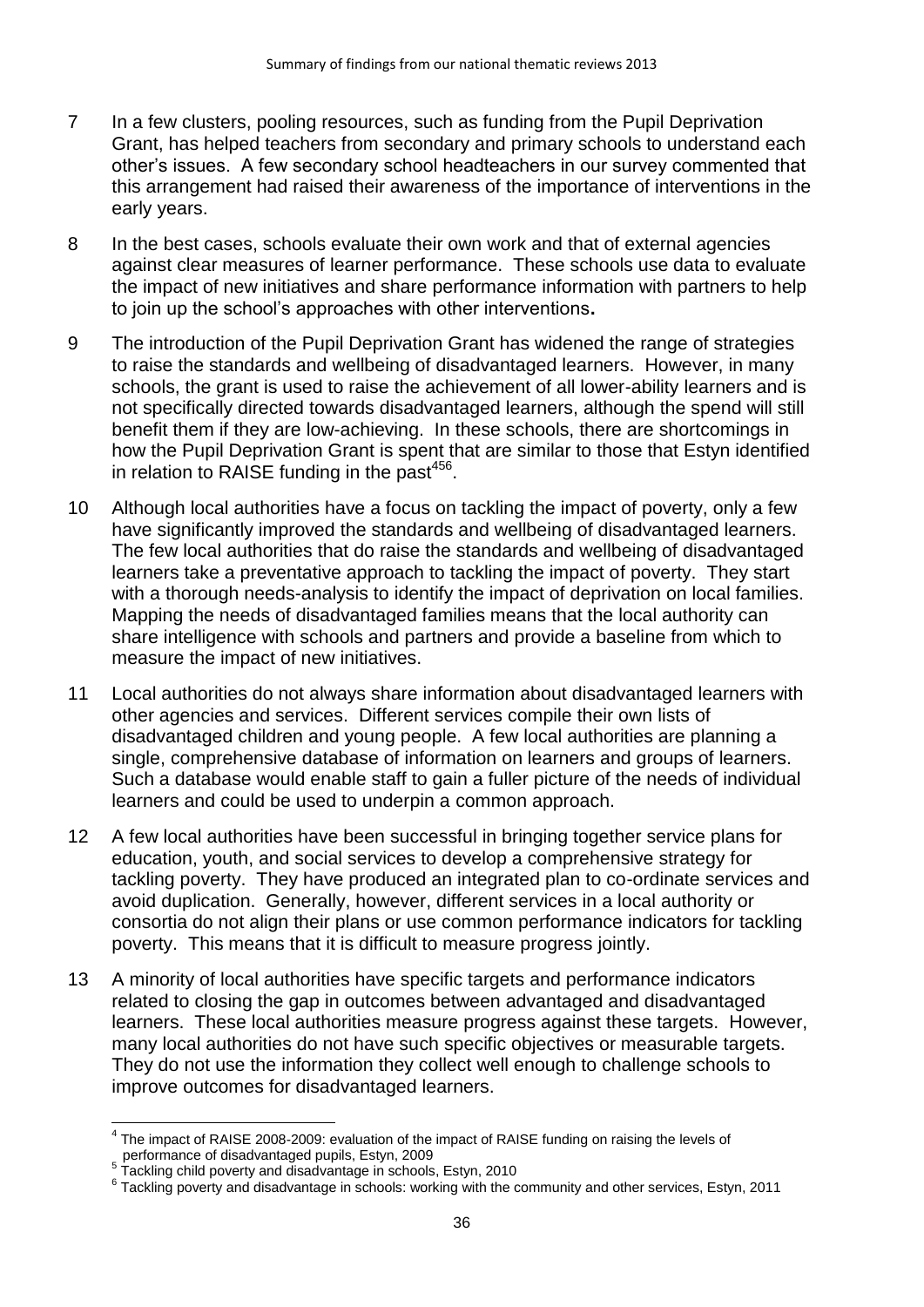A majority of local authorities provide some training to schools on how to address poverty and disadvantage and other guidance on how to use grant funding. However, only a few local authorities give good advice to schools about how to use their Pupil Deprivation Grant money. There are too few training opportunities for school leaders to learn about strategic approaches to tackling the impact of poverty, including how to plan and evaluate different approaches and how well they work.

### **Recommendations**

## **Schools should:**

- R1 adopt clear systems for working with outside agencies to support disadvantaged learners, for example the 'Team around the family' approach;
- R2 work with other agencies to engage disadvantaged families more in school life;
- R3 work more closely with partner schools to develop a common approach to tackling poverty and to support pupils' transition from primary to secondary school;
- R4 identify a senior member of staff to co-ordinate work with external services and agencies;
- R5 make sure that staff know how to raise the achievement of disadvantaged learners;
- R6 use systems to track pupils' progress in order to evaluate initiatives that seek to improve wellbeing and standards; and
- R7 use the Pupil Deprivation Grant to target the needs of disadvantaged pupils specifically, whatever their ability.

### **Local authorities and consortia should:**

- R8 work with relevant services and agencies to map the specific needs of disadvantaged pupils and their families and share this information with schools and other agencies on the basis of an agreed protocol;
- R9 take a preventative approach to tackling poverty and use 'Team around the family' approaches in co-ordinating services for disadvantaged families;
- R10 make sure that strategic plans to tackle poverty are aligned to include internal services and external partners and have specific and measurable objectives;
- R11 provide training and support to develop the skills of school leaders to manage partnership working to tackle poverty; and
- R12 provide or broker better advice to schools on practical ways to tackle the impact of poverty.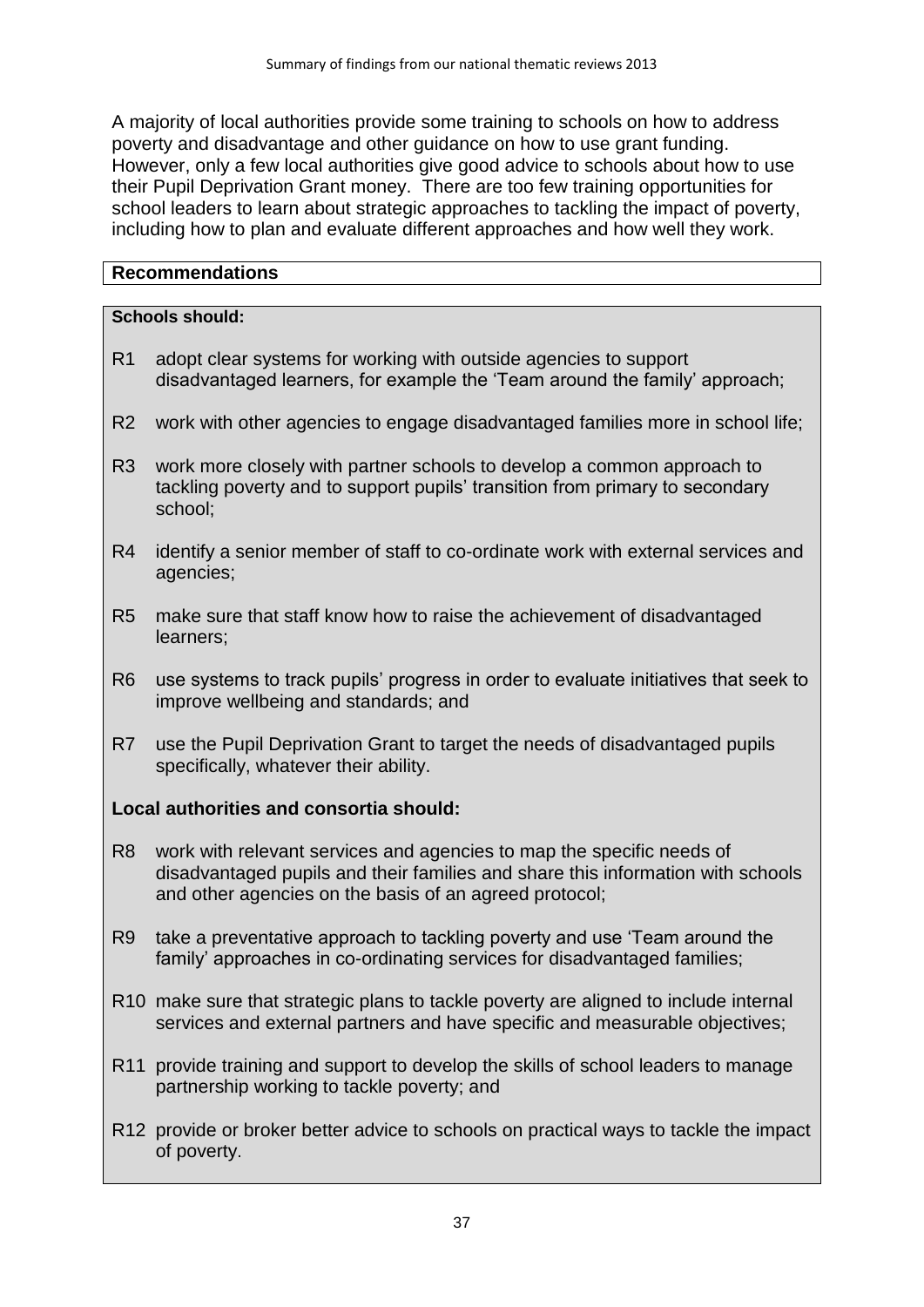# **Title: Welsh in the Foundation Phase – Developing Welsh as a first language in primary schools and the non-maintained sector – December 2013**

#### **Main findings**

#### **Standards and progress in Welsh across the Foundation Phase**

- 1 According to assessments at the end of the Foundation Phase in 2011-2012, approximately 86% of pupils in Welsh-medium schools across Wales achieve in line with expectations (outcome 5 or above) in the language, literacy and communication skills (Welsh) learning area. This compares well with results in language, literacy and communication skills (English) in English-medium schools (84.3%). Although results at the higher than expected levels (outcome 6) are similar for language, literacy and communication skills (Welsh), language, literacy and communication skills (English) and mathematical development, they are significantly higher in the personal and social development and wellbeing learning area.
- 2 In the majority of Welsh-medium schools and settings that were inspected, the standards of speaking and listening among three to four-year-old pupils are developing well. They can converse increasingly effectively with each other and with their teachers when taking part in activities. Many children enjoy reading and take pleasure in listening to stories. They like handling books and talking about what they are reading or what is being read to them. A few children can read familiar words successfully, such as their names or labels on equipment and furniture. Many of these children apply themselves successfully to initial mark making and creating patterns as a basis for developing their writing skills.
- 3 The overall standards of four to seven-year-old pupils in Welsh are good. Most pupils develop an effective spoken vocabulary in a wide range of contexts in the areas of learning, and develop an increasing ability to converse and discuss confidently with their teachers and with each other. Most pupils can select and use various reading sources and they develop their reading skills in a good variety of contexts. However, pupils' writing skills are not developing as well. In a minority of schools, pupils at the end of the Foundation Phase are over-reliant on support and guidance from teachers. Their written work across the areas of learning is not correct or neat enough.
- 4 Children's linguistic backgrounds and skills in Welsh vary on entry to schools and non-maintained settings. In those schools and settings which cater for pupils from similar linguistic backgrounds, pupils' linguistic skills develop consistently. However, in a few schools and settings where the children come from mixed backgrounds in terms of their home language, the progress of too many children from non-Welsh speaking homes is too slow, and the progress of some children from Welsh-speaking homes is hindered.
- 5 In a few schools, children do not make the expected progress in their speaking, reading, listening and writing skills. In these schools, although focus sessions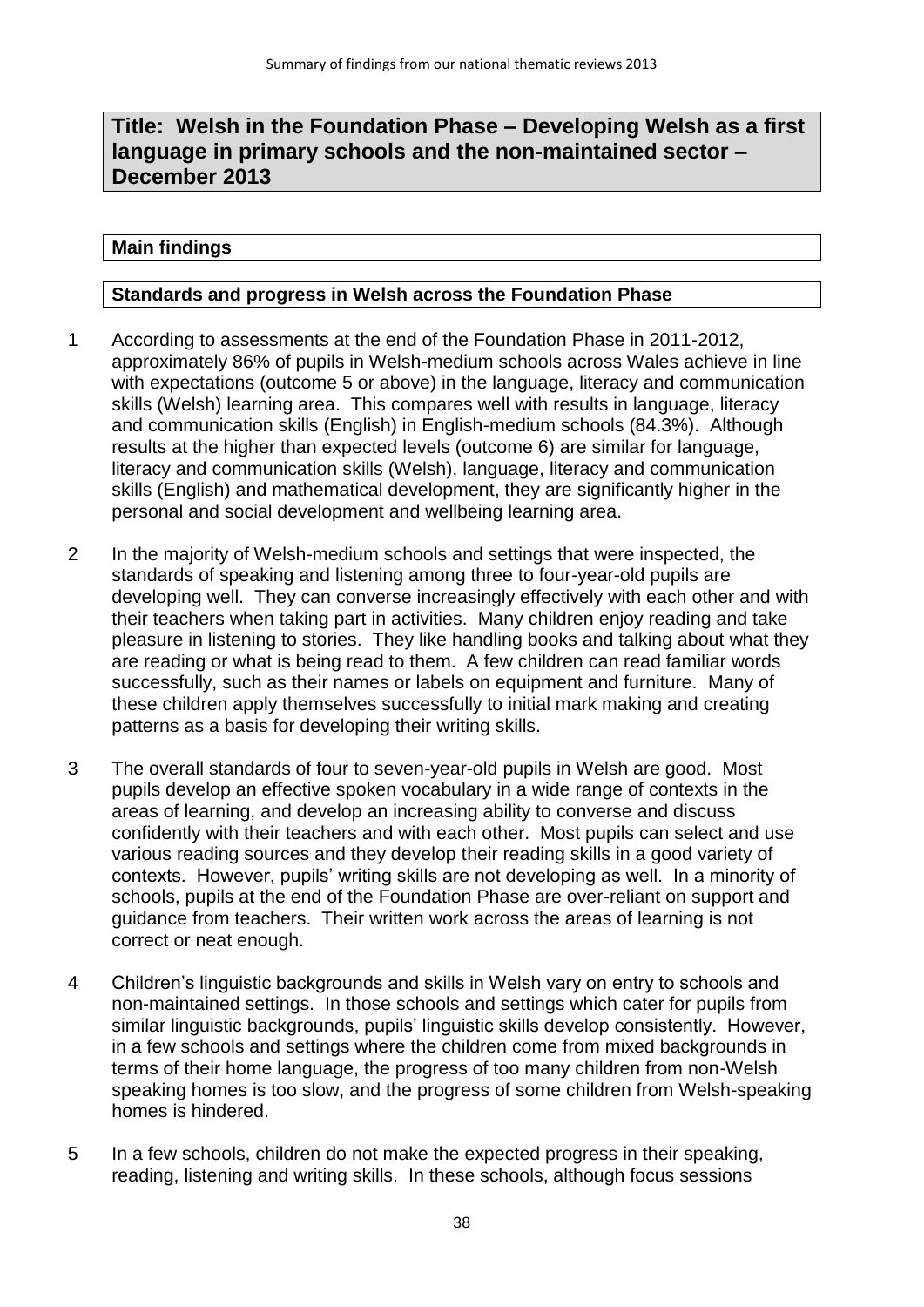concentrate firmly on developing language skills, pupils are not given enough opportunities to apply these successfully across a range of learning activities and in different activity areas.

#### **Educational provision and the learning environment**

- 6 Most settings and many schools succeed in creating a good balance between first-hand experience, of an informal nature, and focused activities which concentrate specifically on developing language, literacy and communication skills.
- 7 In many schools and settings, the learning environment is attractive and varied. These settings and schools provide activity areas to immerse children in language experiences and activities, both indoors and outdoors. As a result, pupils succeed in acquiring language to a standard which is appropriate to their age and ability while undertaking activities in a number of areas of learning. This also promotes their reading and writing skills.
- 8 In a few schools, there is not an effective balance between focused activities and more informal activities, particularly in Years 1 and 2. There is a great emphasis on developing language skills in formal sessions, but in general activity areas do not provide enough opportunities for pupils to practise their language skills in various contexts. Teachers focus on developing pupils' literacy skills without giving enough consideration to the central philosophy of the Foundation Phase.
- 9 In many settings, practitioners plan carefully and ensure that the experiences and resources that are available to pupils set firm foundations on which children can develop their language skills. This is also the case in the majority of schools.
- 10 In these schools and settings, activity areas provide specific opportunities for pupils to undertake tasks which develop their language skills specifically. Continuous provision challenges children to build effectively on their previous learning. The majority of teachers and assistants support pupils' learning through skilful intervention to introduce rich vocabulary and language syntax and provide excellent language models to pupils. In a minority of these schools and settings where this support is not available, pupils' language skills are not developing appropriately.
- 11 In most schools and settings alike, teachers provide children with specific language tasks and challenges. They give a strong priority to developing children's Welsh language skills, and do so in activities across the areas of learning. Only a few schools set specific language challenges for pupils aged four to seven across the activity areas. Where this is the case, many pupils respond positively to them and practise and develop their speaking, reading and writing skills in a very effective manner.
- 12 In most schools and settings, focused activities for developing the language skills of groups of pupils are targeted appropriately so that children get the most benefit from them. The majority of teachers, practitioners and assistants provide good language models that motivate children to acquire sophisticated and correct language. However, in a minority of non-maintained settings, most particularly in areas where not many people speak Welsh, the standard and accuracy of practitioners' language is not good enough to provide children with a correct model.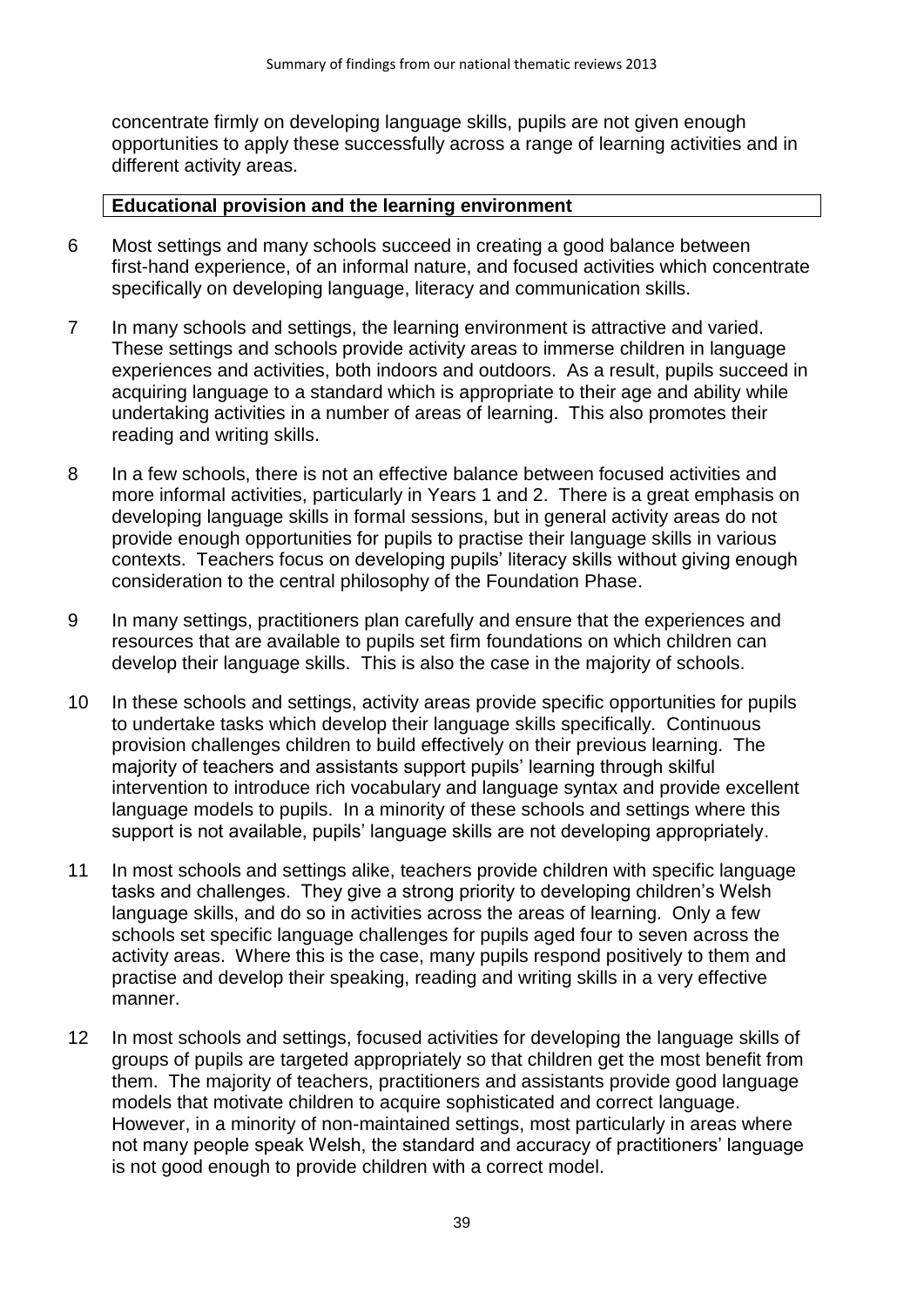- 13 Where there are children from Welsh-speaking and non-Welsh speaking homes in the same setting, in the best practice, teachers plan to offer effective motivation and support to develop all pupils' language. They provide challenges and activities that are well targeted to respond to pupils' linguistic needs. However, in too many of these schools, teachers do not plan effectively enough to ensure that pupils from different linguistic backgrounds make appropriate progress from their starting point.
- 14 In a few schools and settings, teachers and practitioners do not have a sound understanding of the principles of the immersion method of teaching. As a result, they do not introduce and model the Welsh language robustly enough for pupils, and their expectations are not high enough. In a very few cases, learning assistants do not stick to using Welsh with pupils from non-Welsh speaking homes and this hinders their progress.
- 15 In smaller schools, there are pupils of a wide age range in the teacher's care. Due to the differences in the pupil to adult ratio as pupils get older, there are a limited number of assistants available. In this situation, too often, activities are not targeted well enough to meet the needs of all pupils, and pupils' language skills do not develop appropriately.
- 16 Settings with purpose-built buildings that are allocated for early education have developed good outdoor areas to promote children's progress. However, where settings meet in temporary rooms or buildings, such as village halls, the majority have not succeeded in developing effective areas. However, a few make good arrangements to work with schools to promote this aspect.

### **Leadership and planning for improvement**

- 17 In a few schools, leaders and teachers do not show enough understanding of the central philosophy of the Foundation Phase. Because of the current national priority to develop literacy, they see tension between the philosophy of the Foundation Phase and the need to plan purposefully to develop language and literacy skills. As a result, pupils are unable to apply their language skills successfully across a range of contexts. This is more apparent in Years 1 and 2.
- 18 Most schools and settings succeed in ensuring that they have suitably trained staff to operate according to the philosophy and methodology of the Foundation Phase. On the whole, practitioners in settings and also with children aged three to four in schools, give a high priority to developing children's language, communication and literacy. Only a minority of schools, and a very few settings, track pupils' linguistic progress and monitor provision continuously in order to evaluate whether it leads to progress in learning.
- 19 The majority of schools have succeeded in adapting the outdoor learning environment to ensure a variety of contexts and learning experiences which promote pupils' language and communication skills. In a minority of schools, the outdoor area has not been planned carefully enough to provide activities which motivate children to develop their language and literacy skills. In these schools, there is a tendency not to give older children in the Foundation Phase enough opportunities to take advantage of development opportunities in the outdoor area.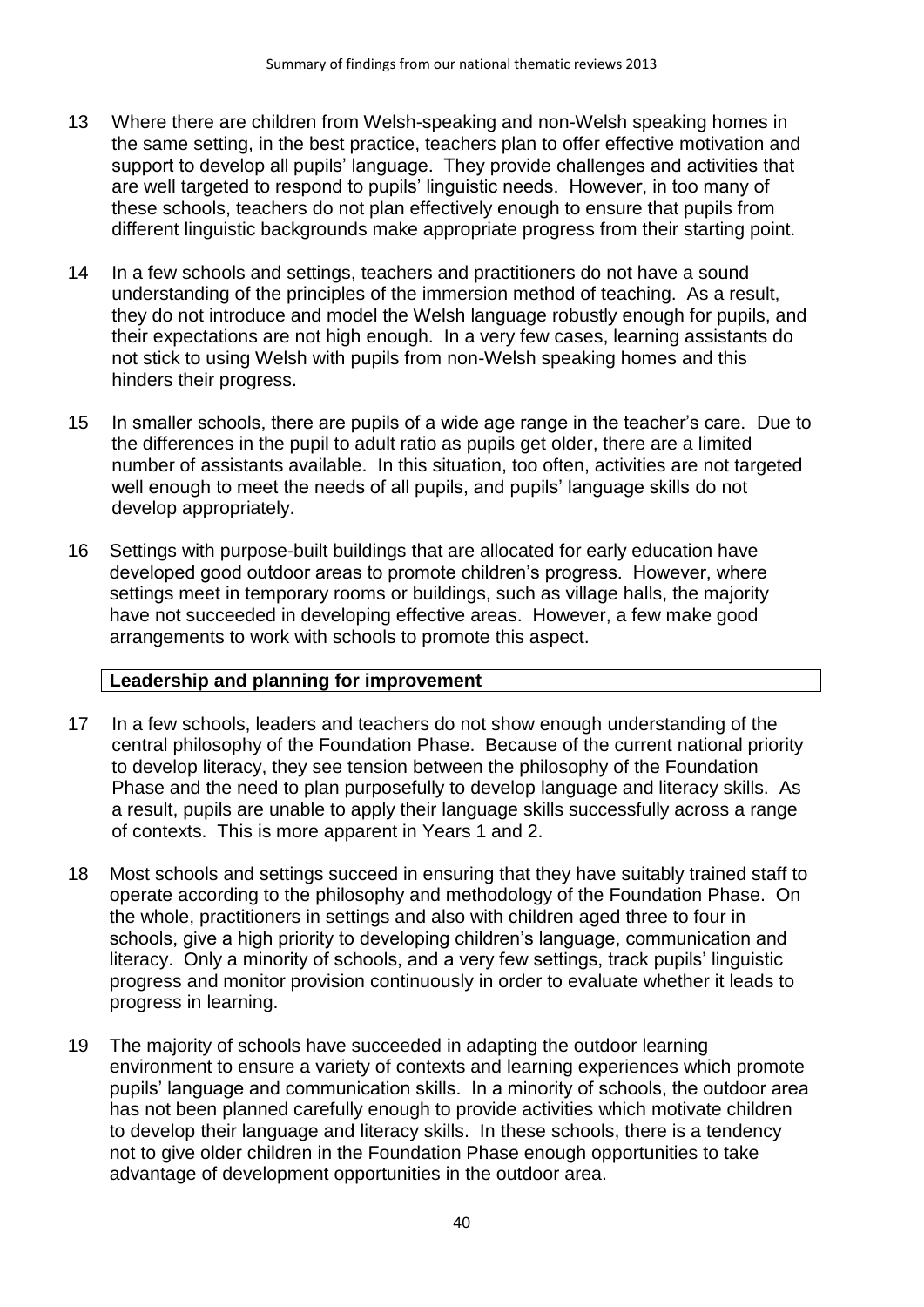- 20 Voluntary organisations which manage settings, such as Mudiad Meithrin, ensure that leaders and management committees of most non-maintained settings understand and implement the Foundation Phase requirements well, and they plan effectively to improve provision.
- 21 In schools, leaders' commitment and understanding are more varied. In the best practice, self-evaluation and improvement plans give clear attention to developing the Welsh language within the philosophy of the Foundation Phase. In the few settings and schools where leadership is not as good, leaders do not give enough attention to ensuring an effective relationship between developing the Welsh language and the philosophy of the Foundation Phase.
- 22 Local authorities and organisations that manage non-maintained settings provide effective support to schools and settings in most cases. However, a minority of local authorities do not provide that support through the medium of Welsh.

## **Schools should:**

### **Schools and settings should:**

- R1 ensure specific opportunities for pupils to develop and use their speaking, reading and writing skills across areas of learning and in different activity areas;
- R2 ensure an effective balance between formal sessions to teach and reinforce language skills and informal opportunities to use them;
- R3 develop learning activities and experiences which ensure that pupils from different linguistic backgrounds make appropriate progress from their starting point;
- R4 set clear expectations which will ensure that pupils from all backgrounds use the Welsh language as they pursue informal activities, particularly at the beginning of the Foundation Phase;
- R5 set clear expectations for practitioners with regards to using the Welsh language in the Foundation Phase so as they introduce and model a good standard of Welsh to their pupils across areas of learning;
- R6 track progress in pupils' speaking, reading and writing skills consistently throughout the Foundation Phase; and
- R7 give appropriate attention to quality of provision and standards in the Foundation Phase as part of self-evaluation processes and improvement planning in schools and settings.

#### **Local authorities and organisations which manage non-maintained settings should:**

R8 provide support and training for practitioners on immersion methods of language learning and provide guidance on how language, literacy and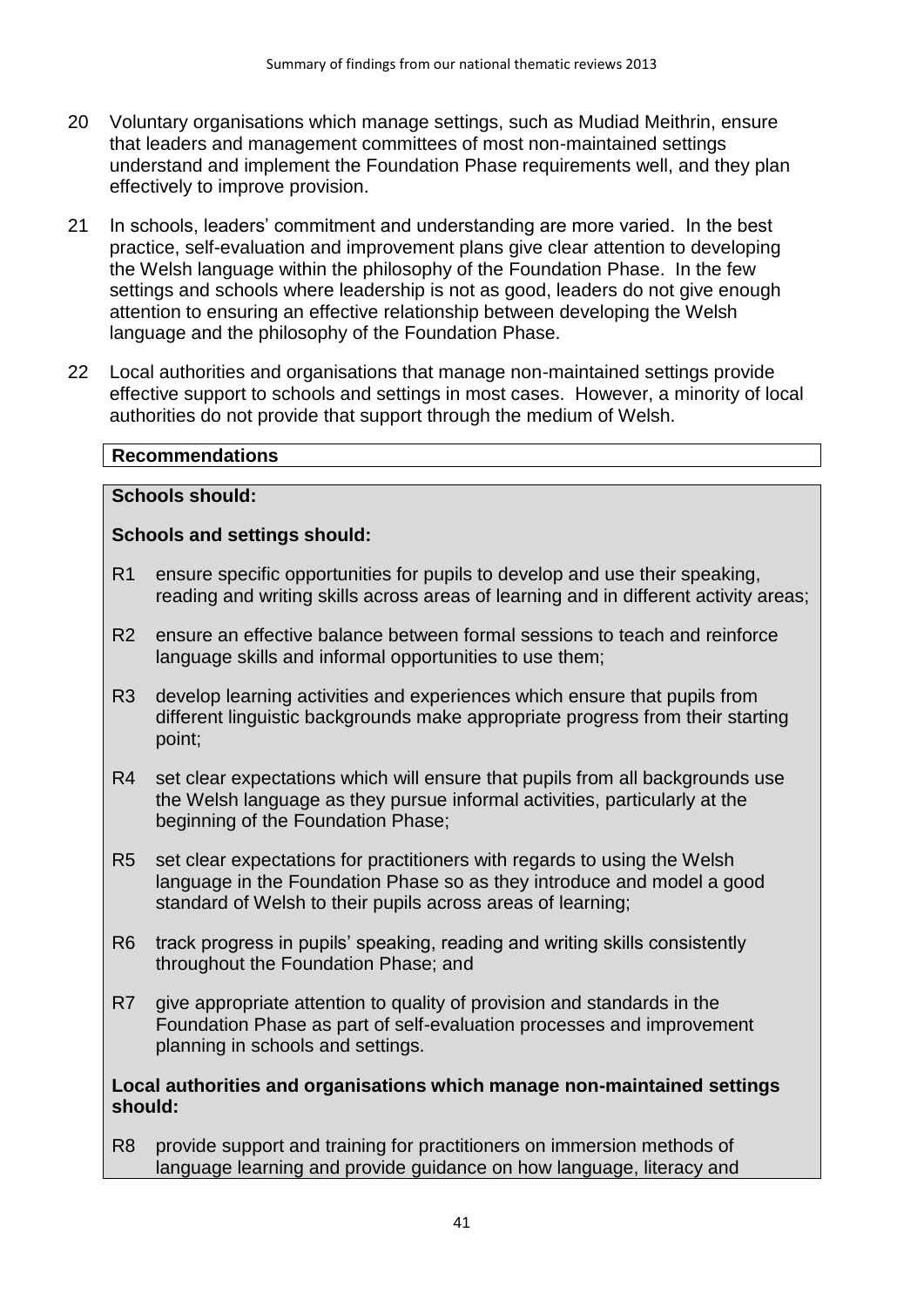communication skills (Welsh) can be developed in a way which is compatible with the philosophy and methodology of the Foundation Phase;

- R9 provide training and support for practitioners, including assistants, to improve their Welsh, where necessary;
- R10 share good practice in terms of developing language, literacy and communication skills (Welsh) across areas of learning and activity areas in the Foundation Phase; and
- R11 ensure that local authority support provision for Welsh-medium non-maintained settings is available in Welsh.

## **The Welsh Government should:**

R12 ensure that authorities and schools understand the relationship between the methodology and philosophy of the Foundation Phase and the Literacy and Numeracy Framework.

# **Title: School size and educational effectiveness – December 2013**

## **Main findings**

1

- 1 The report identifies differences in the performance of small, medium-sized and large schools in terms of inspection judgements, and examination and assessment results. The differences are generally small and represent trends that do not determine the performance of all individual schools. Schools of all sizes can perform well or badly.
- 2 The report shows that large primary and secondary schools tend to perform better than small and medium-sized schools. There is strong evidence<sup>7</sup> that secondary schools in advantaged areas tend to perform better than schools in disadvantaged areas, but the impact of disadvantage is weaker for primary schools. Statistical analysis of inspection, examination and assessment data suggests that the reason why large secondary schools perform better on average than small and medium-sized secondary schools is because they tend to be more advantaged. Factors relating to disadvantage do not explain why large primary schools perform better than small and medium-sized primary schools.
- 3 A common feature of successful schools is good leadership. All schools, irrespective of size, can perform well where the quality of leadership is good or excellent. Where schools' overall performance is adequate or unsatisfactory, there are nearly always weaknesses in the quality of leadership.

 $<sup>7</sup>$  Tackling poverty and disadvantage in schools: working with the community and other services, Estyn, 2011</sup> Tackling child poverty and disadvantage in schools, Estyn, 2010 Academic Achievement and Entitlement to Free School Meals in Wales, 2012, SB 32/2013, Welsh Government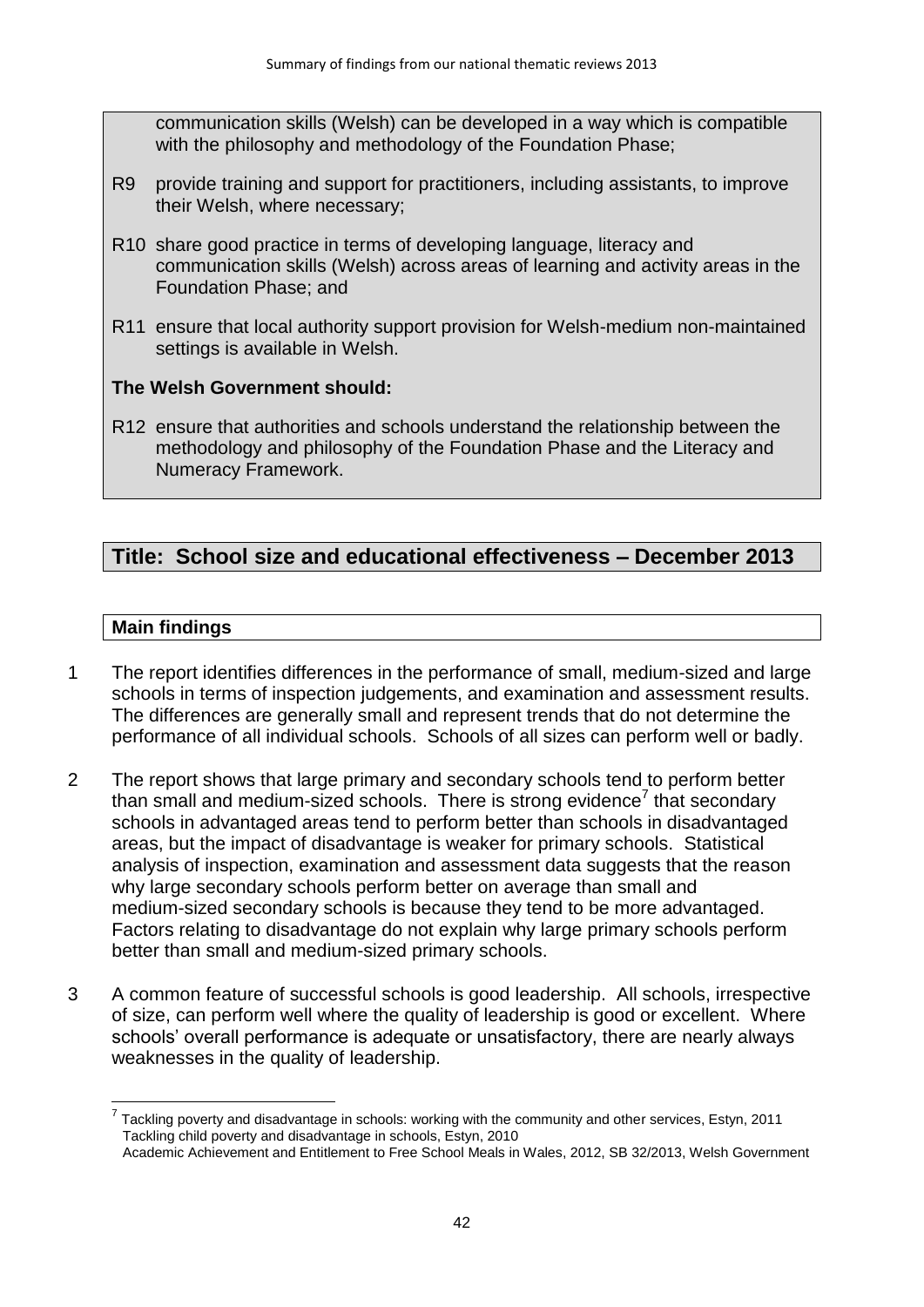# **Primary schools**

- 4 Large primary schools tend to need less follow-up activity after inspection than small or medium-sized schools. The proportion of primary schools in the two most serious categories of follow-up (significant improvement and special measures) is similar for small and medium-sized primary schools, but it is lower for large primary schools.
- 5 Inspection outcomes are good or better in a greater proportion of large primary schools than small or medium-sized primary schools. Small and medium-sized primary schools are more likely to have more areas requiring improvement than large primary schools.
- 6 Pupils' standards are good or better in a higher proportion of large primary schools than they are in small and medium-sized primary schools. There is generally little difference in the percentage of pupils achieving the expected level in the Foundation Phase or end of key stage 2 teacher assessments for different sizes of schools.
- 7 Most primary schools have good or better standards of wellbeing. Pupils achieve good standards of wellbeing in all very small primary schools (those with 30 pupils or less). Small primary schools generally have better attendance levels than medium-sized and large primary schools.
- 8 Curriculum provision is better in large primary schools. In small schools, there tends to be shortcomings in the provision of foundation subjects at key stage 2. These shortcomings differ from school to school, but are often linked to gaps in the expertise of staff.
- 9 The quality of teaching is good or better in 80% of primary schools overall, but 72% of very small primary schools have teaching that is good or better. In these schools, there are three or more age groups in each class and teachers have to plan and deliver lessons that meet the needs of pupils from a wide age and ability range.
- 10 Leadership and processes to improve quality are usually better developed in large primary schools. In small primary schools, many headteachers have a significant teaching responsibility that limits the time they can devote to leading and managing and they have fewer opportunities to evaluate standards and to drive improvement.

# **Secondary schools**

- 11 Large secondary schools need less follow-up activity after inspection than small and medium-sized secondary schools. About 4% of large secondary schools need significant improvement or special measures, compared to around 20% of small and medium-sized schools.
- 12 Examination results for large secondary schools are better than those for small and medium-sized secondary schools for nearly all measures.
- 13 Wellbeing is excellent in 33% of large secondary schools compared with 14% of medium-sized and 4% of small secondary schools. Attendance is similar for small and medium-sized secondary schools, but better in large secondary schools. Large